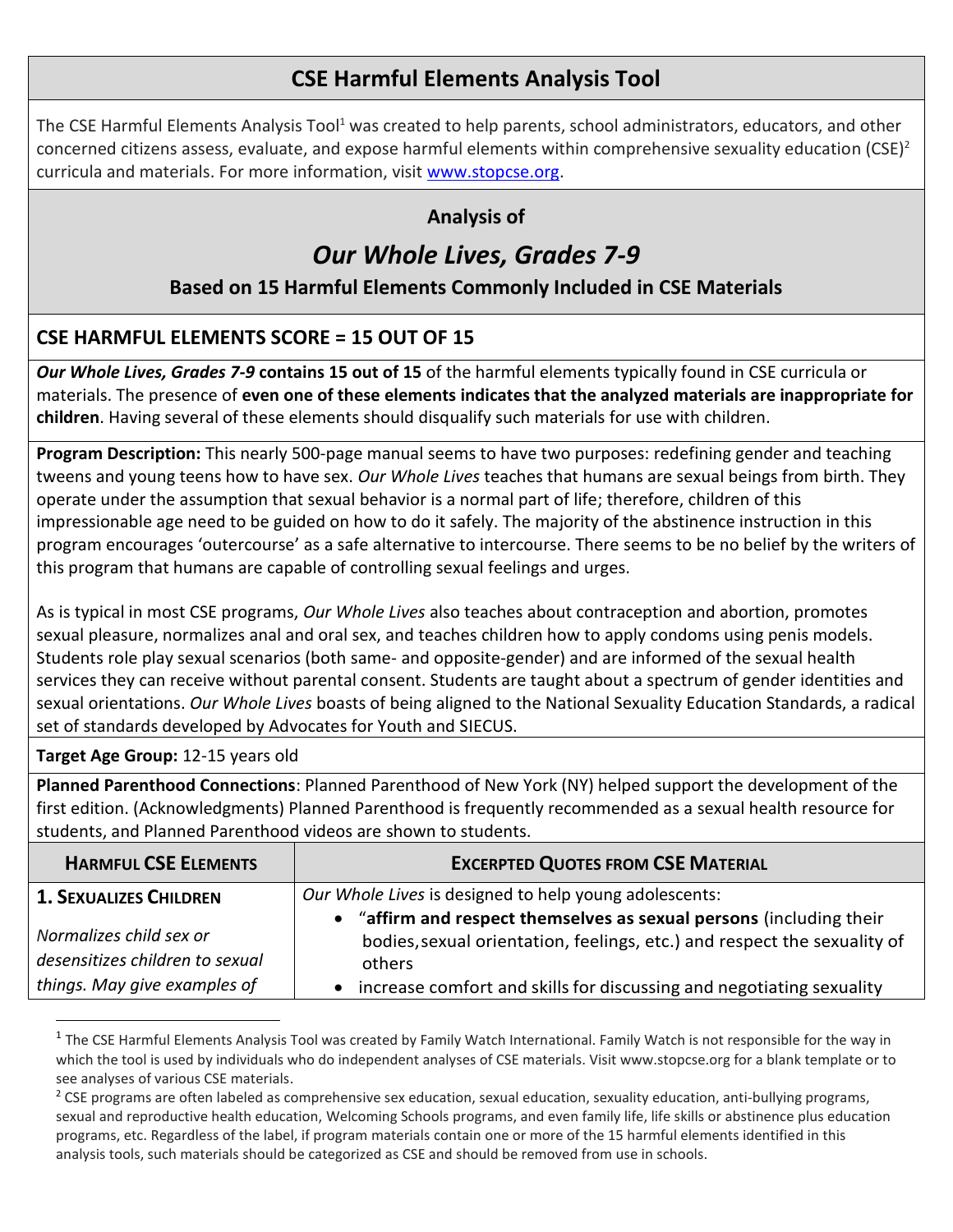*children having sex or imply many of their peers are sexually active. May glamorize sex, use graphic materials, teach explicit sexual vocabulary, or encourage discussion of sexual experiences, attractions, fantasies or desires.*

issues with peers, romantic partners, and people of other generations

- explore, develop, and articulate values, attitudes, and feelings about their own sexuality and the sexuality of others…
- acquire knowledge and skills for **developing and maintaining romantic and/or sexual relationships that are consensual, mutually pleasurable, nonexploitative, safe, and based on respect, mutual expectations, and caring**." (p. xii)

"Our Whole Lives is also based on the following assumptions about human sexuality:

- **All persons are sexual**.
- Sexuality is a good part of the human experience.
- Sexuality includes much more than sexual behavior.
- **Human beings are sexual from the time they are born** until they die.
- It is natural to express sexual feelings in a variety of ways.
- People engage in healthy sexual behavior for a variety of reasons, including to express caring and love, to experience intimacy and connection with another, to share pleasure, to bring new life into the world, and to have fun and relax." (pp. xii-xiii)

#### "**Healthy sexual relationships** are:

- consensual (partners agree about what they will do together sexually)
- nonexploitative (partners have equal power, and neither pressures or forces the other into activities or behaviors)
- **mutually pleasurable**
- safe (sexual activity brings no or low risk of unintended pregnancy, sexually transmitted infections, or emotional pain)
- developmentally appropriate (sexual activity is appropriate to the age and maturity of the persons involved)
- based on mutual expectations and caring
- respectful (partners value honesty and keeping commitments made to others)" (p. xiii)

"Because there is a clear values perspective in the program, participants become a cohesive peer support group, over time, with norms that recognize the **normalcy of adolescent sexual behavior** and expect any partnered sexual behavior to be consensual, nonexploitative, mutually pleasurable, safe, developmentally appropriate, based on mutual expectations and caring, and respectful." (p. xiv)

"An individual's **sexual development begins at birth** and continues until death. As our sexuality emerges, we are sure to have questions, experiences, and concerns related to anatomy, intimacy, relationships, gender, pregnancy, sexual orientation, sexual health, sexual pleasure, or sexual exploitation." (p. xxxiv)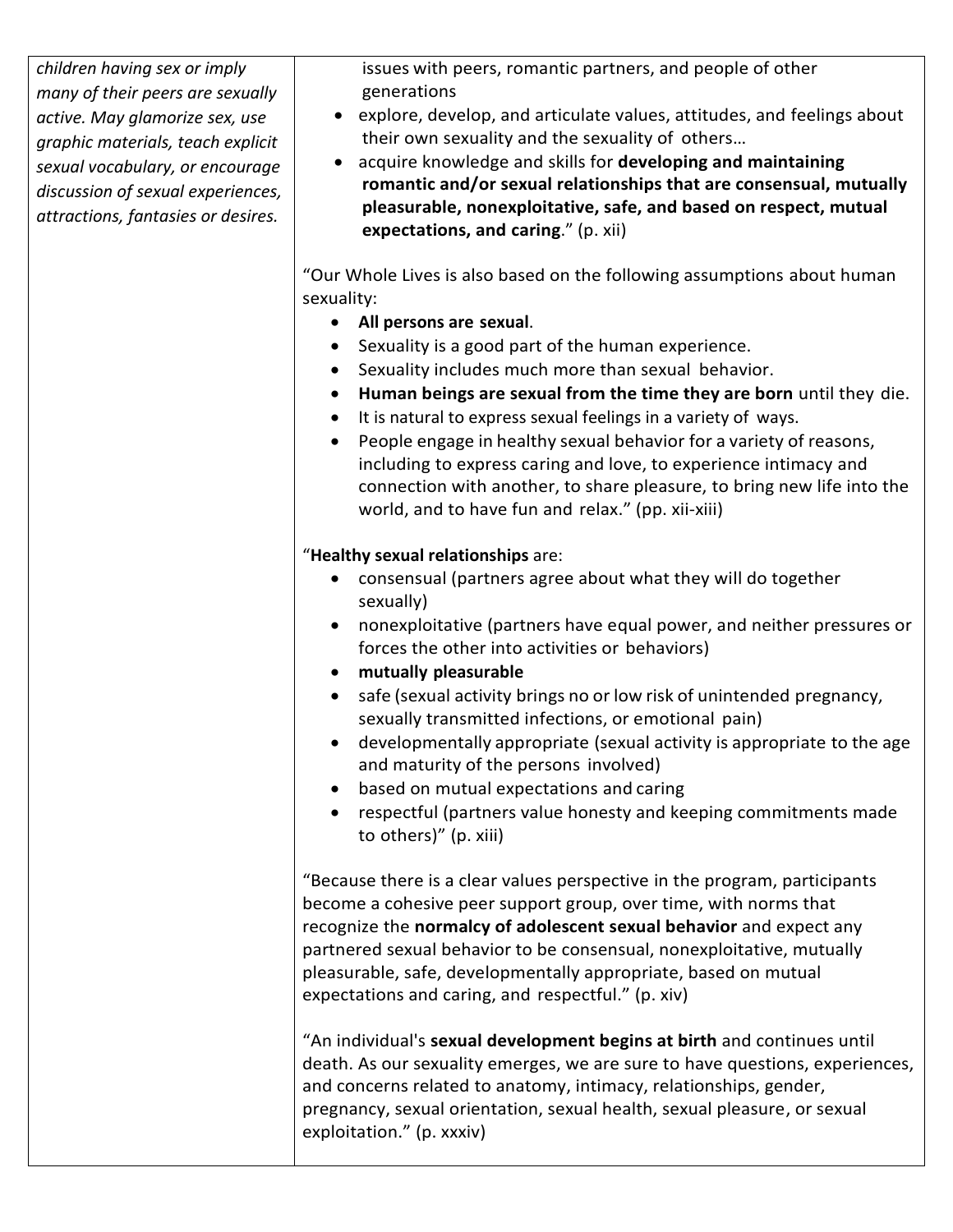| "Our Whole Lives immerses participants in a setting where sexuality is viewed<br>as a positive, life-affirming aspect of being human." (p. xxxiv)                                                                                                                                                                                                                                                                                                                                                                                                                                                                                                                                                                                                                                                                                                                                                                                                                                                                                                                                                                                              |
|------------------------------------------------------------------------------------------------------------------------------------------------------------------------------------------------------------------------------------------------------------------------------------------------------------------------------------------------------------------------------------------------------------------------------------------------------------------------------------------------------------------------------------------------------------------------------------------------------------------------------------------------------------------------------------------------------------------------------------------------------------------------------------------------------------------------------------------------------------------------------------------------------------------------------------------------------------------------------------------------------------------------------------------------------------------------------------------------------------------------------------------------|
| "Our Whole Lives is designed as a mixed-gender program to convey the<br>message that youth of all genders can and should be able to discuss<br>sexuality openly with each other. Such discussions give youth practice for a<br>lifetime of healthy communication among people of all genders." (p. xxiii)                                                                                                                                                                                                                                                                                                                                                                                                                                                                                                                                                                                                                                                                                                                                                                                                                                      |
| "Sexuality encompasses nearly every aspect of our being, from attitudes<br>and values to feelings and experiences." (p. 21)                                                                                                                                                                                                                                                                                                                                                                                                                                                                                                                                                                                                                                                                                                                                                                                                                                                                                                                                                                                                                    |
| Our Whole Lives refers often to the following five values which constitute<br>The Circles of Sexuality:<br>"Sensuality involves our level of awareness, acceptance and enjoyment<br>of your own or others' bodies. Examples: Skin hunger; aural/visual<br>stimuli; sexual response cycle; body image; fantasy<br>Intimacy is the experience of mutual closeness with another person.<br>$\bullet$<br>Examples: Caring; sharing; loving/liking; risk taking; vulnerability; trust;<br>reciprocity<br>Sexual identity is how we perceive ourselves as sexual beings. Examples:<br>$\bullet$<br>Biological sex; gender identity; gender expression; gender role; sexual<br>orientation<br>Sexual health and reproduction focuses on attitudes and behaviors<br>$\bullet$<br>related to the reproductive systems Examples: Anatomy & physiology;<br>Intercourse; Contraception/abortion; STIs<br>Sexualization involves the use of sexuality to influence, control, and/or<br>$\bullet$<br>manipulate others. Examples: Flirting; media messages/images;<br>seduction; withholding sex; sexual harassment; incest; sexual<br>assault/rape" (p. 21) |
| "For Anatomy and Physiology Cards, prepare one index card per participant<br>with one of the following body parts written on each card: brain, nose<br>fingers, eyes, penis, testicles, nipples, prostate gland, urethra, labia, anus,<br>vagina, clitoris, uterus, ovaries, Fallopian tubes, vulva, scrotum, vas<br>deferens, breasts, and seminal vesicles. Have an equal number of male and<br>female body parts. Attach small pieces of masking tape to the cards, so you<br>are ready to tape them onto participants' backs." The students then ask<br>each other yes or no questions to determine which body part is taped to<br>their back. (pp. 41-43)                                                                                                                                                                                                                                                                                                                                                                                                                                                                                 |
| "What are the benefits of being knowledgeable and comfortable discussing<br>sexual and reproductive anatomy? [Knowledge and comfort can make it easier<br>to talk with a future sexual partner, ask questions or have conversations with a<br>parent or caregiver, and discuss concerns with a health care provider.]" (p. 46)                                                                                                                                                                                                                                                                                                                                                                                                                                                                                                                                                                                                                                                                                                                                                                                                                 |
| "You'll construct a three-dimensional model of the typical male or female<br>reproductive and sexual system." (p. 46)                                                                                                                                                                                                                                                                                                                                                                                                                                                                                                                                                                                                                                                                                                                                                                                                                                                                                                                                                                                                                          |
| "The CDC and most pediatricians recommend that young people be<br>vaccinated before they begin having sexual intercourse, as early as age 9."<br>(p. 69)                                                                                                                                                                                                                                                                                                                                                                                                                                                                                                                                                                                                                                                                                                                                                                                                                                                                                                                                                                                       |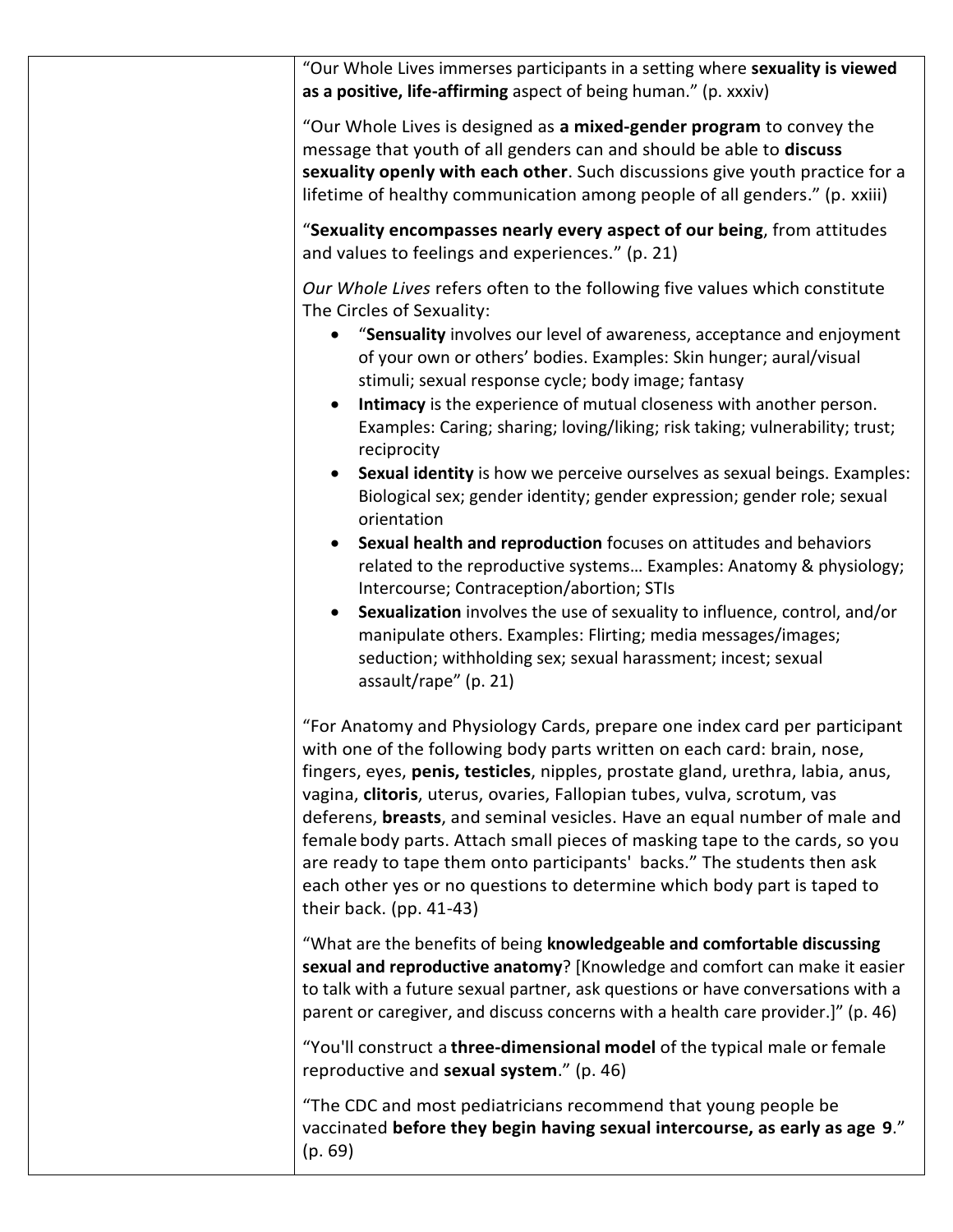| "The instant he starts putting me in the bed, it flashes through my mind. 'I don't<br>want to be here.' I don't say anything. Antoine is good. He doesn't push me. Still,<br>sex is not wonderful. Since I can't walk, the hymen never stretches. His penis<br>inside me really hurts. Afterward I'm like, that's it?" (p. 164)                                                                                                                                                                                                                                                                                                                                                                                                                                                                                                                                                                                                                                                                                                                                                                                                                                                           |
|-------------------------------------------------------------------------------------------------------------------------------------------------------------------------------------------------------------------------------------------------------------------------------------------------------------------------------------------------------------------------------------------------------------------------------------------------------------------------------------------------------------------------------------------------------------------------------------------------------------------------------------------------------------------------------------------------------------------------------------------------------------------------------------------------------------------------------------------------------------------------------------------------------------------------------------------------------------------------------------------------------------------------------------------------------------------------------------------------------------------------------------------------------------------------------------------|
| "Workshop Goals: introduce masturbation and nonintercourse sexual<br>behaviors as healthy sexual options for youth at this age and for people of<br>every age." (p. 249)                                                                                                                                                                                                                                                                                                                                                                                                                                                                                                                                                                                                                                                                                                                                                                                                                                                                                                                                                                                                                  |
| "Learning Objectives: demonstrate increased comfort during discussions of<br>masturbation and nonintercourse sexual behaviors; identify at least five safe<br>nonintercourse sexual behaviors." (p. 250)                                                                                                                                                                                                                                                                                                                                                                                                                                                                                                                                                                                                                                                                                                                                                                                                                                                                                                                                                                                  |
| "Begin by asking the group, 'Why do some young teens (7th-9th graders)<br>have sexual intercourse?' Expected responses include<br>• to show love in a relationship<br>to feel loved or cared for<br>$\bullet$<br>to keep from being lonely<br>$\bullet$<br>to give or get affection<br>$\bullet$<br>for pleasure or for sexual release<br>$\bullet$<br>for fun<br>$\bullet$<br>because of pressure from peers<br>$\bullet$<br>to rebel against adults and authority figures<br>$\bullet$<br>to strengthen a relationship<br>$\bullet$<br>to seem more grown-up<br>$\bullet$<br>to become a parent<br>to satisfy curiosity" (p. 253)                                                                                                                                                                                                                                                                                                                                                                                                                                                                                                                                                       |
| "A reader asked Alice, 'What exactly is outercourse?' This was Alice's response:<br>"Dear Reader, Outercourse is lovemaking without penetration into a<br>vagina or an anus [or a mouth]. It allows a couple to be sexual, more intimate,<br>and even orgasmic with one another without having sexual intercourse. With<br>outercourse, no semen, vaginal fluids, or blood is shared between partners. As a<br>result, outercourse protects against pregnancy and some sexually transmitted<br>infections (STIs).<br>"Some outercourse pleasuring possibilities include <b>hot talk</b> , sexy<br>stares, erotic fantasy, spicy role-plays, sensual massage, showering or<br>bathing together, strip-tease, mutual masturbation, phone or email sex,<br>and dry sex (a.k.a., dry humping, or frottage).<br>"Outercourse is useful<br>when people choose to abstain from sex or are not ready for<br>intercourse yet<br>if one partner doesn't feel like having intercourse<br>as another sexual option for partners who have already had<br>intercourse<br>if a partner doesn't want to be penetrated (or do something<br>that's penetrating)<br>if a partner is sore or has an infection |
| if people don't have condoms or any other birth control                                                                                                                                                                                                                                                                                                                                                                                                                                                                                                                                                                                                                                                                                                                                                                                                                                                                                                                                                                                                                                                                                                                                   |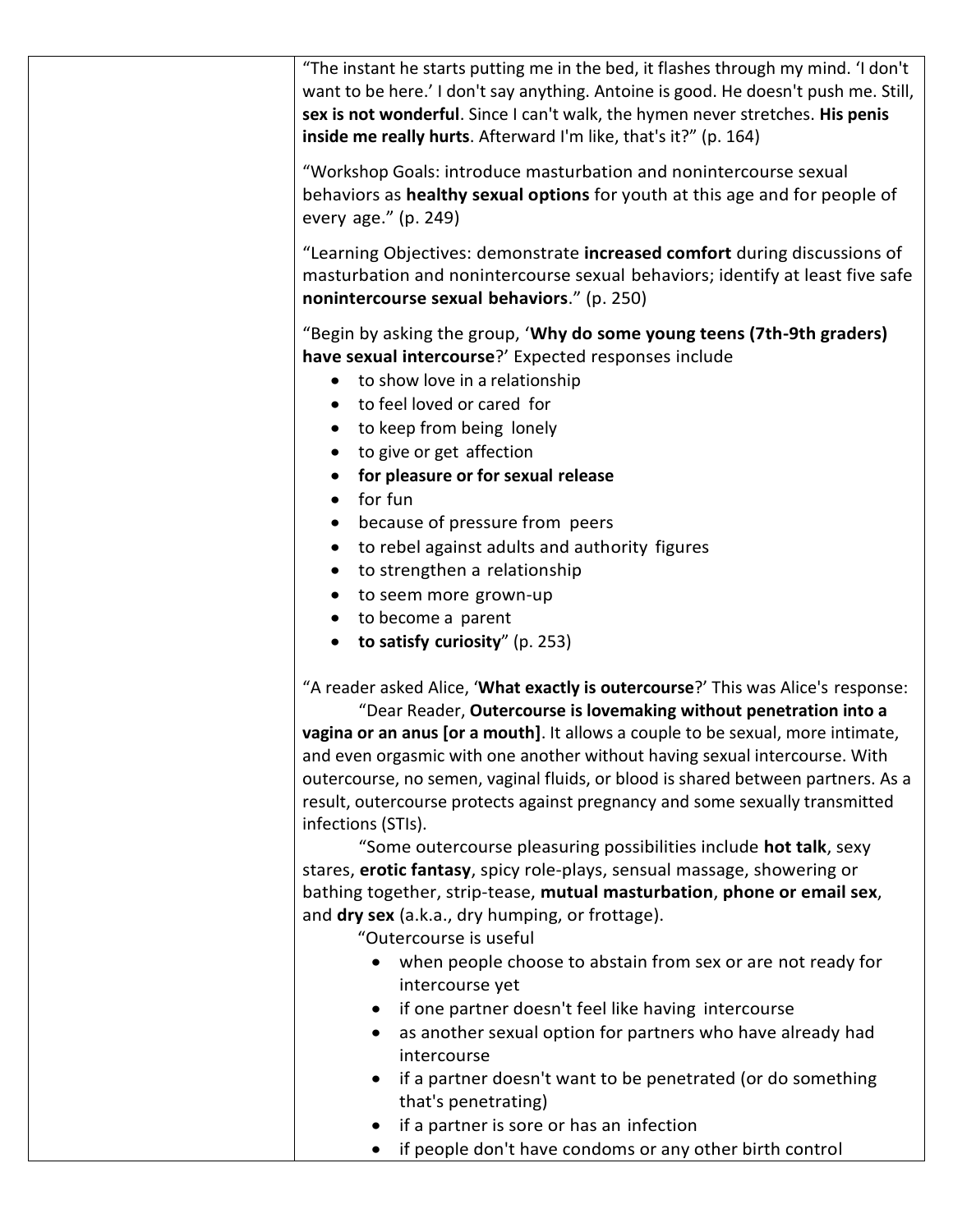| if a woman partner has her period<br>just for a change" (p. 256)                                                                                                                                                                                                                                                                                                                                                                                                                                                                                                                                                                                                                                                                                                                                                                                                                                                 |
|------------------------------------------------------------------------------------------------------------------------------------------------------------------------------------------------------------------------------------------------------------------------------------------------------------------------------------------------------------------------------------------------------------------------------------------------------------------------------------------------------------------------------------------------------------------------------------------------------------------------------------------------------------------------------------------------------------------------------------------------------------------------------------------------------------------------------------------------------------------------------------------------------------------|
| "All of the skin is an erogenous zone that can be explored during<br>masturbation or with a sexual partner. It's limiting to focus only on genitals."<br>(p. 257)                                                                                                                                                                                                                                                                                                                                                                                                                                                                                                                                                                                                                                                                                                                                                |
| "Males, in particular, have been taught to focus most of their sexual<br>energies on their penis, which does not allow them to become aware of the<br>sensuousness of the entire body." (p. 263)                                                                                                                                                                                                                                                                                                                                                                                                                                                                                                                                                                                                                                                                                                                 |
| Students determine whether the following behaviors constitute intercourse<br>or outercourse: "French kissing; anal sex; fingering a partner's genitals;<br>mutual masturbation; dry humping; sharing fantasies; penis-vagina<br>intercourse; phone sex; foot massage; grinding; sex with clothes on; rubbing<br>bodies with clothes on; masturbating a partner; hand job; mouth-vulva<br>contact; mouth-penis contact; touching a partner's nipples; cuddling; kissing<br>passionately for hours; caressing a partner's breasts; lightly touching a<br>partner's body; kissing a partner's nipples; sexy conversation; body<br>massage; hugging; kissing a partner's neck; kissing a partner's ears; kissing<br>behind a partner's knees; mouth-anus contact; romantic conversation;<br>sweet talk; complimenting a partner's body; strip tease; caressing a<br>partner's scrotum and testicles." (pp. 257, 264) |
| "Distribute the questions to participants and ask them to take turns reading<br>and answering their questions. Ask them to remember all that they've<br>learned so far about sexuality and healthy relationships." (p. 272) The<br>questions students are to answer include the following:                                                                                                                                                                                                                                                                                                                                                                                                                                                                                                                                                                                                                       |
| "Does sex hurt girls the first time?<br>٠<br>How old should you be to have sex? When is it acceptable to have<br>sex?<br>What is the average age of people having sex for the first time?<br>$\bullet$<br>How do two women (or two men) have sex?<br>٠<br>I'm gay and the thought of anal sex disgusts me. Will this be a problem<br>when I have a boyfriend?<br>Is sex better with a big penis?<br>٠<br>Why is it called a blow job?<br>٠<br>My girlfriend said she'll never get oral sex done on her because she<br>٠<br>might smell bad and be embarrassed. What are vaginas supposed to<br>smell like?<br>What is 69?<br>٠<br>Can having sex too much make your vagina loose?<br>٠<br>What is foreplay?<br>٠<br>Can other people tell if you've had sex?<br>Do women get erections?<br>٠<br>When is the right time to wax or shave down there?<br>$\bullet$                                                  |
| Do girls think about sex as much as boys do?<br>٠                                                                                                                                                                                                                                                                                                                                                                                                                                                                                                                                                                                                                                                                                                                                                                                                                                                                |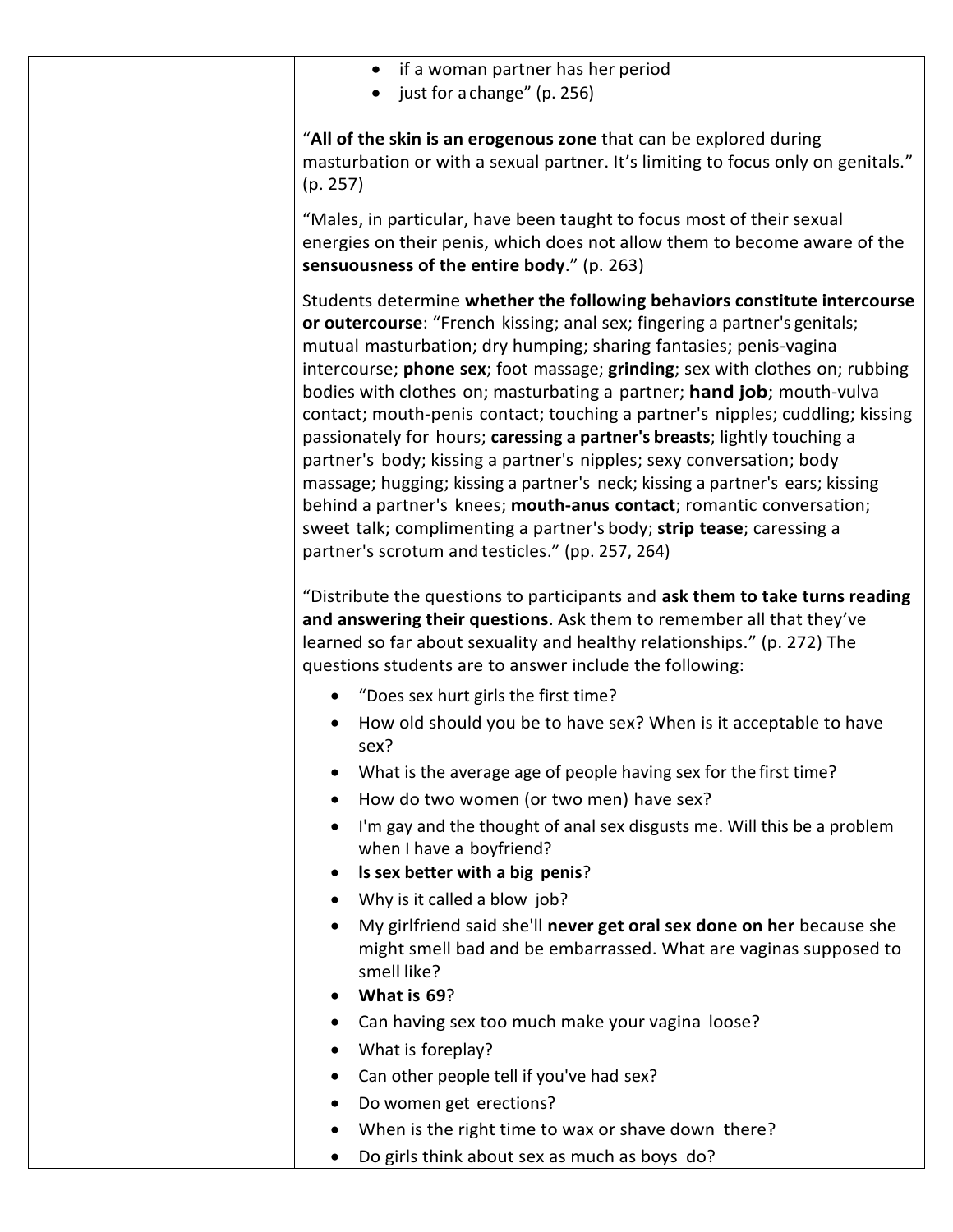| How do girls masturbate?                                                                                                                       |
|------------------------------------------------------------------------------------------------------------------------------------------------|
| How do boys masturbate?                                                                                                                        |
| What is squirting?                                                                                                                             |
| Is porn a good way to learn about sex?                                                                                                         |
| Is it more OK to have a lot of partners if you're a guy or if you're a<br>girl?                                                                |
| Are women with bigger breasts sexier?                                                                                                          |
| Is it perverted to get turned on watching porn?<br>$\bullet$                                                                                   |
| Is it harmful to jack off every day, or more than once a day?                                                                                  |
| What do girls (or guys) like you to do when you have sex?<br>$\bullet$                                                                         |
| Are dental dams really necessary during oral sex?                                                                                              |
| My significant other wants to have sex and I do too. Is this wrong?<br>$\bullet$                                                               |
| Is it OK to be uncircumcised?                                                                                                                  |
| How does a girl orgasm?<br>$\bullet$                                                                                                           |
| How do you know when you have an orgasm?                                                                                                       |
| Is it possible for a condom to get stuck in the anus?                                                                                          |
| Do I have to kiss a girl to know for sure I'm bisexual?" (p. 281)<br>$\bullet$                                                                 |
| Students determine whether the following actions are okay or not okay:                                                                         |
| "A 7th-grader texts a picture of his penis with smiley faces drawn on<br>٠                                                                     |
| it to a group of friends.<br>A 12-year-old texts a partially nude selfie (a picture of themselves) to                                          |
| a romantic interest.                                                                                                                           |
| A 15-year-old texts a partially nude selfie to a romantic partner.                                                                             |
| A 13-year-old views pornography on free websites or lies about                                                                                 |
| being 18 to access a pornographic video.                                                                                                       |
| A 16-year-old views pornography on free websites or lies about being<br>18 to access a pornographic video." (p. 224)                           |
| Students evaluate possible risk behaviors. "Write the following behaviors on                                                                   |
| large index cards, one behavior per card. Do not put the codes on the cards.<br>Codes: NR = No Risk; LR= Low Risk; HR= High Risk.              |
| tongue kissing (NR for pregnancy and STIs)                                                                                                     |
| body massage (NR for pregnancy and STIs)                                                                                                       |
| masturbation alone (NR for pregnancy and STIs)                                                                                                 |
| oral stimulation of the vulva with a dam (NR for pregnancy; LR for STIs)                                                                       |
| vaginal intercourse without a condom (HR for pregnancy and STIs)<br>$\bullet$                                                                  |
| anal intercourse without a condom (NR for pregnancy; HR for STIs)<br>rubbing genitals together with no latex barrier (NR for pregnancy; HR for |
| STIs, e.g., HPV)                                                                                                                               |
| vaginal intercourse without a condom but with an IUD (NR or LR for                                                                             |
| pregnancy; HR for STIs)                                                                                                                        |
| vaginal intercourse with a condom most of the time (HR for pregnancy<br>and STIs)                                                              |
| anal intercourse using a condom some of the time (NR for pregnancy; HR                                                                         |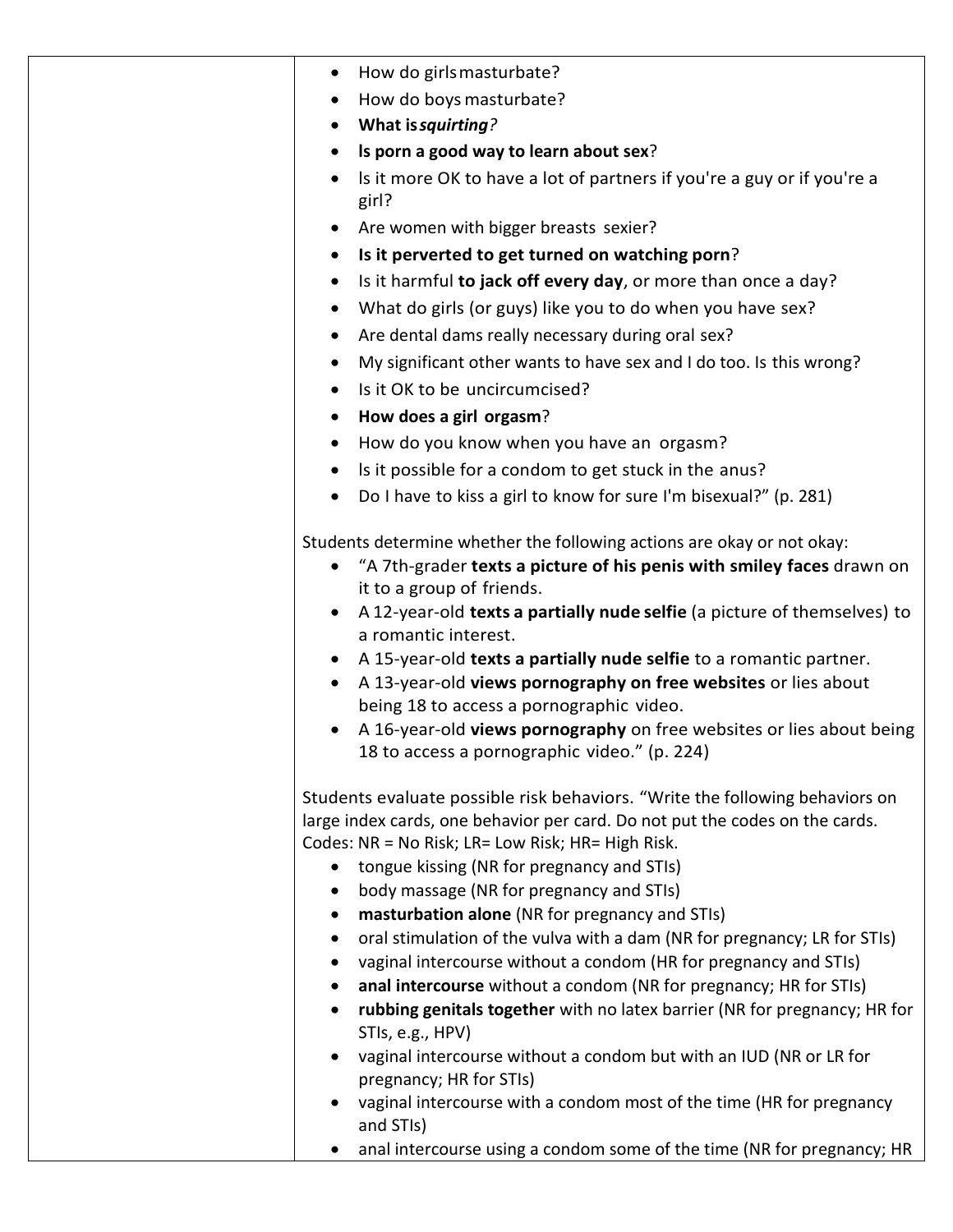|                                   | for STIs)                                                                                                                                             |
|-----------------------------------|-------------------------------------------------------------------------------------------------------------------------------------------------------|
|                                   | mutual masturbation (NR for pregnancy and STIs)<br>$\bullet$                                                                                          |
|                                   | oral stimulation of the testicles (NR for pregnancy; HR for STIs)<br>$\bullet$                                                                        |
|                                   | vaginal intercourse with a condom and birth control pills, but the pills are                                                                          |
|                                   | often forgotten (HR for pregnancy; LR for STIs)                                                                                                       |
|                                   | undressing a partner (NR for pregnancy and STIs)<br>$\bullet$                                                                                         |
|                                   | taking a bubble bath with a partner (NR for pregnancy and STIs)<br>$\bullet$                                                                          |
|                                   | hot tubbing with someone who ejaculates in the tub (NR for pregnancy<br>$\bullet$<br>and STIs)                                                        |
|                                   | vaginal intercourse with a condom and a contraceptive implant (NR or LR                                                                               |
|                                   | for pregnancy; LR for STIs)                                                                                                                           |
|                                   | oral sex on the penis with a condom (NR for pregnancy; LR for STIs)<br>$\bullet$                                                                      |
|                                   | nibbling a partner's earlobe (NR for pregnancy and STIs)<br>$\bullet$<br>sharing a favorite fantasy with a partner (NR for pregnancy and STIs)        |
|                                   | ٠<br>vaginal intercourse with a condom (LR for pregnancy and STIs)                                                                                    |
|                                   | vaginal intercourse without a condom with someone who tested<br>$\bullet$                                                                             |
|                                   | negative for HIV a month ago (HR for pregnancy and STIs)                                                                                              |
|                                   | drinking or smoking marijuana with a new partner who wants to have<br>$\bullet$                                                                       |
|                                   | vaginal sex with you (HR for pregnancy and STIs; drinking and getting                                                                                 |
|                                   | high don't themselves transmit infections or cause pregnancy, but they                                                                                |
|                                   | often lead to high- risk sexual behaviors)" (p. 412)                                                                                                  |
|                                   |                                                                                                                                                       |
|                                   | "We were alone in her house on that fall day five years ago. Her parents<br>were at work. Sex wasn't anything new to us - we'd been steady lovers for |
|                                   | almost a year." (p. 443)                                                                                                                              |
|                                   |                                                                                                                                                       |
|                                   | "When you think back to different activities and discussions you've shared, what                                                                      |
|                                   | have you learned about yourself as a sexual person?" (p. 468)                                                                                         |
|                                   |                                                                                                                                                       |
| 2. TEACHES CHILDREN TO            | "Healthy sexual relationships are: consensual (partners agree about what they                                                                         |
| <b>CONSENT TO SEX</b>             | will do together sexually)." (p. xiii)                                                                                                                |
| May teach children how to         | "Our Whole Lives is designed to help young adolescents: acquire knowledge                                                                             |
| negotiate sexual encounters or    | and skills for developing and maintaining romantic and/or sexual                                                                                      |
| how to ask for or get "consent"   | relationships that are consensual, mutually pleasurable, nonexploitative,                                                                             |
|                                   | safe, and based on respect, mutual expectations, and caring." (p. xii)                                                                                |
| from other children to engage in  |                                                                                                                                                       |
| sexual acts with them. While this | "Couples considering outercourse rather than intercourse must decide                                                                                  |
| may be appropriate for adults,    | which behaviors are acceptable and which are off limits. This requires them                                                                           |
| children of minor age should      | to talk intimately, to understand and respect each other's attitudes, and to                                                                          |
| never be encouraged to            | keep their commitments to avoid certain behaviors." (p. 276)                                                                                          |
| "consent" to sex.                 |                                                                                                                                                       |
| Note: "Consent" is often taught   | "Sometimes it's clear that a partner is consenting to a given sexual activity;                                                                        |
| under the banner of sexual        | other times, it may be less clear. The best way to avoid violating someone is                                                                         |
| abuse prevention.                 | to ask for consent and permission. For example, you could ask                                                                                         |
|                                   | May I kiss you?                                                                                                                                       |
|                                   | Is this okay?<br>$\bullet$                                                                                                                            |
|                                   | Does this feel okay?                                                                                                                                  |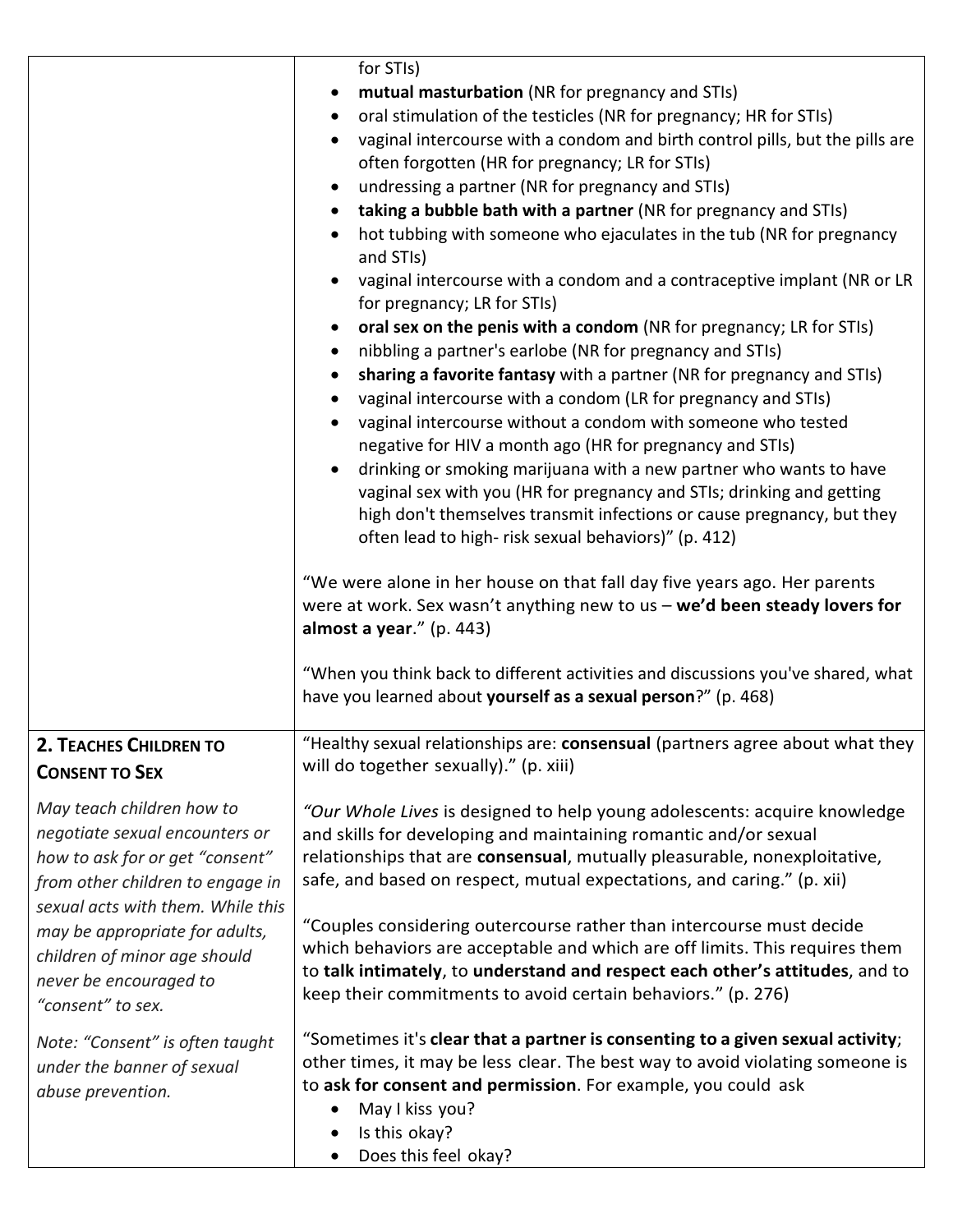| • Would it be okay if $1$ ?" (p. 289)                                                                                                                                                                                                                                                                                                                                                                                                                                                 |
|---------------------------------------------------------------------------------------------------------------------------------------------------------------------------------------------------------------------------------------------------------------------------------------------------------------------------------------------------------------------------------------------------------------------------------------------------------------------------------------|
| "Direct participants' attention to the list of basic components of consent on<br>the first page and explain that consent must be<br>• freely given<br>given through mutually understandable words or actions<br>in the present<br>given for each specific act." (p. 288)                                                                                                                                                                                                              |
| "Here are some behaviors that people might assume indicate consent but don't:<br>Being nude with a partner<br>$\bullet$<br>Dressing or dancing provocatively<br>$\bullet$<br>Meeting someone very late at night in a private place, like their bedroom<br>$\bullet$<br>Sending or receiving a nude picture<br>$\bullet$<br>Talking online about sexual behavior<br>$\bullet$<br>Being someone's boyfriend, girlfriend, committed partner, husband,<br>wife, or spouse." (pp. 300-301) |
| "Verbal Signals of Consent - What can consent sound like? Yes; I'm sure; I<br>know; I'm excited; Don't stop; Whoohoo! Yippee! Hot damn!!; More!; I want<br>to; I'm not worried; I want you/it/that; Can you please do [whatever]; I still<br>want to; That feels good; Mmmmmmm!; Yes; I love you/this; I want to do this<br>right now; I feel good about this; I'm ready; I want to keep doing this; This feels<br>right; Yes." (p. 299)                                              |
| "In order to have healthy sexual relationships, partners must be able to<br>communicate their wants, needs, values, and boundaries." (p. 440)                                                                                                                                                                                                                                                                                                                                         |
| "The youth will also learn strategies for negotiating with a partner when there<br>is disagreement about a key issue, such as using protection. Partners might<br>object to using protection for a variety of reasons. Participants will identify these<br>reasons or excuses and learn to counter or respond to them." (p. 440)                                                                                                                                                      |
| Excerpt from scripted role play on communicating boundaries: "I'm definitely<br>not ready for intercourse now  but there are some other things we can do<br>that are safe and will feel good for both of us. I do get turned on when we're<br>together, but I need you to respect my boundaries." (p. 449)                                                                                                                                                                            |
| Excerpt from scripted role play on responding to objections: " I want to talk and<br>make sure we're on the same page about something as serious as sex. I would<br>never consider having sex without using protection. How do you feel about<br>using condoms?" (p. 450)                                                                                                                                                                                                             |
| "Unscripted Negotiation Scenarios:<br>Partner B pressures Partner A to become 'friends with benefits.'<br>$\bullet$<br>Partner B pressures Partner A to have sex in a casual relationship with no<br>expectations.<br>Partner B pressures Partner A to have oral sex without a condom or dam.                                                                                                                                                                                         |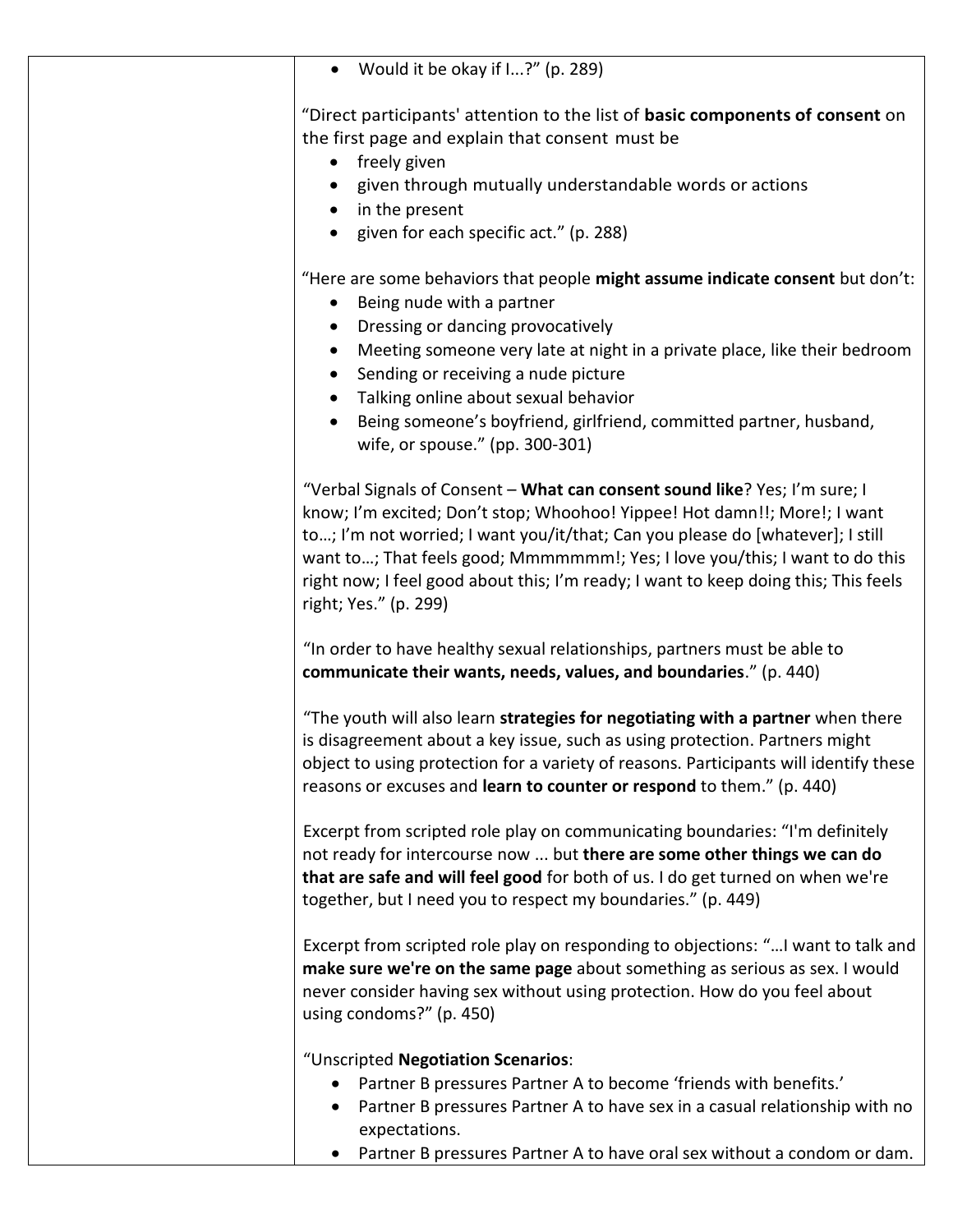|                                                                                                                                                                                                                                                                                      | Partner A tries to convince Partner B to always use protection.<br>Partner A tries to convince Partner B to get an effective method of birth<br>control and insist on using condoms before having intercourse again.<br>Partner B tries to convince Partner A to keep having intercourse without<br>$\bullet$<br>a condom or dam.<br>Partner B tries to convince Partner A to have intercourse without<br>condoms.<br>Partner B tries to convince Partner A to keep having oral sex without a<br>dam.<br>Partner B, who is a little drunk, pressures Partner A to have sex." (pp.<br>451-453)                                                                                                                                                                                                                                                                                                                                                                                                                                                                                                                                                                                                                                                                                                                                                                                                                                                                                                                                                                                                                                                                                                                                                                                                                                                                                                                                                                                                                                                                                                                                                                                                                                                                                                                                                                                                                                              |
|--------------------------------------------------------------------------------------------------------------------------------------------------------------------------------------------------------------------------------------------------------------------------------------|--------------------------------------------------------------------------------------------------------------------------------------------------------------------------------------------------------------------------------------------------------------------------------------------------------------------------------------------------------------------------------------------------------------------------------------------------------------------------------------------------------------------------------------------------------------------------------------------------------------------------------------------------------------------------------------------------------------------------------------------------------------------------------------------------------------------------------------------------------------------------------------------------------------------------------------------------------------------------------------------------------------------------------------------------------------------------------------------------------------------------------------------------------------------------------------------------------------------------------------------------------------------------------------------------------------------------------------------------------------------------------------------------------------------------------------------------------------------------------------------------------------------------------------------------------------------------------------------------------------------------------------------------------------------------------------------------------------------------------------------------------------------------------------------------------------------------------------------------------------------------------------------------------------------------------------------------------------------------------------------------------------------------------------------------------------------------------------------------------------------------------------------------------------------------------------------------------------------------------------------------------------------------------------------------------------------------------------------------------------------------------------------------------------------------------------------|
| <b>3. PROMOTES ANAL AND ORAL</b><br><b>SEX</b><br>Normalizes these high-risk<br>sexual behaviors and may omit<br>vital medical facts, such as the<br>extremely high STI infection<br>rates (i.e., HIV and HPV) and the<br>oral and anal cancer rates of<br>these high-risk sex acts. | "Responsible Sexual Behavior: This unit contains three workshops. The first<br>offers a broad definition of abstinence that excludes risky behavior $-$ oral,<br>anal, and vaginal sexual intercourse - but allows for no- or very low-risk<br>sexual behaviors such as masturbation and outercourse." (p. xvii)<br>"Oral sex (mouth-to-genital contact) is not considered to be outercourse<br>because it carries a risk of exposure to STIs." (p. 257)<br>"Intercourse refers to oral, anal, or vaginal intercourse." (p. 274)<br>"Oral sex, also called oral intercourse and oral-genital sex, refers to two behaviors:<br>mouth contact with the vulva, which is called cunnilingus, and mouth contact<br>with the penis, which is called <i>fellatio</i> ." (p. 275)<br>"Oral sex given simultaneously by partners to each other is commonly<br>called sixty-nine or 69. This is because the body positions of a couple having<br>mutual oral sex can resemble the number 69. Cunnilingus and fellatio are<br>common sexual behaviors for same-sex couples and for couples of different<br>sexes. While there are various body positions for oral sex, it is the mouth<br>that provides the stimulation in all cases." (p. 275)<br>"Anal intercourse typically refers to the insertion of a penis into the anus,<br>while anal sex includes anal penetration by a penis, finger, dildo, or other<br>object. Individuals of any sex or gender might engage in and enjoy anal sex.<br>The anus is an erogenous zone, meaning that it contains sensory nerve<br>endings. Some people of different sexes and orientations enjoy having the<br>anus caressed, licked, or penetrated. Because the anus is tight and dry, it<br>must be lubricated with a silicone- or water-based lubricant before being<br>entered. (Oil-based lubricants will damage condoms.) The sphincter muscles<br>should be relaxed with finger massage before penetration." (p. 275)<br>"There are many myths and assumptions about anal sex, including the myth<br>that only gay men enjoy it. In fact, many women enjoy anal sex, and many<br>gay men do not. Anal sex is a high-risk sexual behavior because it is easy for<br>tissue to tear, creating an entry point for viruses and bacteria. Because anal<br>intercourse is such a risky behavior, it should be avoided altogether unless<br>both partners know for sure they don't have any STIs, they are |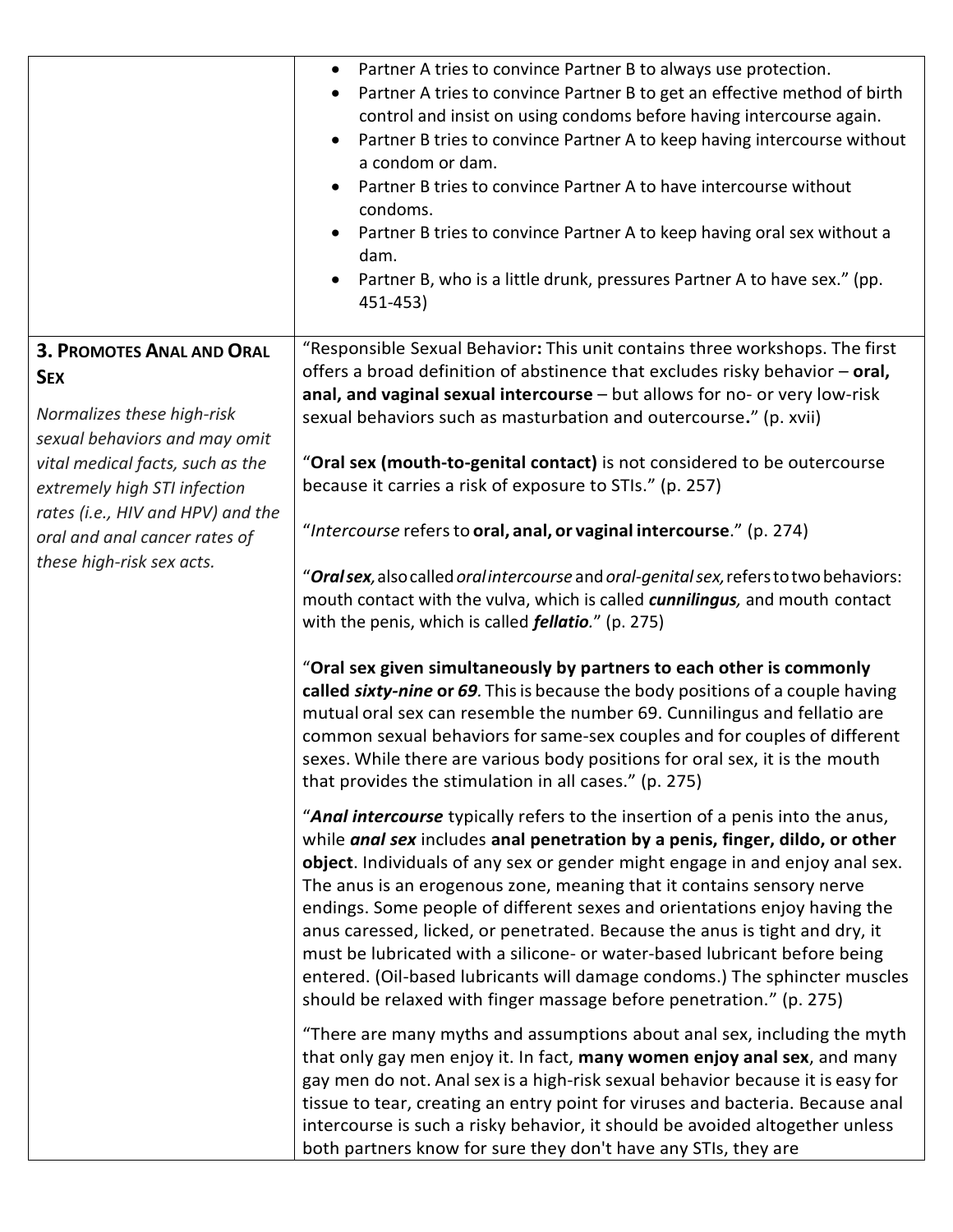| monogamous, and they are able to communicate about their concerns and<br>comfort." (p. 275)                                                                                                                                              |
|------------------------------------------------------------------------------------------------------------------------------------------------------------------------------------------------------------------------------------------|
|                                                                                                                                                                                                                                          |
| "STIs are almost always passed through vaginal, oral, or anal sex." (p. 314)                                                                                                                                                             |
| "Display the dam and explain how it is used when having oral contact with the<br>vulva or anal area. Also demonstrate how to cut a condom into a square in case                                                                          |
| a dam is not available." (p. 318)                                                                                                                                                                                                        |
| "Display one of the female condoms. Explain that these condoms are sometimes                                                                                                                                                             |
| called internal condoms, because people of any gender can use them for<br>protection during anal sex." (p. 318)                                                                                                                          |
| "Note that the [internal] condom has two rings. The thinner outer ring covers                                                                                                                                                            |
| the area around the opening of the vagina or anus. The thicker inner ring is<br>used for insertion and to help hold the condom in place during intercourse. If<br>using the condom in the rectum, remove the inner ring first." (p. 318) |
| "Take care to present the female or internal condom in an open and                                                                                                                                                                       |
| nonjudgmental fashion, as it is a great option for individuals who don't want to<br>depend on a partner to use a male condom. It can also be used by the receptive                                                                       |
| partner for protection during anal sex." (p. 319)                                                                                                                                                                                        |
| "What protection can someone use if they want to <b>perform oral sex</b> on female                                                                                                                                                       |
| genitals?' Display a dam and give the following information:<br>It works a lot like a condom because it serves as a barrier between the<br>$\bullet$                                                                                     |
| mouth and the vulva and vaginal secretions.<br>It can also be used as a barrier when engaging in oral-anal contact." (p.                                                                                                                 |
| 319)                                                                                                                                                                                                                                     |
| "For the greatest protection, if you do have oral, anal, or vaginal intercourse,<br>use latex or polyurethane barriers (male or female condoms or dams) correctly<br>and consistently, every time." (p. 325)                             |
| "You should also get STI tests at least annually if you are sexually active, and let                                                                                                                                                     |
| health care providers know if you've engaged in oral or anal sex so they can test<br>your throat and rectum." (p. 325)                                                                                                                   |
| "Workshop Goals: to reinforce the attitude that using protection correctly and                                                                                                                                                           |
| consistently is a responsibility that comes with the decision to engage in sexual<br>intercourse (vaginal, oral, or anal)." (p. 392)                                                                                                     |
| "Female or internal condom: Because this method covers the vulva (or skin<br>surrounding the anus, if the insertable portion of the condom is placed in the                                                                              |
| rectum without the inner ring), it affords more protection against herpes during                                                                                                                                                         |
| vaginal or anal sex with a male partner with the virus, since the lesions tend to<br>reside at the base of the penis." (p. 403)                                                                                                          |
|                                                                                                                                                                                                                                          |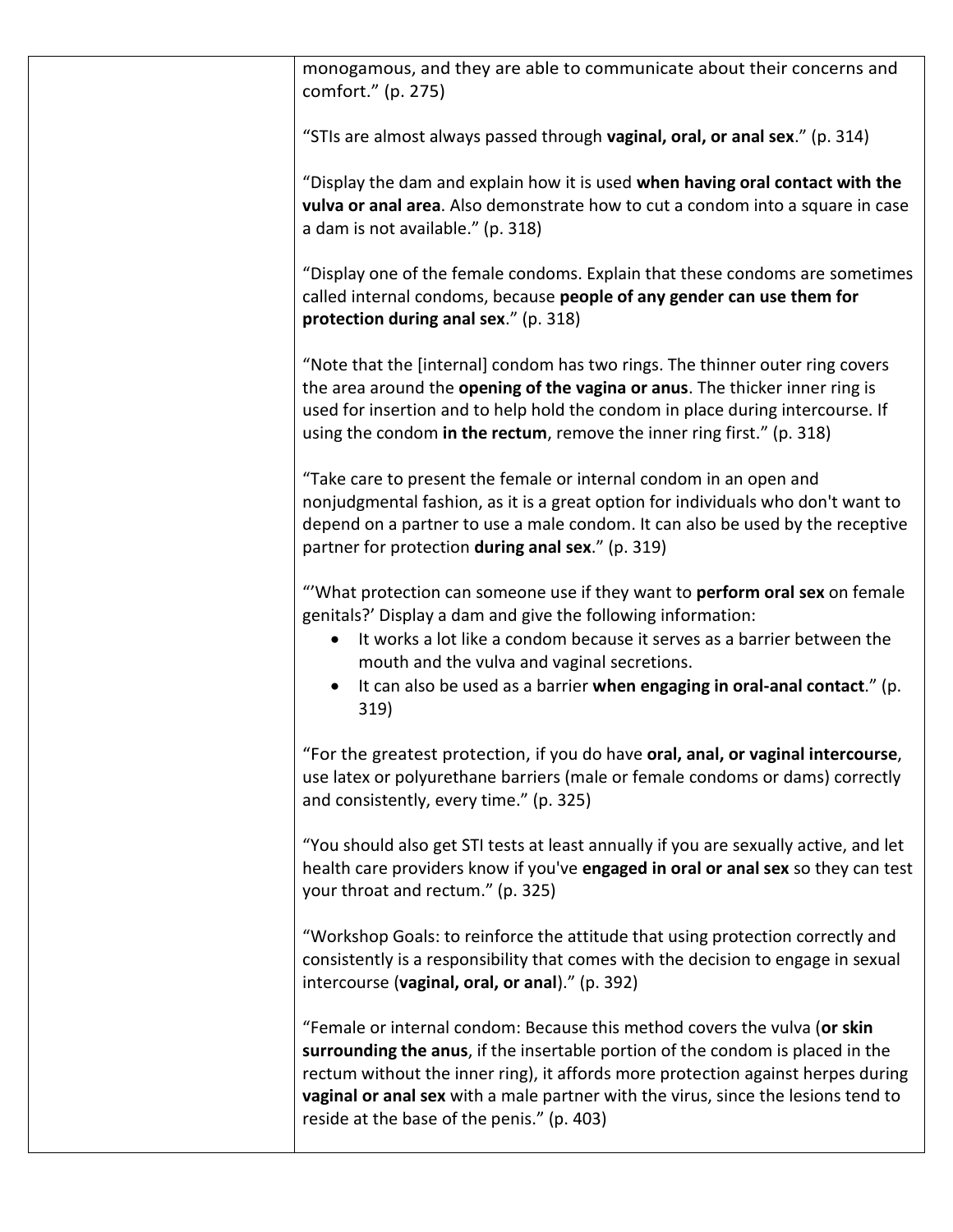|                                                              | Script of two girls contemplating sex: "You feel open to all kinds of things with<br>Chris, including commitment and sex. You plan to use a dam (an oral barrier) if<br>you and Chris decide to have oral sex." (p. 431)<br>"I feel strongly about using condoms. I'm not going to have intercourse or anal<br>or oral sex with you if we don't use them." (p. 450)<br>"I had oral sex with someone at a party. I knew Pat from school and figured it<br>would be okay. But then I heard a rumor that Pat gave someone chlamydia and<br>I'm like, seriously? So that means I might have it. I need to get tested, but if I go<br>to my family doctor, my parents will find out from the insurance statements. I<br>need to go someplace that won't tell my parents and isn't expensive." (p. 469) |
|--------------------------------------------------------------|---------------------------------------------------------------------------------------------------------------------------------------------------------------------------------------------------------------------------------------------------------------------------------------------------------------------------------------------------------------------------------------------------------------------------------------------------------------------------------------------------------------------------------------------------------------------------------------------------------------------------------------------------------------------------------------------------------------------------------------------------------------------------------------------------|
| 4. PROMOTES HOMOSEXUAL/                                      | "The program recognizes and respects the diversity of participants with respect<br>to sex, gender identity, gender expression, sexual orientation, and disability                                                                                                                                                                                                                                                                                                                                                                                                                                                                                                                                                                                                                                 |
| <b>BISEXUAL BEHAVIOR</b>                                     | status. The activities and language used throughout the program have been                                                                                                                                                                                                                                                                                                                                                                                                                                                                                                                                                                                                                                                                                                                         |
| Normalizes or promotes                                       | carefully chosen to be as inclusive as possible of any human diversity." (p. xi)                                                                                                                                                                                                                                                                                                                                                                                                                                                                                                                                                                                                                                                                                                                  |
| acceptance or exploration of<br>diverse sexual orientations, | "All of the following are natural in the range of human experience: being                                                                                                                                                                                                                                                                                                                                                                                                                                                                                                                                                                                                                                                                                                                         |
| sometimes in violation of state                              | romantically and sexually attracted to more than one gender (bisexual), the                                                                                                                                                                                                                                                                                                                                                                                                                                                                                                                                                                                                                                                                                                                       |
| education laws. May omit vital                               | same gender (homosexual), another gender (heterosexual), and/or to those                                                                                                                                                                                                                                                                                                                                                                                                                                                                                                                                                                                                                                                                                                                          |
| health information and/or may                                | with a more fluid understanding of their own and others' gender<br>(pansexual), and not experiencing sexual attraction (asexual)." (p. xiv)                                                                                                                                                                                                                                                                                                                                                                                                                                                                                                                                                                                                                                                       |
| provide medically inaccurate                                 |                                                                                                                                                                                                                                                                                                                                                                                                                                                                                                                                                                                                                                                                                                                                                                                                   |
| information about<br>homosexuality or homosexual<br>sex.     | "You, as a Sexual Being: This unit contains eight workshops that help<br>participants explore many aspects of themselves as sexual beings: their<br>bodies, puberty changes, gender identity, the impact of societal gender<br>roles, gender expression, sexual orientation, and disability." (p. xv)                                                                                                                                                                                                                                                                                                                                                                                                                                                                                             |
|                                                              | "Note: Always assume that there are participants in your group who are<br>lesbian, gay, bisexual, transgender, gender-nonconforming, gender-<br>questioning, intersex, or asexual." (p. 1)                                                                                                                                                                                                                                                                                                                                                                                                                                                                                                                                                                                                        |
|                                                              | "Sexual identity also includes sexual orientation, a person's feelings of<br>attraction toward other people.                                                                                                                                                                                                                                                                                                                                                                                                                                                                                                                                                                                                                                                                                      |
|                                                              | This attraction can be emotional, romantic, and/or sexual.                                                                                                                                                                                                                                                                                                                                                                                                                                                                                                                                                                                                                                                                                                                                        |
|                                                              | Some people are attracted to a different gender than their own;<br>others are attracted to the same gender; others are attracted to the<br>same and a different gender.                                                                                                                                                                                                                                                                                                                                                                                                                                                                                                                                                                                                                           |
|                                                              | Some people are attracted to only one gender; others are attracted<br>to two or more genders. Some people aren't sexually attracted to<br>anyone.                                                                                                                                                                                                                                                                                                                                                                                                                                                                                                                                                                                                                                                 |
|                                                              | People use many different terms and labels to describe their sexual<br>$\bullet$<br>orientation. Such labels include heterosexual or straight; queer,<br>homosexual, gay, lesbian, or bisexual; and asexual. These labels can<br>mean different things to different people.                                                                                                                                                                                                                                                                                                                                                                                                                                                                                                                       |
|                                                              | For some people, sexual orientation feels fixed and stays the same                                                                                                                                                                                                                                                                                                                                                                                                                                                                                                                                                                                                                                                                                                                                |
|                                                              | their whole life. For others, sexual orientation is fluid or may shift                                                                                                                                                                                                                                                                                                                                                                                                                                                                                                                                                                                                                                                                                                                            |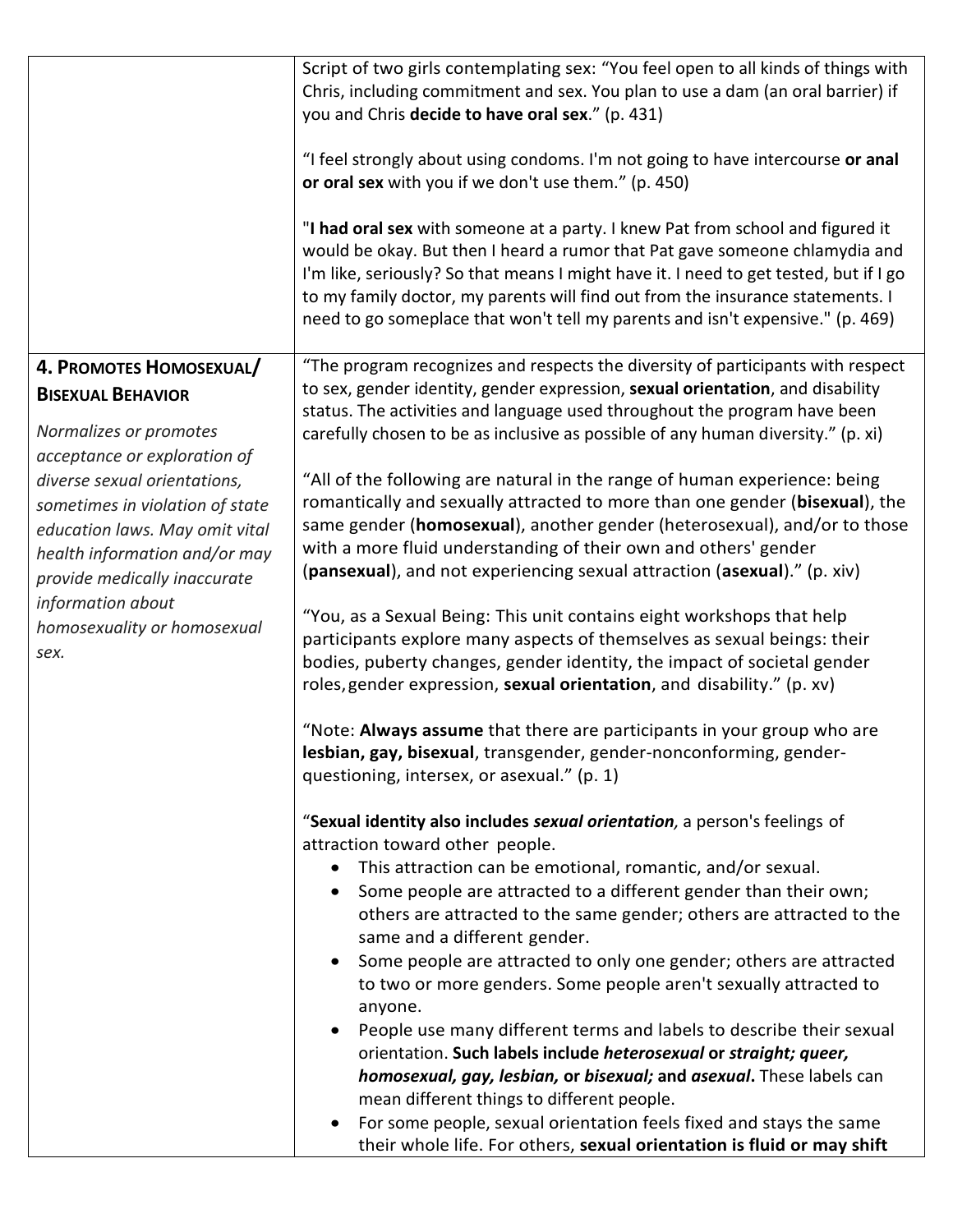| over the course of their life." (p. 9)                                                                                                                                                                                                                                                                                                                                                                                                                                                                                        |
|-------------------------------------------------------------------------------------------------------------------------------------------------------------------------------------------------------------------------------------------------------------------------------------------------------------------------------------------------------------------------------------------------------------------------------------------------------------------------------------------------------------------------------|
| "And then I came out of the closet. Suddenly, the rules were different.<br>Everywhere I went, from TV shows to posters for nightclubs, I was inundated<br>with images of gay men who were trim, fit, and tan  If I wanted to fit in  I had<br>to have that classic gay physique: rippled abs, bulging pees, tanned, trimmed,<br>and waxed  Isn't it ironic that in the course of my life, the most traumatic<br>factors affecting my self-esteem have been the standards imposed on my body<br>by the gay community?" (p. 79) |
| "I'm 16 years old and bisexual. I've had boyfriends in the past, but right now<br>I'm with a girl I really like." (p. 90)                                                                                                                                                                                                                                                                                                                                                                                                     |
| "Sexual orientation: a person's feelings of emotional, romantic, and/or sexual<br>attraction toward other people. A person's sexual orientation may be<br>heterosexual, bisexual, homosexual, asexual, pansexual, or something else." (p.<br>94)                                                                                                                                                                                                                                                                              |
| "People of any combination of biological sex, gender identity, and gender<br>expression can have any sexual orientation." (p. 97)                                                                                                                                                                                                                                                                                                                                                                                             |
| "Asexual: a person who is not sexually attracted to others. Someone might be<br>asexual for a short time (such as after the end of a relationship) or for their<br>whole life." (p. 101)                                                                                                                                                                                                                                                                                                                                      |
| "Bisexual: attracted both to people of their own gender and to people of<br>another gender." (p. 101)                                                                                                                                                                                                                                                                                                                                                                                                                         |
| "Gay: generally, this word is used to describe a man who is attracted to men.<br>Sometimes it refers to all people attracted to people of one's own sex." (p. 101)                                                                                                                                                                                                                                                                                                                                                            |
| "Lesbian: a woman who is attracted to other women." (p. 101)                                                                                                                                                                                                                                                                                                                                                                                                                                                                  |
| "Pansexual: attracted to people regardless of gender. Other words for pansexual<br>include polysexual and omnisexual." (p. 102)                                                                                                                                                                                                                                                                                                                                                                                               |
| "Queer: a self-identity label for people who feel they do not fit cultural norms<br>for sexual orientation and/or gender identity." (p. 102)                                                                                                                                                                                                                                                                                                                                                                                  |
| "Some people experience their sexual orientation as consistent, staying the<br>same throughout their entire lives; other people experience their attractions or<br>even their very orientation as fluid, shifting over the course of their lifetime.<br>Some people come to an early awareness of their sexual orientation, others<br>come to a much more gradual awareness of it." (p. 120)                                                                                                                                  |
| "Make the following points about the first belief, 'All sexual orientations are<br>valid and healthy.'                                                                                                                                                                                                                                                                                                                                                                                                                        |
| Everyone has a sexual orientation.                                                                                                                                                                                                                                                                                                                                                                                                                                                                                            |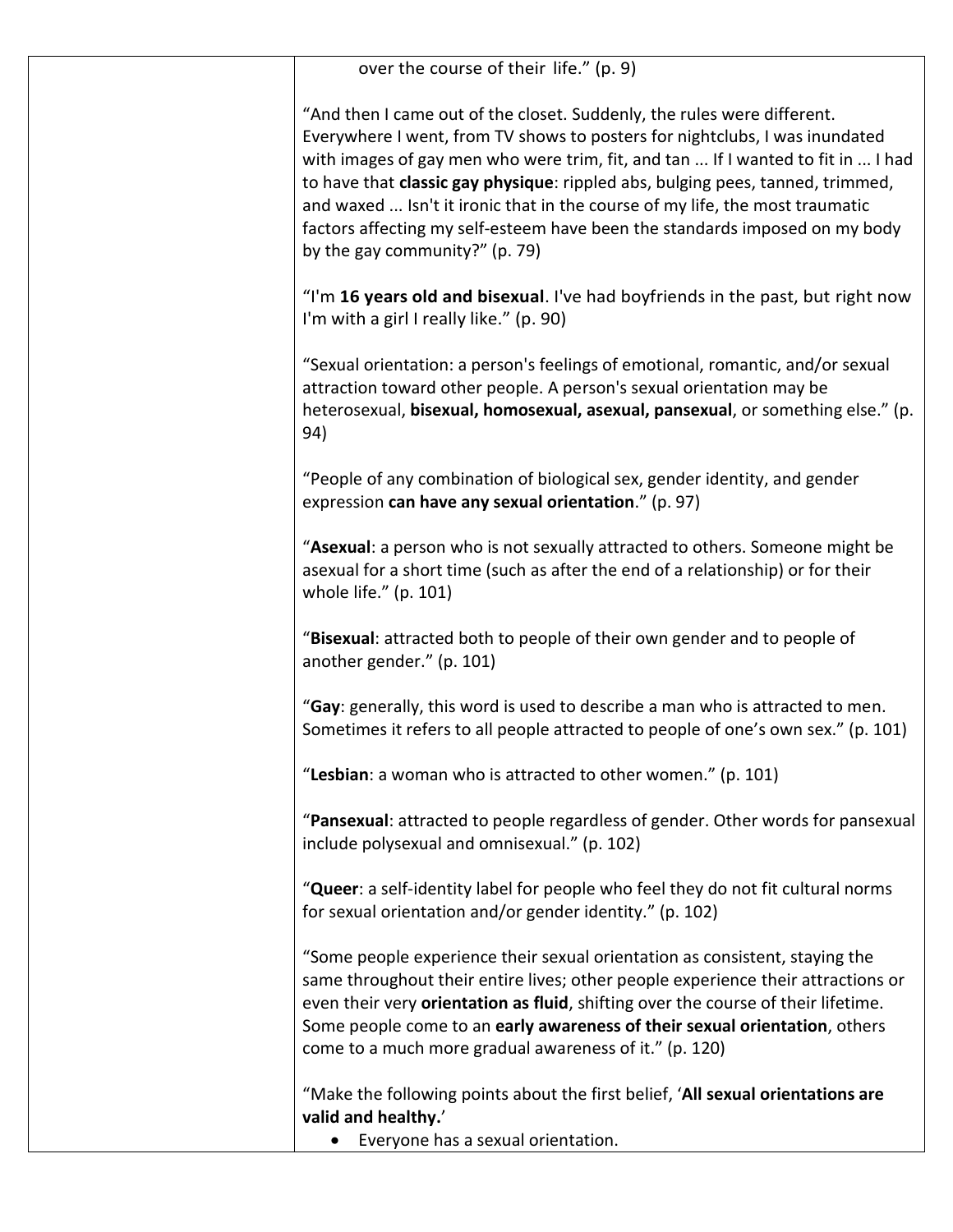| Sexual orientation refers to a person's feelings of attraction toward<br>$\bullet$    |
|---------------------------------------------------------------------------------------|
| other people. This attraction can be emotional, romantic, and/or sexual.              |
| Some people are attracted to a different gender; others are attracted to<br>$\bullet$ |
| the same gender; others are attracted to the same and a different                     |
| gender.                                                                               |
| Some people are attracted to only one gender; others are attracted to<br>$\bullet$    |
| two or more genders. Some people aren't sexually attracted to anyone.                 |
| People use many different terms and labels to describe their sexual<br>$\bullet$      |
| orientation, such as heterosexual or straight, homosexual or gay or                   |
| lesbian, bisexual, or asexual. These labels can mean different things to              |
| different people.                                                                     |
|                                                                                       |
| For some people, their sexual orientation feels fixed and stays the same              |
| their whole lives. For others, their sexual orientation is fluid or may shift         |
| over the course of their life." (pp. 125-126)                                         |
| "Heterosexism is also the belief that heterosexuality is the normal and better        |
| way to be. Because of heterosexism, people who are heterosexual have greater          |
| privileges in society than those who are not, such as the ability to show affection   |
|                                                                                       |
| in public without fear of harassment." (p. 126)                                       |
| "Same gender loving (SGL): a term coined in the African-American/Black com-           |
| munity to describe gay, lesbian, or bisexual orientations in a way that resonates     |
| with the uniqueness of Black culture. It has since been embraced more broadly         |
| in a variety of ethnic communities." (p. 136)                                         |
|                                                                                       |
| "Coming out: the experience of self-discovery, self-acceptance, openness, and         |
| honesty about one's sexual orientation or gender identity, and the decision to        |
| share this with others." (p. 136)                                                     |
|                                                                                       |
| "In the closet: unable or unwilling to disclose one's sex, sexuality, sexual          |
| orientation, or gender identity to friends, family, co-workers, or society." (p.      |
| 136)                                                                                  |
|                                                                                       |
| "If you've had a pleasurable sexual experience with someone of the same sex,          |
| that means you're gay or bisexual. MYTH. Identity and behavior are very               |
| different things; behavior does not dictate identity, and identity is not             |
| dependent on behavior." (p. 138)                                                      |
|                                                                                       |
| "Workshop Goals: to demonstrate the range of non-heterosexual orientations            |
| and gender nonconforming identities." (p. 142)                                        |
|                                                                                       |
| "Let me start out by saying that I'm a bi crossdressing male. When I was 20 I         |
| met a guy online. After chatting for awhile, and then exchanging a few emails,        |
| we decided to meet in person. The meeting went well, and ended with some              |
| kissing and touching. We met a few more times, and went a bit further. I was in       |
| heaven thinking I'd found a really great guy. Eventually, he invited me to come       |
| over to his place the following evening. I eagerly accepted, and started getting      |
| ready by going out and buying some new lingerie, heels, the whole nine yards. I       |
|                                                                                       |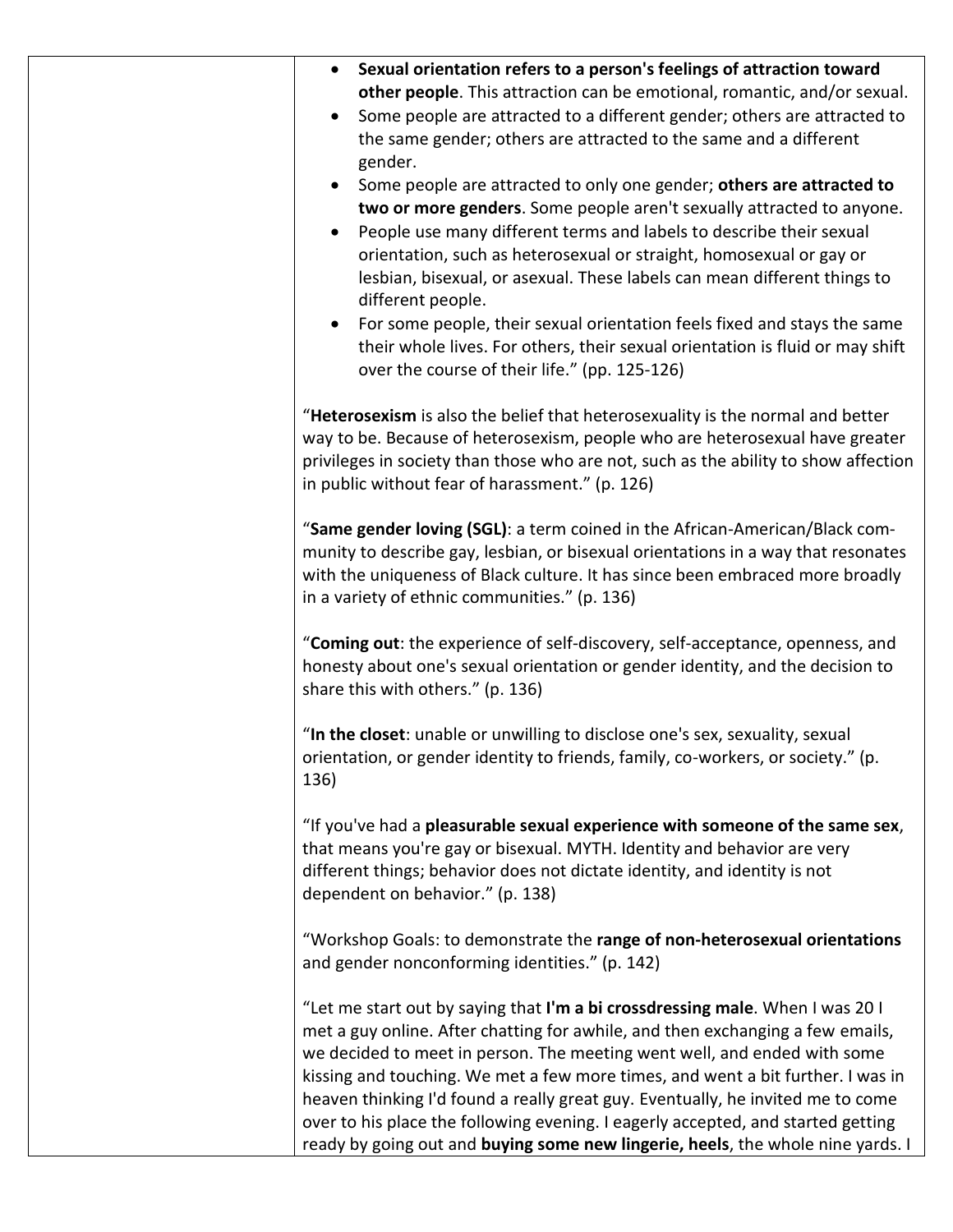|                                                                                                                                                                                                                                                                                             | showed up at his place, after a bit of kissing, told him I wanted to change into<br>something sexy for him and needed about a half hour. I went into his bathroom,<br>changed, did my makeup, put on perfume and tried making myself as sexy as<br>possible for him." (p. 286)                                                                                                                                                               |
|---------------------------------------------------------------------------------------------------------------------------------------------------------------------------------------------------------------------------------------------------------------------------------------------|----------------------------------------------------------------------------------------------------------------------------------------------------------------------------------------------------------------------------------------------------------------------------------------------------------------------------------------------------------------------------------------------------------------------------------------------|
|                                                                                                                                                                                                                                                                                             | "Same-sex couples raising adopted children are older, more educated, and have<br>more economic resources than other adoptive parents." (p. 384)                                                                                                                                                                                                                                                                                              |
|                                                                                                                                                                                                                                                                                             | "Some will need the information for themselves. Some same-sex-attracted<br>people have penis-vagina intercourse, for a variety of reasons. Anyone of any<br>sexual orientation who has penis-vagina intercourse needs to protect against<br>unintended pregnancy." (p. 399)                                                                                                                                                                  |
|                                                                                                                                                                                                                                                                                             | "Freeze-Frame Scenario: Lee and Pete met several months ago at a party. Lee<br>identifies as queer and is very active in the LGBTQ group at his school. Pete isn't<br>sure whether he's straight or bisexual and has only dated girls. But both Lee<br>and Pete know they are attracted to each other. Plan a role-play in which Lee<br>talks to Pete about what's going on and they make a decision about whether to<br>have sex." (p. 430) |
|                                                                                                                                                                                                                                                                                             | "Freeze-Frame Scenario: Chris and Sandy are two girls who just met last<br>weekend at a party. They had fun together, and now they've hooked up again<br>this weekend. They're alone in Sandy's basement. Plan a role-play in which Chris<br>asks Sandy about having sex and they make a decision." (p. 431)                                                                                                                                 |
|                                                                                                                                                                                                                                                                                             | "I think I might be gay. I'm not really sure because I'm not really that interested<br>in having a relationship. Is that normal? Everyone around here seems to want to<br>partner up. Suppose I am gay? How would I know for sure?" (p. 469)                                                                                                                                                                                                 |
| <b>5. PROMOTES SEXUAL PLEASURE</b><br>May teach children they are<br>entitled to or have a "right" to<br>sexual pleasure or encourages<br>children to seek out sexual<br>pleasure. Fails to present data<br>on the multiple negative<br>potential outcomes for sexually<br>active children. | "Our Whole Lives is designed to help young adolescents: express and enjoy<br>sexuality in healthy and responsible ways at each stage of their<br>development." (p. xii)                                                                                                                                                                                                                                                                      |
|                                                                                                                                                                                                                                                                                             | "Healthy sexual relationships are: mutually pleasurable." (p. xiii)                                                                                                                                                                                                                                                                                                                                                                          |
|                                                                                                                                                                                                                                                                                             | "Our Whole Lives is also based on the following assumptions about human<br>sexuality: people engage in healthy sexual behavior for a variety of reasons,<br>including to express caring and love, to experience intimacy and connection<br>with another, to share pleasure, to bring new life into the world, and to<br>have fun and relax." (p. xii-xiii)                                                                                   |
|                                                                                                                                                                                                                                                                                             | "The human body is naturally sexually responsive. Infants (and even fetuses<br>inside the womb) have penises that get erect and vaginas that lubricate."<br>(p. 9)                                                                                                                                                                                                                                                                           |
|                                                                                                                                                                                                                                                                                             | "In this workshop, youth learn that everyone is entitled to a positive body image<br>and the benefits it brings, including a sense of sexual agency and, if and when<br>they choose to be sexually active, higher opportunity for sexual pleasure and<br>satisfaction, with lower risk of unwanted pregnancy and STIs." (p. 75)                                                                                                              |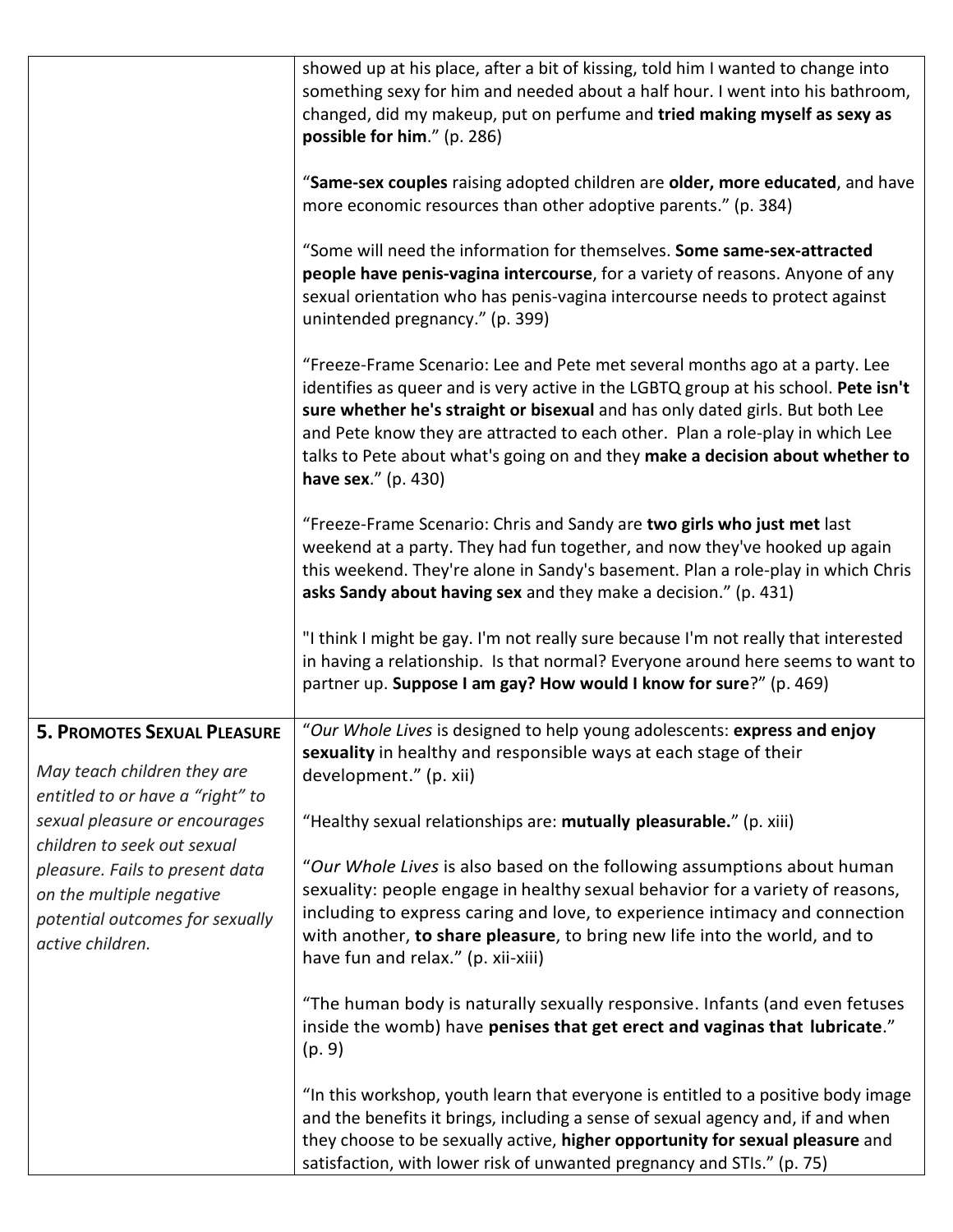Influence of positive body image: "**People enjoy sex more** because they are not worrying about what their body looks like." (p. 88)

"Sexual intercourse **can be fun and pleasurable for young teenagers**. It can be a way to show affection or caring in a relationship." (p. 253)

"Begin by asking the group, 'Why do some young teens (7th-9th graders) have sexual intercourse?' Expected responses include: **for pleasure or for sexual release**." (p. 253)

"**Lovemaking is sexual play or intercourse** between two people that emphasizes caring, mutual respect, and **mutual pleasure**." (p. 255)

"**As I feel the orgasm coming** I forget about everything else and get lost in this feeling that starts in the tip of my penis and spreads all over my body. It's like my body begins swimming all by itself, like there's something in me reaching out, welcoming the pleasure. As it becomes really intense my body begins shaking with excitement. The sensations take me over, and just at the peak of it **I can feel this pulsing at the base of my penis** and I feel the sperm shooting out of me like I'm sending it off, far away. It's amazing." (p. 262)

"**How does it feel to have an orgasm**? Well, for me it's like this buildup of excitement – you know, everything starts feeling better and better and with me, my fantasies get really vivid. Then as I get closer and closer to coming, it's like all my muscles tighten up, especially around my butt, and I feel tingly all over. All my concentration is on my clitoris because that's the place that is responding to every movement. I kind of cheer myself on in my head, Come on, come on, you're getting closer. Then I get to the point where I know it's going to happen and my whole body relaxes, and with that I feel this flood of sensation – don't know how to describe it  $-$  it's like these waves of pleasure that just take me over. **When you're having an orgasm, you're just focused on that**. Total involvement in that; nothing else exists. It's the most wonderful feeling of just being alive in your body without your head getting in the way telling you things. For me it's very peaceful." (p. 262)

Students are to brainstorm the positive aspects of sexual behavior. "Record their responses on the chart. If the following items don't come up, feel free to add them: fun; **orgasms**; excitement and **pleasure**." (p. 269)

"Learning to **please oneself and a partner** with outercourse behaviors can be wonderful preparation for a healthy, lifetime adult sexual relationship." (p. 276)

"No one will naturally have the expertise **to make any partner reach orgasm**. Stereotypical gender-role messages promote the idea that boys and men should know everything about sex, including pleasing a partner. Yet nobody really teaches men how to do this. It's impossible for a man (or a person of any gender) to know how to please every partner. Each person is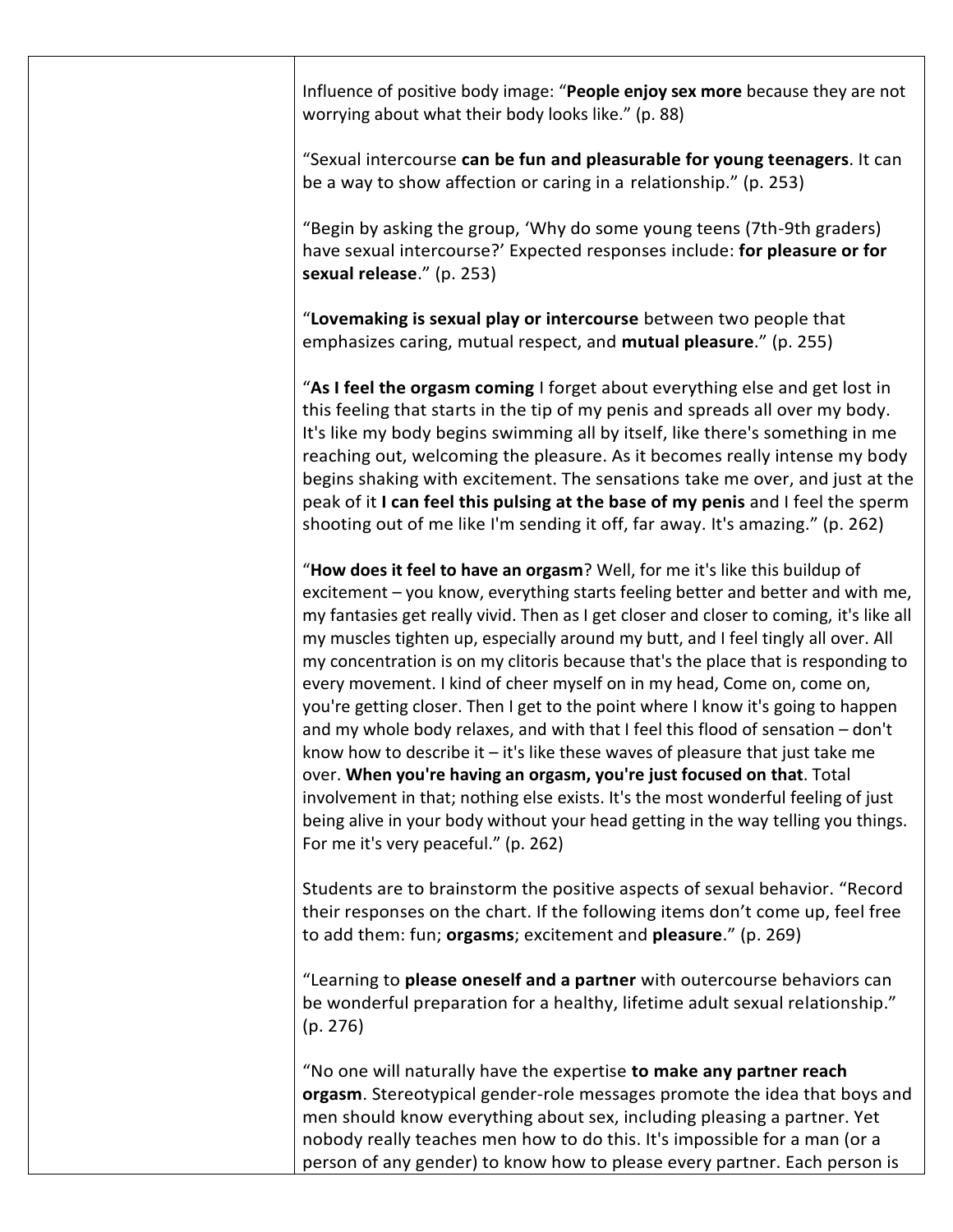|                                                                                                                                                                                                                                                                                                                | different and finds different things arousing. Everyone, regardless of gender,<br>must take responsibility for their own sexual pleasure, learning what feels<br>good and what doesn't. Masturbation is a good way to learn this<br>information. An individual may know how to please one partner, but those<br>techniques may leave another partner cold. Partners should strive to please<br>each other by observing and asking questions, not by making assumptions<br>about what feels good." (p. 277)<br>"I'm definitely not ready for intercourse now  but there are some other things<br>we can do that are safe and will feel good for both of us. I do get turned on<br>when we're together, but I need you to respect my boundaries." (p. 449) |
|----------------------------------------------------------------------------------------------------------------------------------------------------------------------------------------------------------------------------------------------------------------------------------------------------------------|----------------------------------------------------------------------------------------------------------------------------------------------------------------------------------------------------------------------------------------------------------------------------------------------------------------------------------------------------------------------------------------------------------------------------------------------------------------------------------------------------------------------------------------------------------------------------------------------------------------------------------------------------------------------------------------------------------------------------------------------------------|
| <b>6. PROMOTES SOLO AND/OR</b><br><b>MUTUAL MASTURBATION</b><br>While masturbation can be part                                                                                                                                                                                                                 | "Responsible Sexual Behavior: This unit contains three workshops. The first<br>offers a broad definition of abstinence that excludes risky behavior - oral,<br>anal, and vaginal sexual intercourse - but allows for no- or very low-risk<br>sexual behaviors such as masturbation and outercourse." (p. xvii)                                                                                                                                                                                                                                                                                                                                                                                                                                           |
| of normal child development,<br>encourages masturbation at<br>young ages, which may make<br>children more vulnerable to<br>pornography use, sexual<br>addictions or sexual<br>exploitation. May instruct<br>children on how to masturbate.<br>May also encourage children to<br>engage in mutual masturbation. | "Masturbation is often excluded from discussions of sexual behavior, even<br>though self-pleasuring is both a common practice and a common concern for<br>youth. Masturbation is a safe, normal, and pleasurable nonintercourse<br>sexual behavior, and it's a way for individuals of all ages to enjoy their<br>body's capacity for sexual pleasure." (p. 249)                                                                                                                                                                                                                                                                                                                                                                                          |
|                                                                                                                                                                                                                                                                                                                | "Workshop Goals: dispel myths about masturbation; introduce masturbation<br>and nonintercourse sexual behaviors as healthy sexual options for youth at<br>this age and for people of every age." (p. 250)                                                                                                                                                                                                                                                                                                                                                                                                                                                                                                                                                |
|                                                                                                                                                                                                                                                                                                                | "Learning Objectives: demonstrate increased comfort during discussions of<br>masturbation and nonintercourse sexual behaviors; list at least two facts<br>about masturbation; identify at least five safe nonintercourse sexual<br>behaviors." (p. 250)                                                                                                                                                                                                                                                                                                                                                                                                                                                                                                  |
|                                                                                                                                                                                                                                                                                                                | Benefits of masturbating: "It will make you fully aware of what feels good<br>sexually, and what you might want to do with a future partner. So, when having<br>sex with a partner, you could let them know what's more pleasurable for intense<br>stimulation." (p. 259)                                                                                                                                                                                                                                                                                                                                                                                                                                                                                |
|                                                                                                                                                                                                                                                                                                                | "None of my girlfriends talked about it, and everyone made it seem like girls<br>didn't masturbate. I thought I was the only girl doing it. Boy, was I wrong. A<br>lot of us masturbate. We all know what's down there, and I'm sure a<br>majority of us know what a clitoris looks like. (If you don't, play some good<br>tunes, grab a mirror, and check yourself out. It won't hurt and it's not dirty.<br>We all do this sometime or another.) A lot of us also know that touching<br>ourselves near the clitoris will provoke some great sensations. Some of us<br>have been doing this since our preteen years, while others take longer to get<br>the hang of it." (pp. 259-260)                                                                  |
|                                                                                                                                                                                                                                                                                                                | "Masturbation is a great way to relieve stress and sexual buildup. Plus, it's<br>a private, intimate way to achieve orgasm without risking pregnancy or                                                                                                                                                                                                                                                                                                                                                                                                                                                                                                                                                                                                  |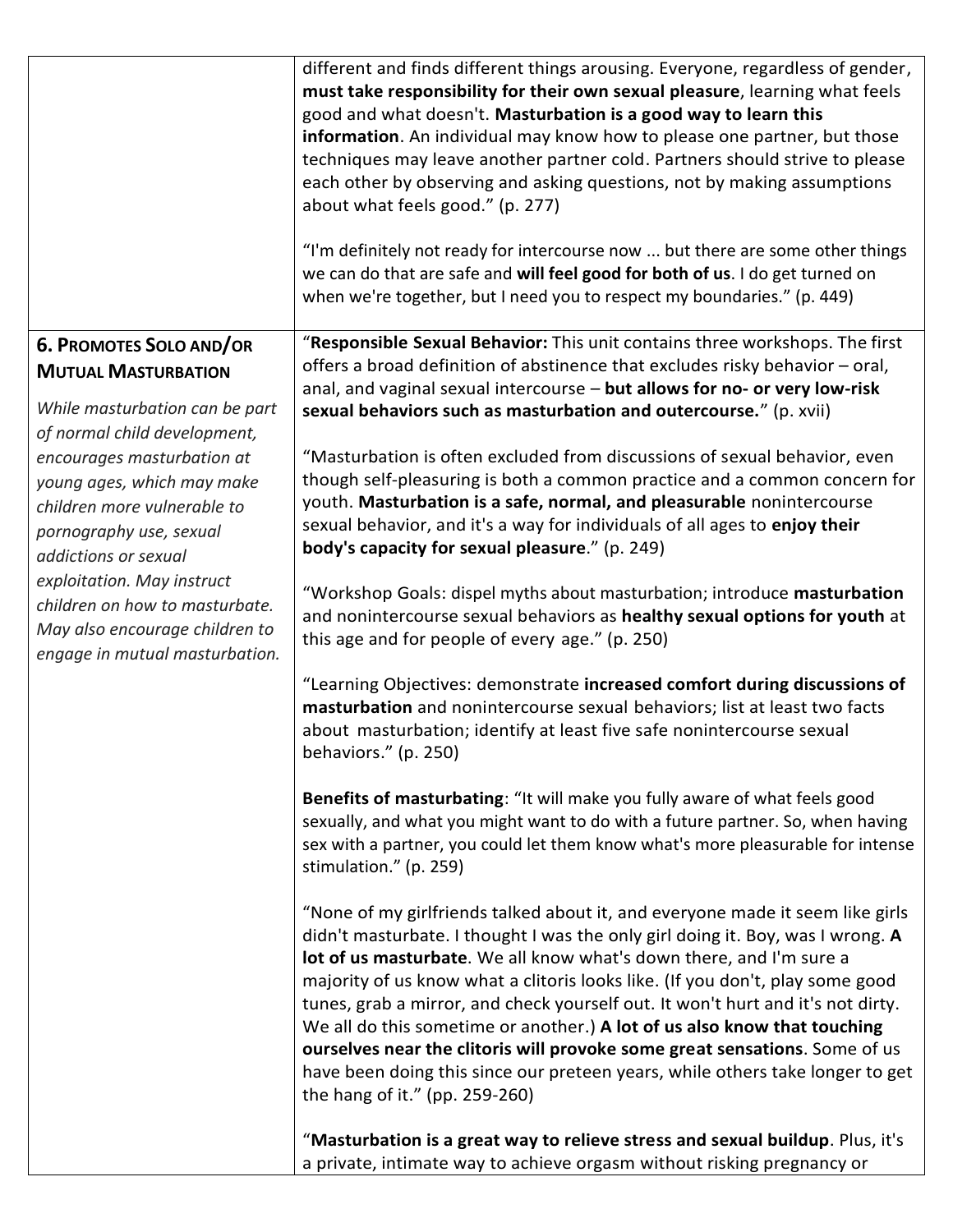| sexually transmitted disease. When you are ready for sex, masturbation can<br>help you learn what parts of your body are the most responsive, and what<br>moves feel the best." (p. 260)                                                                                                                                                                                                                                                                                                                                                                                                                                                                                                                                                                                                                                                                                                                                                                                                                                                     |
|----------------------------------------------------------------------------------------------------------------------------------------------------------------------------------------------------------------------------------------------------------------------------------------------------------------------------------------------------------------------------------------------------------------------------------------------------------------------------------------------------------------------------------------------------------------------------------------------------------------------------------------------------------------------------------------------------------------------------------------------------------------------------------------------------------------------------------------------------------------------------------------------------------------------------------------------------------------------------------------------------------------------------------------------|
| "Myth or Fact: Masturbation can enhance your health. FACT.<br>Masturbation has some health benefits, such as relieving stress. It's also<br>a way for someone to relax, feel pleasure, and learn about their sexual<br>responses." (p. 261)                                                                                                                                                                                                                                                                                                                                                                                                                                                                                                                                                                                                                                                                                                                                                                                                  |
| "Myth or Fact: You can get an STI from masturbating. MYTH. Masturbation<br>is a safe way to feel pleasure and release sexual tension without fear of<br>STIs or pregnancy." (p. 261)                                                                                                                                                                                                                                                                                                                                                                                                                                                                                                                                                                                                                                                                                                                                                                                                                                                         |
| "Reasons for Masturbating<br>It feels good and releases sexual tension.<br>$\bullet$<br>It can relax you and help you sleep better.<br>It's a special, usually private, way people can give themselves<br>$\bullet$<br>pleasure.<br>It's a way to have sexual pleasure in a safe manner, because there's<br>no risk of pregnancy or STIs.<br>It lets you learn about your responses to sexual stimulation.<br>$\bullet$<br>Males can learn to recognize impending ejaculation and delay it to<br>$\bullet$<br>prolong their own and their partner's pleasure if or when they<br>eventually engage in sexual intercourse.<br>Partners might include masturbation as a part of their sexual<br>$\bullet$<br>relationship. It's a way to share pleasure without sexual penetration.<br>It can be a lifelong form of sexual expression, enjoyable at any age,<br>$\bullet$<br>and appropriate whether one has a regular sex partner or not.<br>It's a healthy option when one partner wants to have sex and the<br>other doesn't." (pp. 261-262) |
| "Tell the group that you want to talk about some sexual behaviors that don't<br>include sexual intercourse. The first is masturbation. Ask if anyone can<br>define the word masturbation. Share the following definitions as needed:<br>Masturbation is the stimulation of one's own sex organs for sexual<br>pleasure.<br>This is usually enjoyed in private but can also be explored with a<br>partner. Some youth experiment with masturbation in groups." (p.<br>255)                                                                                                                                                                                                                                                                                                                                                                                                                                                                                                                                                                    |
| "Masturbation is often excluded from discussions of sexual behavior, even<br>though self-pleasuring is both a common practice and a common concern for<br>youth. Masturbation is a safe, normal, and pleasurable nonintercourse<br>sexual behavior, and it's a way for individuals of all ages to enjoy their<br>body's capacity for sexual pleasure." (p. 256)                                                                                                                                                                                                                                                                                                                                                                                                                                                                                                                                                                                                                                                                              |
| "All of the skin is an erogenous zone that can be explored during<br>masturbation or with a sexual partner. It's limiting to focus only on                                                                                                                                                                                                                                                                                                                                                                                                                                                                                                                                                                                                                                                                                                                                                                                                                                                                                                   |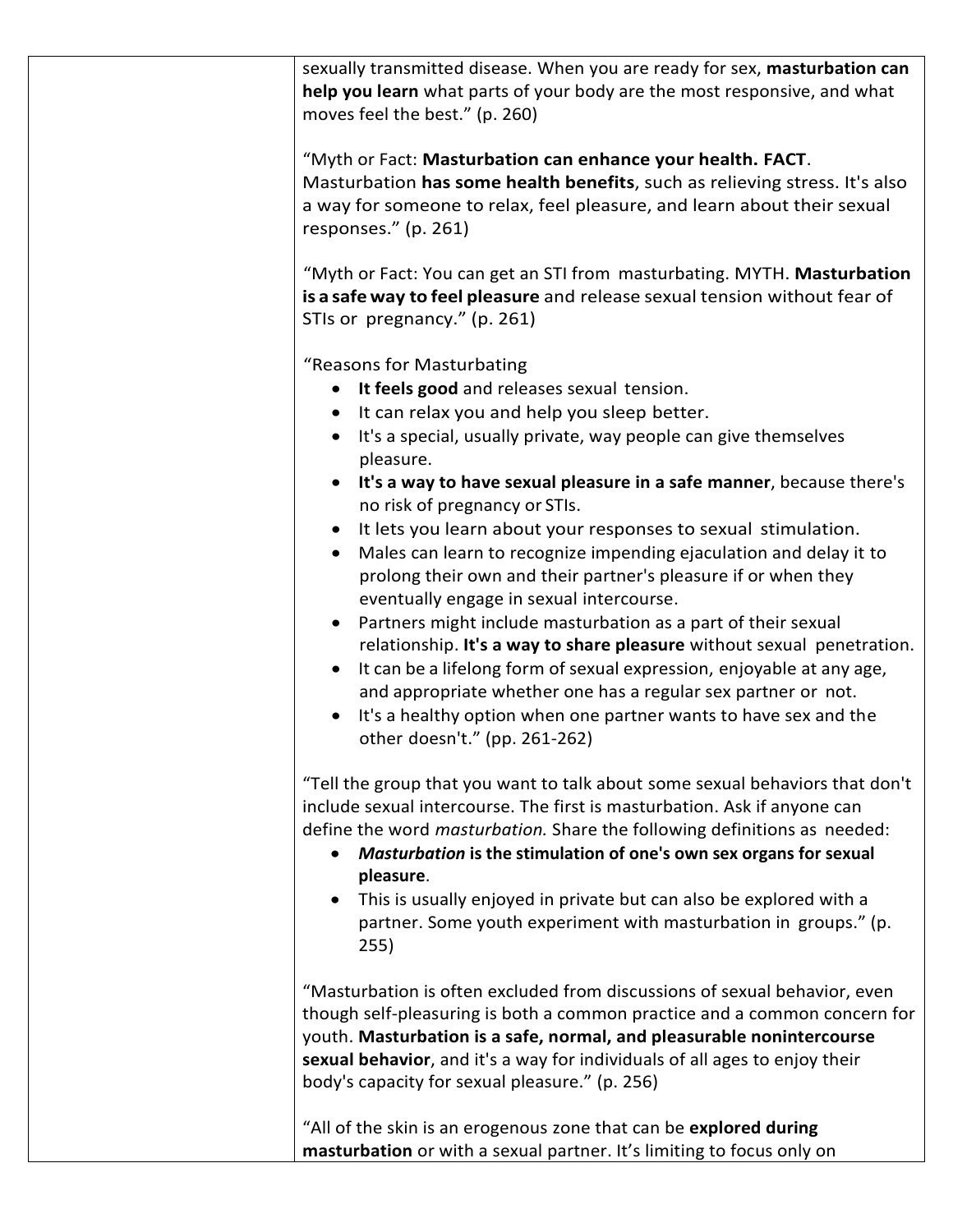|                                                                                                                                                                                                                                                                                                                                                                       | genitals." (p. 257)                                                                                                                                                                                                                                                                                                                                                                                                                                                                                                                                                        |
|-----------------------------------------------------------------------------------------------------------------------------------------------------------------------------------------------------------------------------------------------------------------------------------------------------------------------------------------------------------------------|----------------------------------------------------------------------------------------------------------------------------------------------------------------------------------------------------------------------------------------------------------------------------------------------------------------------------------------------------------------------------------------------------------------------------------------------------------------------------------------------------------------------------------------------------------------------------|
|                                                                                                                                                                                                                                                                                                                                                                       | "There are meaningful benefits from masturbating. Top on the list would be<br>it makes you extremely comfortable with your sexuality! Whether you are<br>gay, straight, or, well, if you like the best of both worlds, masturbation will<br>make you comfortable with who you are and who you want to be as a sexual<br>person  More so, an orgasm is amazing and taking 10 minutes out of your<br>day to get one is a complete bargain." (p. 259)                                                                                                                         |
|                                                                                                                                                                                                                                                                                                                                                                       | "Everyone, regardless of gender, must take responsibility for their own<br>sexual pleasure, learning what feels good and what doesn't. Masturbation is<br>a good way to learn this information." (p. 277)                                                                                                                                                                                                                                                                                                                                                                  |
|                                                                                                                                                                                                                                                                                                                                                                       | "Chris and Max have talked about having intercourse of some kind and decided<br>to wait until they're older. Neither of them have had intercourse before. They've<br>kissed and hugged, but that's as far as it has gone. They both want to be able to<br>express their sexual feelings even more. One night after a movie, they're alone<br>at Chris's house and start to kiss. When they both get aroused, Chris asks Max if<br>they could stimulate each other until they both have orgasms and stick to their<br>decision about waiting to have intercourse." (p. 434) |
| 7. PROMOTES CONDOM USE IN<br><b>INAPPROPRIATE WAYS</b><br>May inappropriately eroticize<br>condom use (e.g., emphasizing<br>sexual pleasure or "fun" with                                                                                                                                                                                                             | "Since oral sex can transmit some infections, partners should avoid ingesting any<br>fluid from the penis, including semen. A condom should be placed on the penis<br>before engaging in fellatio. Likewise, because HIV (the virus that causes AIDS)<br>can be transmitted in vaginal secretions, a partner should use an oral barrier<br>(called a dental dam, or just a dam) when engaging in oral stimulation of the<br>vulva or vagina." (p. 275)                                                                                                                     |
| condoms) or use sexually explicit<br>methods (i.e., penis and vagina<br>models, seductive role plays,<br>etc.) to promote condom use to<br>children. May provide medically<br>inaccurate information on<br>condom effectiveness and omit<br>or deemphasize failure rates.<br>May imply that condoms will<br>provide complete protection<br>against pregnancy or STIs. | "People who've decided to take the risk of engaging in anal sex should use a<br>condom with additional lubrication, and a male penetrating a partner<br>should withdraw the penis prior to ejaculation." (p. 275)                                                                                                                                                                                                                                                                                                                                                          |
|                                                                                                                                                                                                                                                                                                                                                                       | "Learning Objective: demonstrate the correct usage of condoms and oral<br>barriers (dams)." (p. 308)                                                                                                                                                                                                                                                                                                                                                                                                                                                                       |
|                                                                                                                                                                                                                                                                                                                                                                       | Materials checklist for Condoms and Dams or Condom Obstacle Course:<br>"a penis model or condom demonstrator<br>male condoms of different types (including Magnums, which are larger<br>$\bullet$<br>than most, and unlubricated condoms), two or three per participant<br>water-based personal lubricant<br>$\bullet$<br>optional: a female pelvic model<br>٠<br>female or internal condoms, two or three for demonstration<br>oral barriers or dams, one or two for demonstration." (p. 309)                                                                             |
|                                                                                                                                                                                                                                                                                                                                                                       | "Steps for Using a Condom Correctly<br>Check the expiration date and make sure the condom is latex or<br>polyurethane.<br>Open the package carefully to avoid tearing the condom.<br>Make sure the condom is on the proper side so that it will roll down<br>$\bullet$<br>correctly.                                                                                                                                                                                                                                                                                       |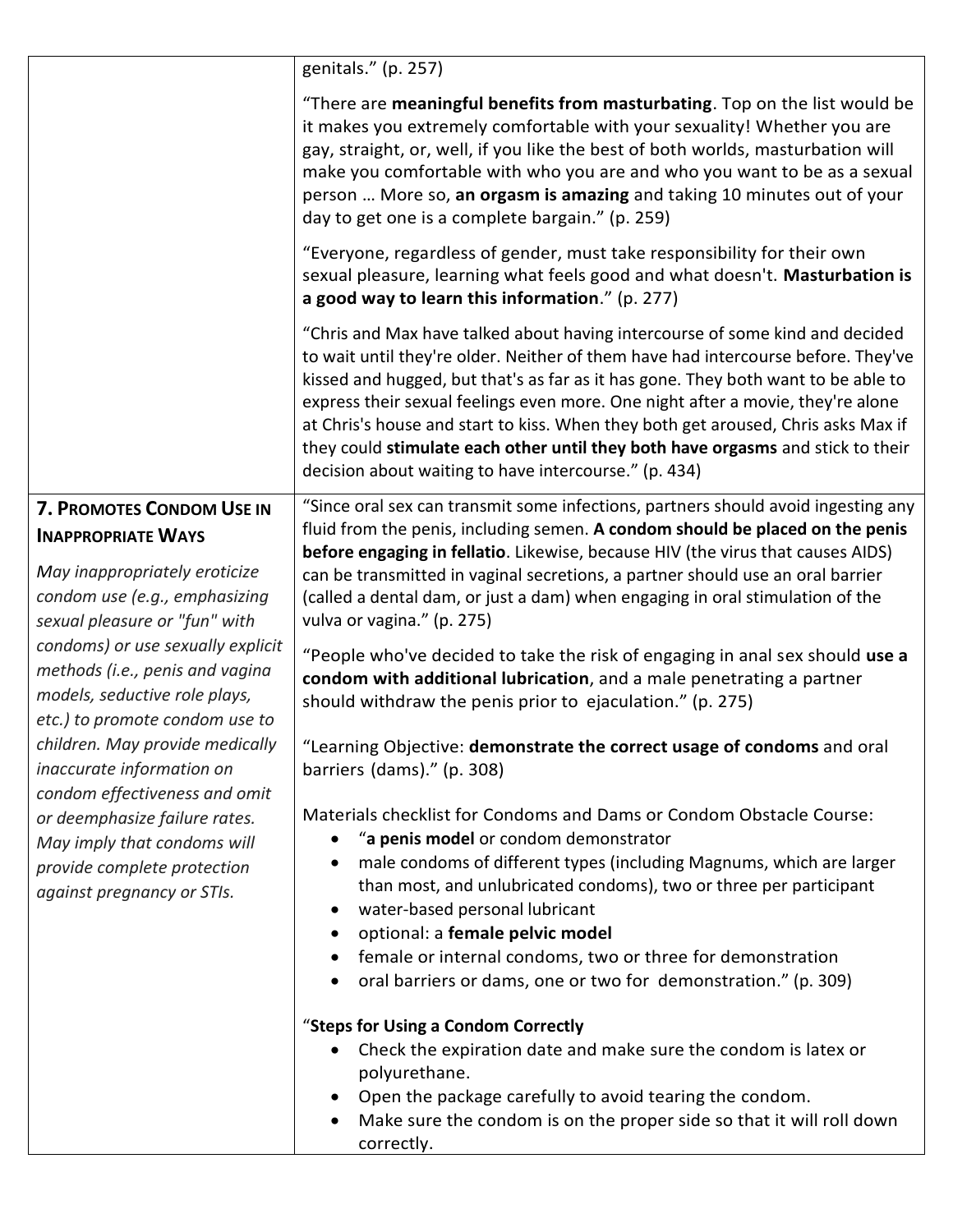| Pinch the tip of the condom to save space for semen.<br>$\bullet$                                                                                      |
|--------------------------------------------------------------------------------------------------------------------------------------------------------|
| Squeeze a few drops of lubricant inside the tip.                                                                                                       |
| Continuing to squeeze the tip, roll the condom down to the base of the                                                                                 |
| penis.                                                                                                                                                 |
| Check during intercourse to make sure the condom isn't slipping.                                                                                       |
| Immediately after ejaculation, hold the condom firmly at the base of                                                                                   |
| the penis and pull the penis out of the other person's body before it                                                                                  |
| gets soft.                                                                                                                                             |
| Wrap the condom in tissue and throw it away. Do not flush it down                                                                                      |
| the toilet or reuse it." (p. 311)                                                                                                                      |
|                                                                                                                                                        |
| "Direct participants' attention to the Steps for Using a Condom Correctly chart.                                                                       |
| Using the penis model, demonstrate for the group how to use a condom<br>correctly, being sure to demonstrate each of the steps. Answer any questions." |
| (p. 318)                                                                                                                                               |
|                                                                                                                                                        |
| "Invite participants to practice. (Allow anyone to pass if they feel uncomfortable                                                                     |
| or choose not to participate.) Some will use the penis model and others will use                                                                       |
| their fingers. Ask them to pair off with the person sitting next to them." (p. 318)                                                                    |
|                                                                                                                                                        |
| "Display the dam and explain how it is used when having oral contact with the                                                                          |
| vulva or anal area. Also demonstrate how to cut a condom into a square in case                                                                         |
| a dam is not available." (p. 318)                                                                                                                      |
|                                                                                                                                                        |
| "Display one of the female condoms. Explain that these condoms are sometimes                                                                           |
| called internal condoms, because people of any gender can use them for                                                                                 |
| protection during anal sex." (p. 318)                                                                                                                  |
| "Review how to use an internal condom in the vagina:                                                                                                   |
| Check the expiration date.<br>$\bullet$                                                                                                                |
| Rub the outside of the package to spread the lubricant onto the condom.                                                                                |
| Open the package carefully by tearing at the notch on the top right                                                                                    |
| corner.                                                                                                                                                |
| Note that the condom has two rings. The thinner outer ring covers the                                                                                  |
| area around the opening of the vagina or anus. The thicker inner ring is                                                                               |
| used for insertion and to help hold the condom in place during                                                                                         |
| intercourse. If using the condom in the rectum, remove the inner ring                                                                                  |
| first.                                                                                                                                                 |
| You can insert the condom in a variety of positions: squatting, with one                                                                               |
| leg raised, sitting, or lying down. Choose a position that feels                                                                                       |
| comfortable.                                                                                                                                           |
| While holding the condom at the closed end, grasp the flexible inner ring                                                                              |
| and squeeze it with the thumb and second or middle finger so it                                                                                        |
| becomes long and narrow.                                                                                                                               |
| Insert the inner ring into the vagina and use your index finger to push it                                                                             |
| up into your vagina as far as it will go. It will fit into place right under                                                                           |
| your cervix. Be sure the sheath is not twisted. Leave the outer ring on the                                                                            |
| outside of the vagina; about a half inch of the sheath should remain on                                                                                |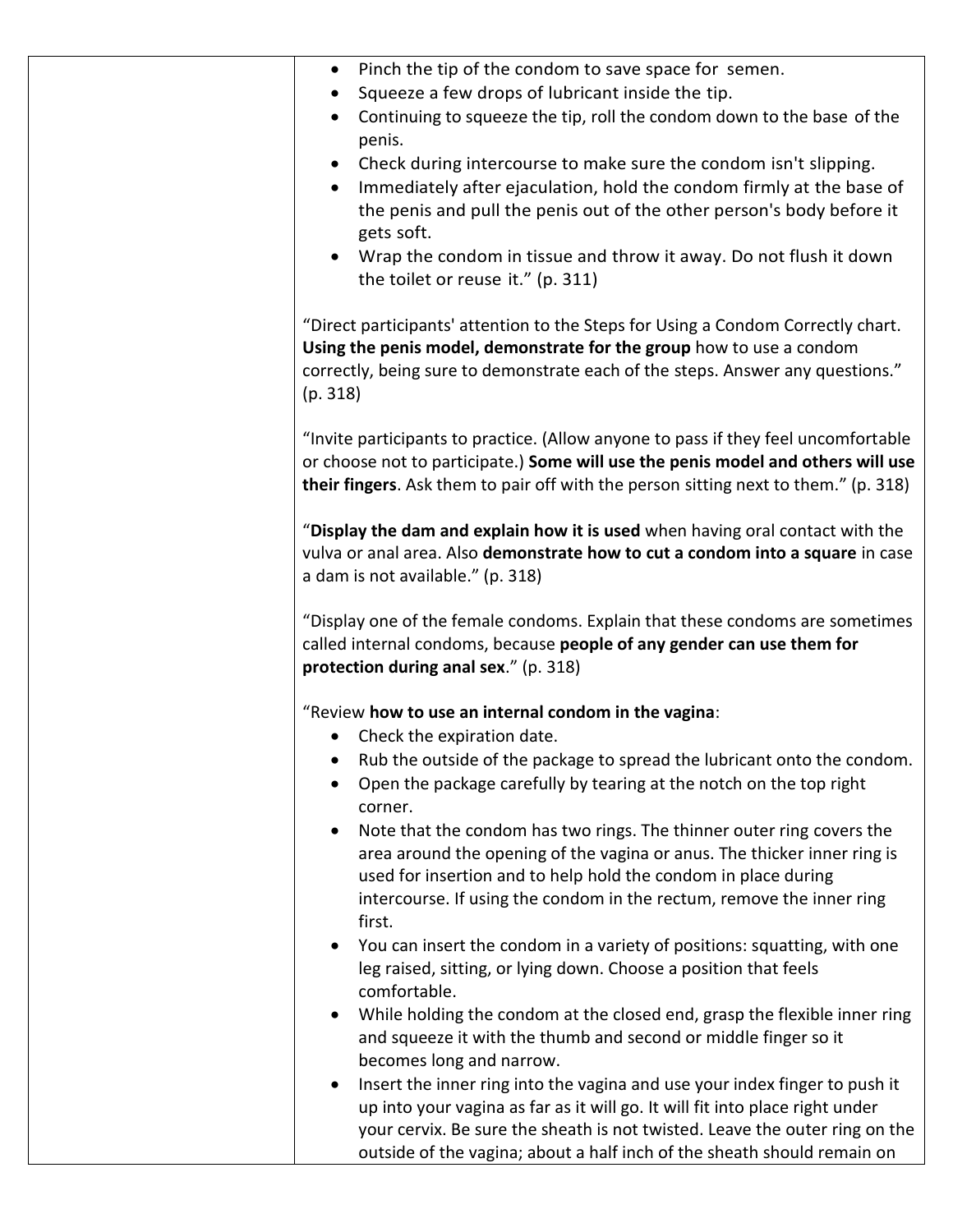| the outside of your vagina.                                                                                                                                     |
|-----------------------------------------------------------------------------------------------------------------------------------------------------------------|
| A partner's penis can now be guided into the condom's opening with<br>$\bullet$                                                                                 |
| your hand to make sure that it enters properly. Be sure that the penis is                                                                                       |
| not missing the opening and entering instead between the sheath and                                                                                             |
| the vaginal wall.                                                                                                                                               |
| To remove the condom, place your finger under the outer ring. Twist it<br>$\bullet$                                                                             |
| and pull it out. Wrap it in tissue and throw it away Don't flush it down                                                                                        |
| the toilet or reuse it." (pp. 318-319)                                                                                                                          |
|                                                                                                                                                                 |
| <b>Condom Obstacle Course:</b> "Ask participants to brainstorm all the reasons why                                                                              |
| young people don't use condoms every time they have intercourse. List the                                                                                       |
| responses, which may include the following:                                                                                                                     |
| You can't feel anything; it doesn't feel as good.<br>$\bullet$                                                                                                  |
| No need; you can tell when your partner is 'clean.'<br>$\bullet$                                                                                                |
| The condom won't fit; the penis is too big.<br>$\bullet$                                                                                                        |
| It's embarrassing or difficult to get condoms.<br>$\bullet$                                                                                                     |
| I can't get an STI; it won't happen to me.<br>$\bullet$                                                                                                         |
| They ruin the mood.<br>$\bullet$                                                                                                                                |
| They are too hard or too much trouble to use." (p. 319)                                                                                                         |
|                                                                                                                                                                 |
| "Explain that it can be difficult to find dams, so you can cut an unlubricated                                                                                  |
| condom into a square and use it as a barrier. Demonstrate how to cut a condom                                                                                   |
| into a square using scissors or your teeth." (p. 320)                                                                                                           |
|                                                                                                                                                                 |
| Note: This program is teaching 12-year-olds how to make oral sex dams using                                                                                     |
| their teeth. Nothing could be more irresponsible.                                                                                                               |
|                                                                                                                                                                 |
| "Obstacle to overcome: A condom is too small to fit a penis.                                                                                                    |
| Stretch the condom as big as you can without breaking it. You can pull it                                                                                       |
| with your hands or feet or blow it up like a balloon.                                                                                                           |
| Measure the condom when it is fully stretched.                                                                                                                  |
| How big around did the condom get? How long did it get?                                                                                                         |
| What happened to the condom when it was stretched?                                                                                                              |
| ٠                                                                                                                                                               |
| Open a Magnum condom, which is designed for larger penises. Compare<br>$\bullet$                                                                                |
| it with the other condoms." (p. 335)                                                                                                                            |
|                                                                                                                                                                 |
| "Obstacle to overcome: I don't know how to use a condom correctly. They are<br>too hard to use. Set-up: Place a selection of condoms, personal lubricant, and a |
| penis model at this station. Post the following instructions:                                                                                                   |
|                                                                                                                                                                 |
| Practice using a condom correctly:                                                                                                                              |
| Check the expiration date and make sure the condom is latex or<br>$\bullet$                                                                                     |
| polyurethane.                                                                                                                                                   |
| Open the package carefully to avoid tearing the condom.                                                                                                         |
| Make sure the condom is on the proper side so that it will roll down<br>$\bullet$                                                                               |
| correctly.                                                                                                                                                      |
| Pinch the tip of the condom to create space for semen.<br>٠                                                                                                     |
| Squeeze a few drops of lubricant inside the tip.<br>$\bullet$                                                                                                   |
| Continuing to squeeze the tip, roll the condom down to the base of the<br>$\bullet$                                                                             |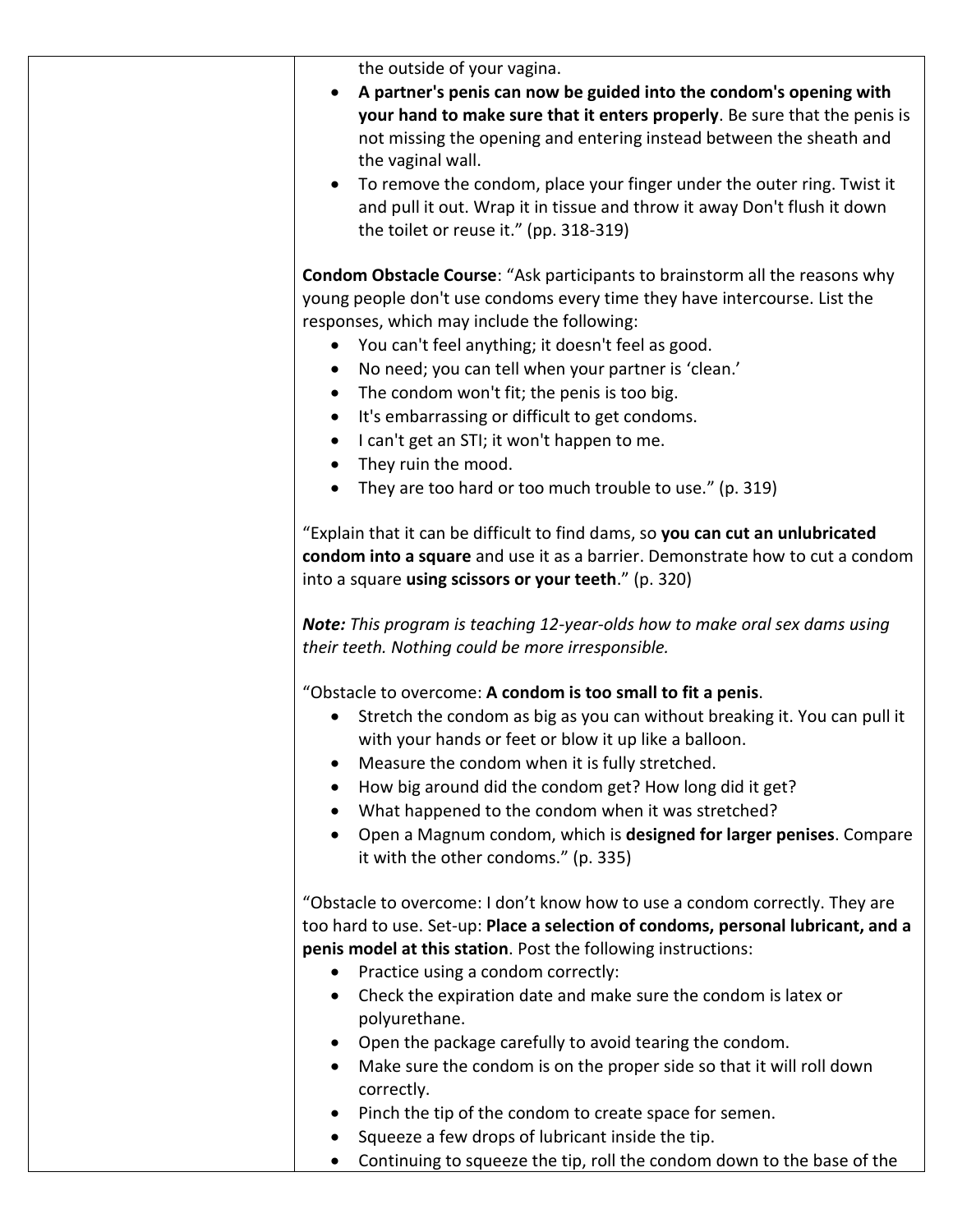| penis." (pp. 335-336)                                                                                                                                                                                                                                                                                                                                                                                     |
|-----------------------------------------------------------------------------------------------------------------------------------------------------------------------------------------------------------------------------------------------------------------------------------------------------------------------------------------------------------------------------------------------------------|
| "Condom Excuse: Condoms don't feel natural.<br>Suggested Response: Having an STI won't feel natural either." (p. 446)                                                                                                                                                                                                                                                                                     |
| "Condom Excuse: I don't have any condoms/dams/birth control on me.<br>Suggested Responses: We can go to the store together and get some; I know<br>how to use a condom to make a dam." (p. 446)                                                                                                                                                                                                           |
| "Condom Excuse: I'm embarrassed to buy condoms/dams.<br>Suggested Responses: You'd be more embarrassed to go into the STI clinic; I'll<br>buy them." (p. 446)                                                                                                                                                                                                                                             |
| Role play scenario to encourage a partner to use condoms: "There are a lot of<br>different condoms out there. Why don't we go buy some different types and<br>you can see how they feel? Also, I learned some tricks at this workshop I took. If<br>you put a few drops of lubricant in the tip of the condom, it feels better. And I<br>can put it on for you. We can make it fun." (p. 450)             |
| "Bill of Rights. Our Whole Lives is based on the belief that youth have the<br>right to: have support in making their own decisions about sexual matters."<br>(p. xii)                                                                                                                                                                                                                                    |
| "The first focuses on making decisions about sexual behavior, helping youth<br>figure out their bottom-line values when it comes to sexual behavior at<br>this point in their lives." (p. xvii)                                                                                                                                                                                                           |
| "I need some air. Let's go out for a walk and we can talk more about whether<br>we're ready to have sex." (p. 213)                                                                                                                                                                                                                                                                                        |
| "Youth who get educated about the legitimacy of nonintercourse sexual<br>options can make informed decisions about their sexual boundaries,<br>health, and emotional well-being." (p. 250)                                                                                                                                                                                                                |
| "This workshop reinforces the following values: All persons have the right<br>and obligation to make responsible sexual choices." (p. 307)                                                                                                                                                                                                                                                                |
| "Learning Objectives: practice making decisions about an unintended<br>pregnancy" (p. 371)                                                                                                                                                                                                                                                                                                                |
| Questions for case study on unintended pregnancy:<br>What choice would you make if you were in this situation: parenting,<br>adoption, or abortion?<br>What are your reasons for this decision?<br>$\bullet$<br>Who would you talk to? Where could you go for support and assistance?<br>$\bullet$<br>What would be some of the first steps you would take in proceeding with<br>your decision?" (p. 373) |
|                                                                                                                                                                                                                                                                                                                                                                                                           |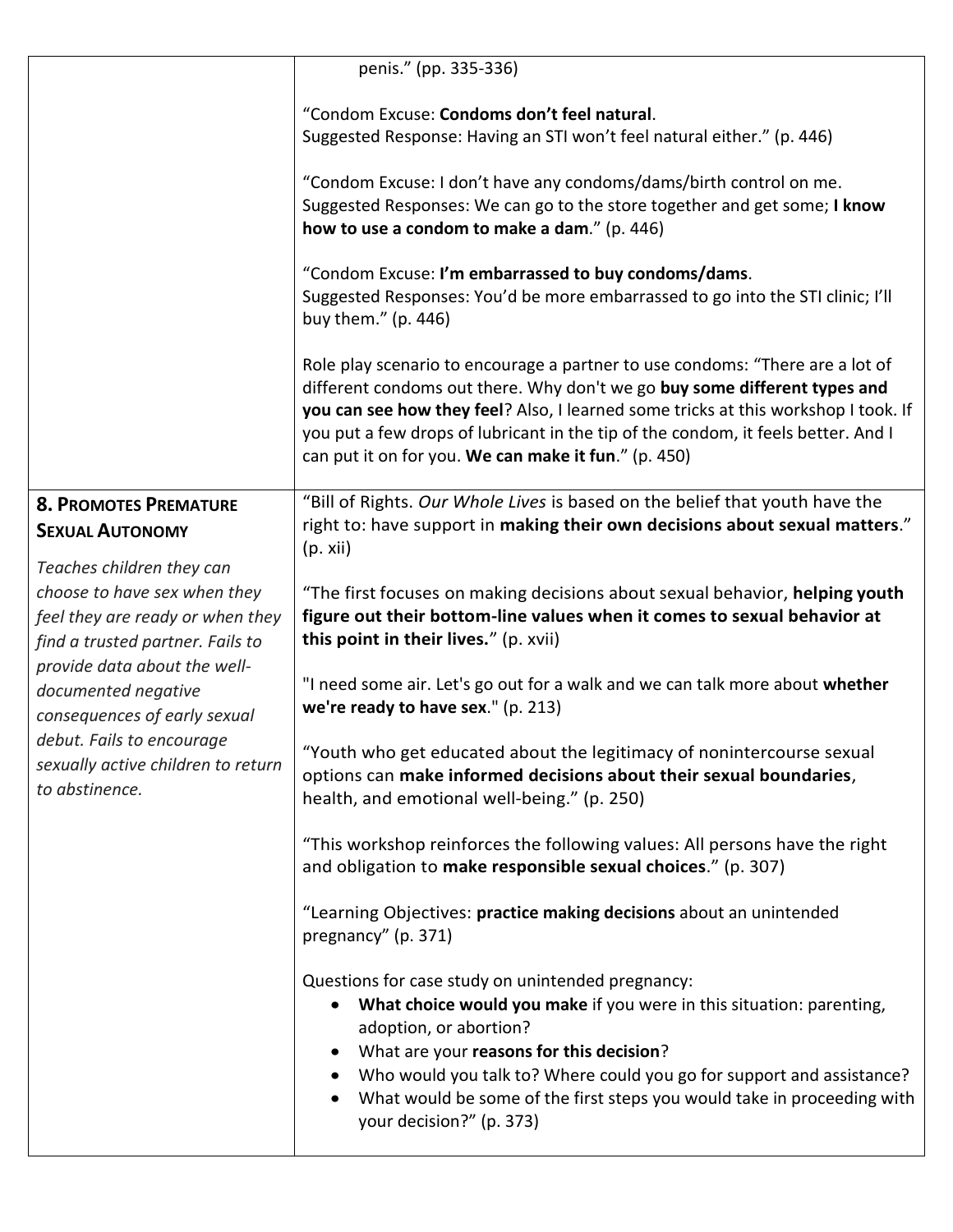|                                                                                                                                                                                                                                                                                                                                                                                                      | "Fathers have no legal say in a young woman's decision to have an abortion.<br>Therefore, couples should discuss how they might handle an unintended<br>pregnancy before having penis-vagina sexual intercourse." (p. 377)                                                                                                                                                                                                                                                                                  |
|------------------------------------------------------------------------------------------------------------------------------------------------------------------------------------------------------------------------------------------------------------------------------------------------------------------------------------------------------------------------------------------------------|-------------------------------------------------------------------------------------------------------------------------------------------------------------------------------------------------------------------------------------------------------------------------------------------------------------------------------------------------------------------------------------------------------------------------------------------------------------------------------------------------------------|
|                                                                                                                                                                                                                                                                                                                                                                                                      | "What commitments can you make to move forward on your path to becoming<br>a sexually healthy and responsible person?" (p. 468)                                                                                                                                                                                                                                                                                                                                                                             |
| <b>9. FAILS TO ESTABLISH</b><br><b>ABSTINENCE AS THE EXPECTED</b><br><b>STANDARD</b>                                                                                                                                                                                                                                                                                                                 | "Bill of Rights. Our Whole Lives is based on the belief that youth have the<br>right to: express their sexuality in ways that are healthy and life affirming."<br>(p. xii)                                                                                                                                                                                                                                                                                                                                  |
| Fails to establish abstinence (or<br>a return to abstinence) as the<br>expected standard for all school<br>age children. May mention<br>abstinence only in passing.<br>May teach children that all<br>sexual activity-other than<br>"unprotected" vaginal and oral<br>sex-is acceptable, and even<br>healthy. May present abstinence<br>and "protected" sex as equally<br>good options for children. | "Sexual intercourse is only one of the many valid ways of expressing sexual<br>feelings with a partner. It is healthier for young adolescents to postpone sexual<br>intercourse." (p. xiii)                                                                                                                                                                                                                                                                                                                 |
|                                                                                                                                                                                                                                                                                                                                                                                                      | "In many different workshops, beginning with the Relationships unit,<br>participants learn and practice skills such as active listening, assertiveness,<br>and refusing to engage in risky behaviors. They practice these skills<br>throughout the program, especially when learning to be an ally, to intervene<br>in bullying, to give a sexual partner a bottom-line message regarding sexual<br>boundaries, to negotiate the use of protection, and to say 'no' to unsafe<br>sexual behavior." (p. xiv) |
|                                                                                                                                                                                                                                                                                                                                                                                                      | "Responsible Sexual Behavior: This unit contains three workshops. The first<br>offers a broad definition of abstinence that excludes risky behavior - oral,<br>anal, and vaginal sexual intercourse - but allows for no- or very low-risk<br>sexual behaviors such as masturbation and outercourse." (p. xvii)                                                                                                                                                                                              |
|                                                                                                                                                                                                                                                                                                                                                                                                      | "The curriculum helps participants understand that STIs, unintended<br>pregnancy, bullying, and other situations could happen to them. There are<br>specific activities that demonstrate concretely how easily unprotected penis-<br>vagina sex can lead to pregnancy or how easily an STI can be transmitted if<br>people engage in <i>unprotected</i> sexual behavior." (p. xiv)                                                                                                                          |
|                                                                                                                                                                                                                                                                                                                                                                                                      | "Multiple activities help dispel misinformation and give participants skill<br>practice to increase their confidence in their ability to avoid risky<br>behaviors, to practice safer sex practices, to advocate for just treatment of<br>all people, and to build positive, equitable loving relationships." (p. xiv)                                                                                                                                                                                       |
|                                                                                                                                                                                                                                                                                                                                                                                                      | "Body image has also been shown to influence sexual attitudes and behavior.<br>For example, adolescent females with a negative body image are less likely<br>to negotiate condom use with a male sexual partner, for fear of losing the<br>partner." (p. 75)                                                                                                                                                                                                                                                |
|                                                                                                                                                                                                                                                                                                                                                                                                      | "In this workshop, youth learn that everyone is entitled to a positive body image<br>and the benefits it brings, including a sense of sexual agency and, if and when<br>they choose to be sexually active, higher opportunity for sexual pleasure and<br>satisfaction, with lower risk of unwanted pregnancy and STIs." (p. 75)                                                                                                                                                                             |
|                                                                                                                                                                                                                                                                                                                                                                                                      | Influence of positive body image: "People avoid risky sexual behaviors because                                                                                                                                                                                                                                                                                                                                                                                                                              |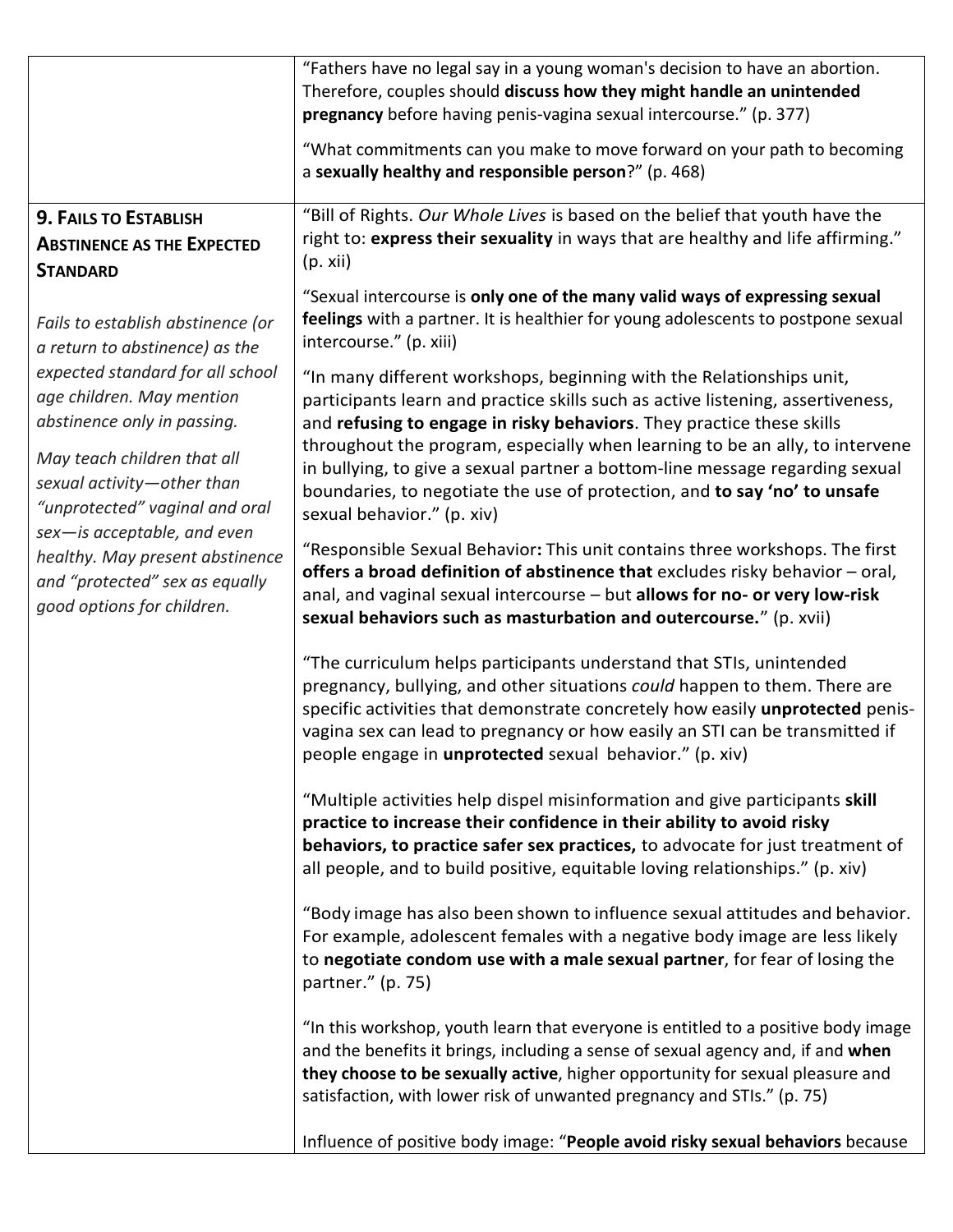| they feel confident communicating their sexual boundaries." (p. 88)                                                                                                                                                                                                                                                                                                                                                                                                                                                                                                   |
|-----------------------------------------------------------------------------------------------------------------------------------------------------------------------------------------------------------------------------------------------------------------------------------------------------------------------------------------------------------------------------------------------------------------------------------------------------------------------------------------------------------------------------------------------------------------------|
| "I don't want to have sex without a condom because I don't want to take the<br>chance of getting an STI." (p. 213)                                                                                                                                                                                                                                                                                                                                                                                                                                                    |
| "Outercourse - sexual behaviors, which do not include penetration or oral<br>sex - can be both intimate and pleasurable, with little or no risk of sexually<br>transmitted infection or pregnancy." (p. 249)                                                                                                                                                                                                                                                                                                                                                          |
| "Workshop Goals: to broaden participants' definition of abstinence; to<br>introduce masturbation and nonintercourse sexual behaviors as healthy<br>sexual options for youth at this age and for people of every age." (p. 250)                                                                                                                                                                                                                                                                                                                                        |
| "Learning Objectives: define abstinence as a healthy sexual option that<br>encompasses sexual behavior but specifically excludes intercourse (oral,<br>anal, and vaginal) and skin-to-skin genital contact; identify at least five safe<br>nonintercourse sexual behaviors." (p. 250)                                                                                                                                                                                                                                                                                 |
| "Our Whole Lives defines abstinence as refraining from sexual intercourse<br>(oral, anal, and vaginal), as well as from skin-to-skin genital contact. This<br>definition of abstinence excludes higher-risk sexual behaviors but allows for<br>the possibility of healthy and safe nonintercourse sexual behaviors, such as<br>masturbation and outercourse." (p. 249)                                                                                                                                                                                                |
| "It is healthiest for young teens to choose outercourse rather than<br>intercourse as a way to share physical intimacy with a partner." (p. 257)                                                                                                                                                                                                                                                                                                                                                                                                                      |
| Students read the story of Sabrina, a 16-year-old whose relationship turned<br>physical. "'After a while, sex became a reality. It's a lot harder to abstain when<br>you're actually in the moment, faced with that decision,' she says. Sabrina's<br>story illustrates one rarely publicized fact – abstinence can fail. Even though<br>teens are taught that abstinence is a '100-percent effective' method of<br>preventing unplanned pregnancy and sexually transmitted diseases (STD),<br>abstinence can fail when teens try to practice it every day." (p. 259) |
| "Outercourse refers to sexual activities that exclude vaginal, anal, and oral<br>intercourse, and also exclude nonpenetrative oral sex. There are many ways<br>that two people can express their sexual feelings outside of these behaviors.<br>They include kissing, hugging, giving each other massages, rubbing bodies<br>together, mutual masturbation, sharing fantasies, and more. Some of these<br>behaviors can lead to orgasm or a release of sexual tension." (p. 263)                                                                                      |
| "Anal and vaginal intercourse may involve penetration, and all involve an<br>exchange of fluids that can transmit sexually transmitted infections.<br>Therefore, individuals engaging in any form of intercourse should use latex<br>or polyurethane protection to avoid the exchange of fluids." (p. 274)                                                                                                                                                                                                                                                            |
| "This workshop reinforces the following values: Healthy sexual relationships<br>are safe (present no or low risk of unintended pregnancy, sexually                                                                                                                                                                                                                                                                                                                                                                                                                    |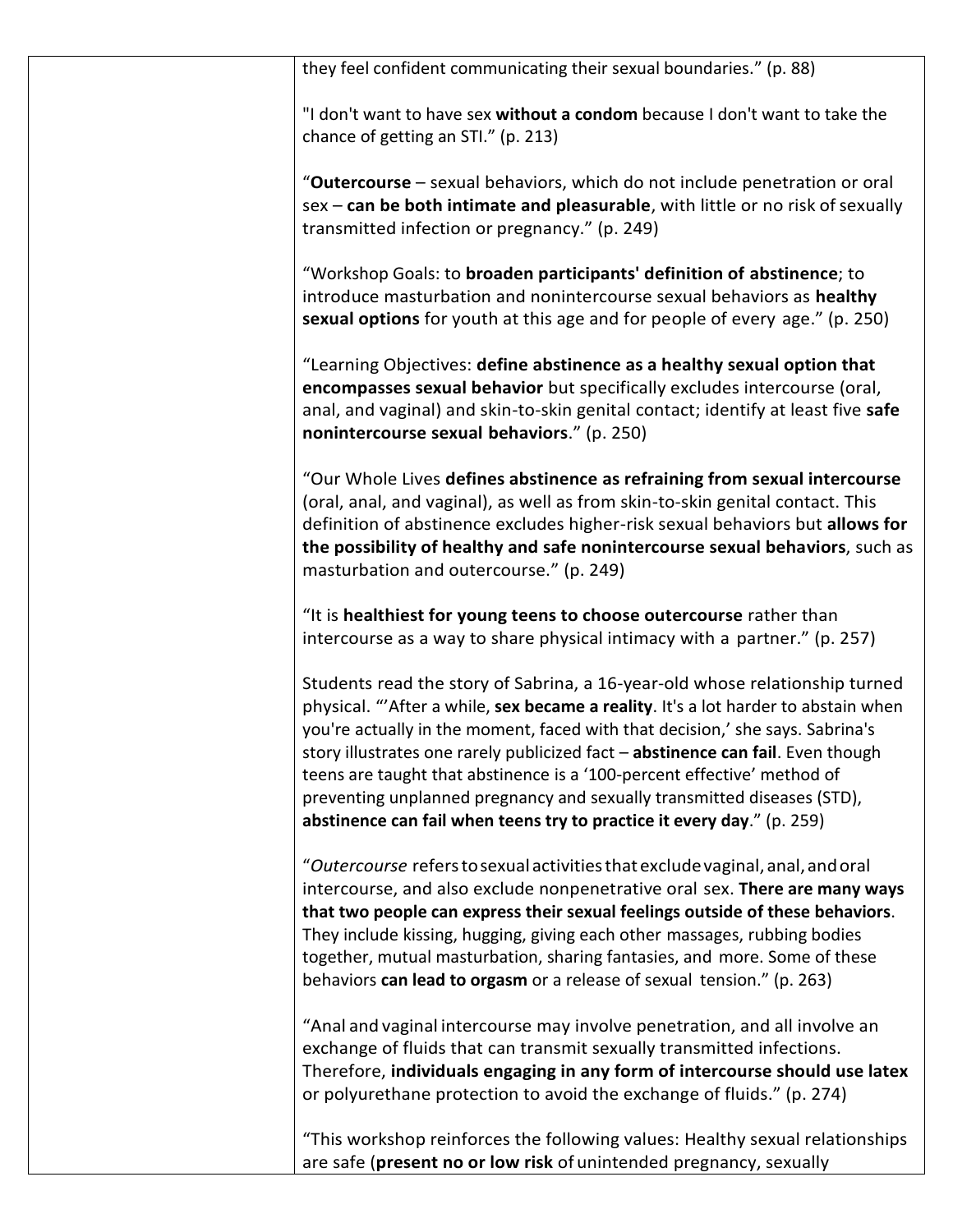| transmitted infections, and emotional pain)." (p. 307)                                                                                                                                                                                                                                                                                                                                                                                                                                                                                                       |
|--------------------------------------------------------------------------------------------------------------------------------------------------------------------------------------------------------------------------------------------------------------------------------------------------------------------------------------------------------------------------------------------------------------------------------------------------------------------------------------------------------------------------------------------------------------|
| Students exchange M&M's with other students in an activity that shows how<br>STIs can spread. Each color M&M represents a different STI status or method<br>of protection. "For the purposes of this activity only, exchanging M&Ms<br>represents engaging in sexual intercourse or other sexual behavior. Here's<br>what the different colors of M&Ms represent:<br>orange = HPV<br>$\bullet$<br>$\bullet$ red = chlamydia<br>• brown = outercourse (safe sexual behaviors)<br>green = condoms, dams, or other latex or polyurethane barriers." (p.<br>313) |
| Note: Abstinence as traditionally defined is not included in this activity. Our<br>Whole Lives considers outercourse to be abstinence and thereby encourages<br>children to engage in sexual behavior.                                                                                                                                                                                                                                                                                                                                                       |
| "It's easy to get an STI if you engage in unprotected sexual intercourse. You<br>can take action to keep yourself safe: abstain from unprotected oral, anal,<br>and vaginal intercourse. Protect yourself and your partner with a condom or<br>dam. You have to always protect yourself if you decide to have sexual<br>intercourse, because any partner - including you - might have an STI and<br>not know it." (p. 314)                                                                                                                                   |
| "Anyone with a black dot gets to sit back down, because they represent<br>someone who chose not to engage in sexual intercourse of any type. They<br>chose outercourse instead, so they did not get an STI. Anyone with a red<br>dot also gets to sit back down, because they represent someone who chose<br>to protect themselves by using a condom or dam. So they did not get an STI<br>either." (p. 315)                                                                                                                                                 |
| Note: We again see outercourse and protected intercourse promoted as safe<br>and acceptable behaviors for middle school students.                                                                                                                                                                                                                                                                                                                                                                                                                            |
| "What are some ways to bring up the topic of STIs? Possible answers include the<br>following:<br>I want to always be safe so I would never have sex without using<br>$\bullet$<br>protection.<br>I want to be able to relax and enjoy sex, and I won't unless I know we're<br>protected." $(p. 322)$                                                                                                                                                                                                                                                         |
| "For the greatest protection [from STIs]:<br>abstain from sexual intercourse of any kind (vaginal, anal, or oral)<br>$\bullet$<br>• avoid skin-to-skin genital contact<br>if you do have oral, anal, or vaginal intercourse, use latex or<br>polyurethane barriers (male or female condoms or dams) correctly and<br>consistently, every time." (p. 325)                                                                                                                                                                                                     |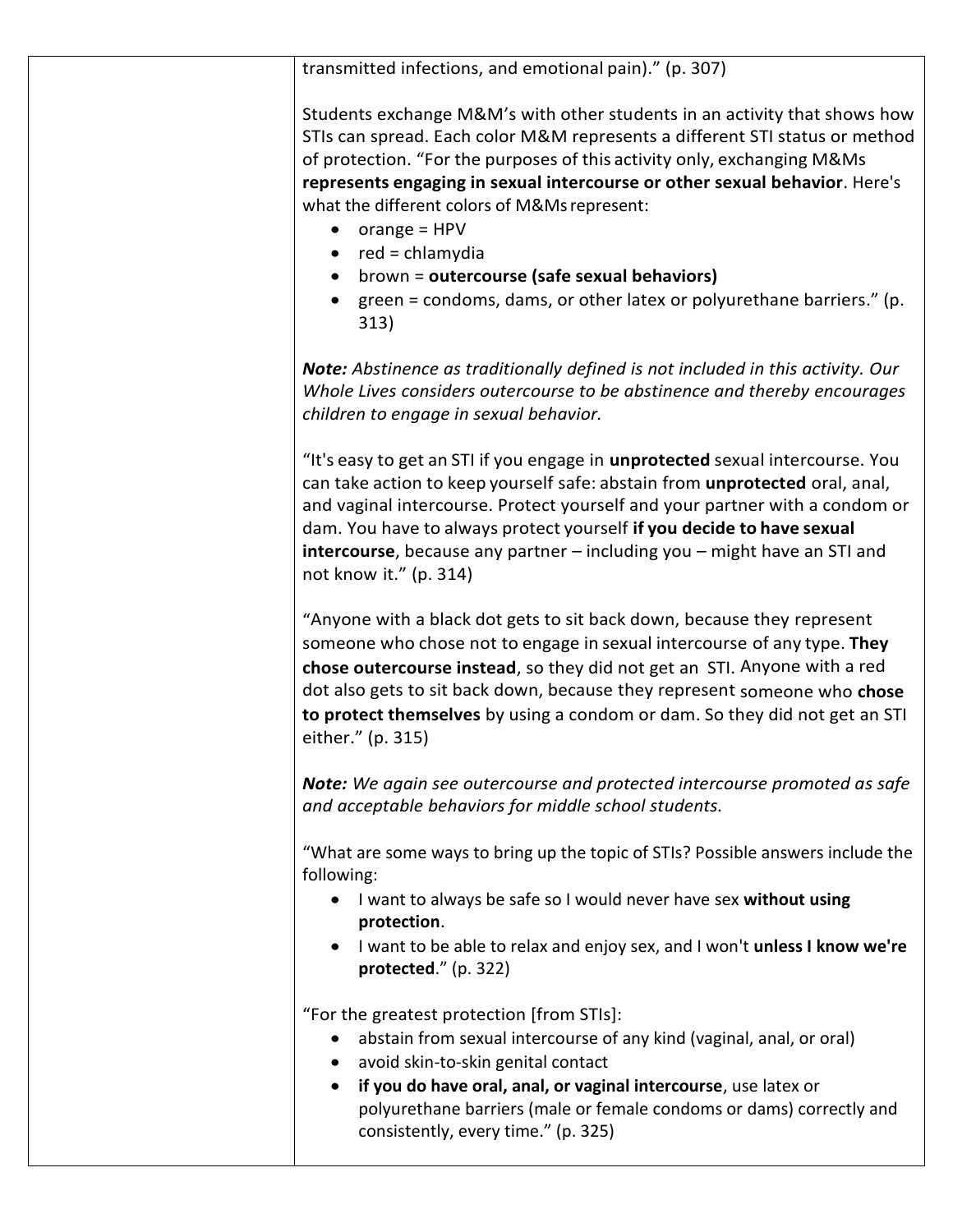|                                                                                                                                                         | "Corey is in high school and has had unprotected sexual intercourse with<br>three different partners. A few months ago, he went to the doctor after<br>noticing a couple bumps on the head of his penis. It turned out they were<br>warts and that he has human papillomavirus (HPV). The doctor removed the<br>warts and now everything looks all right." (p. 340)<br>"Jordan has had sexual intercourse with two people. After participating in Our<br>Whole Lives last semester, Jordan made a commitment to always use protection<br>for any kind of sexual intercourse. Jordan even got tested for HIV once at a local<br>clinic just to be sure. The test came back negative. That was the only time Jordan<br>has ever gotten any sort of test for STIs." (p. 341)<br>"There are many no-risk behaviors that can be pleasurable and increase the<br>intimacy between romantic partners." (p. 401)<br>"If teens decide to have sexual intercourse (vaginal, oral, or anal), they have a<br>responsibility to use protection against unintended pregnancy and STIs." (p.<br>401)<br>"Remind participants that outercourse excludes genital-to-genital, oral-to-<br>genital, oral-to-anal, and genital-to-anal contact. By the Our Whole Lives<br>definition, it is a form of abstinence." (p. 403)<br>"Here are some questions to answer before deciding to have sexual intercourse<br>(oral, vaginal, or anal):<br>How do I feel about sexual intercourse? When do I think it would be right<br>$\bullet$<br>for me? Under what conditions and with what kind of person?<br>What do I expect sexual intercourse to be like? What if it's bad and I<br>$\bullet$<br>don't enjoy it? How would I feel about myself and my partner?<br>How would my partner and I feel if others found out about our sexual<br>relationship?<br>What if this turns into a strictly sexual relationship and that's all we ever<br>$\bullet$<br>do? How would I feel then?<br>What will I do to prevent sexually transmitted infections?<br>If we have penis-vagina intercourse, what will I do to prevent<br>$\bullet$<br>pregnancy?" (p. 436)<br>Note: Even though the text advises students that they aren't ready for<br>intercourse if they can't answer all of the given questions with confidence,<br>providing this list implies to students that they can choose to have intercourse<br>whenever they are ready. |
|---------------------------------------------------------------------------------------------------------------------------------------------------------|------------------------------------------------------------------------------------------------------------------------------------------------------------------------------------------------------------------------------------------------------------------------------------------------------------------------------------------------------------------------------------------------------------------------------------------------------------------------------------------------------------------------------------------------------------------------------------------------------------------------------------------------------------------------------------------------------------------------------------------------------------------------------------------------------------------------------------------------------------------------------------------------------------------------------------------------------------------------------------------------------------------------------------------------------------------------------------------------------------------------------------------------------------------------------------------------------------------------------------------------------------------------------------------------------------------------------------------------------------------------------------------------------------------------------------------------------------------------------------------------------------------------------------------------------------------------------------------------------------------------------------------------------------------------------------------------------------------------------------------------------------------------------------------------------------------------------------------------------------------------------------------------------------------------------------------------------------------------------------------------------------------------------------------------------------------------------------------------------------------------------------------------------------------------------------------------------------------------------------------------------------------------------------------------------------------------------------------------------------------------------------------------------------|
| <b>10. PROMOTES TRANSGENDER</b><br><b>IDEOLOGY</b><br>Promotes affirmation of and/or<br>exploration of diverse gender<br>identities. May teach children | "In an inclusive and developmentally appropriate manner, the Our Whole Lives<br>program addresses sensitive topics that are excluded from many sexuality<br>curricula. The program recognizes and respects the diversity of participants with<br>respect to sex, gender identity, gender expression, sexual orientation, and<br>disability status. The activities and language used throughout the program have<br>been carefully chosen to be as inclusive as possible of any human diversity." (p.                                                                                                                                                                                                                                                                                                                                                                                                                                                                                                                                                                                                                                                                                                                                                                                                                                                                                                                                                                                                                                                                                                                                                                                                                                                                                                                                                                                                                                                                                                                                                                                                                                                                                                                                                                                                                                                                                                       |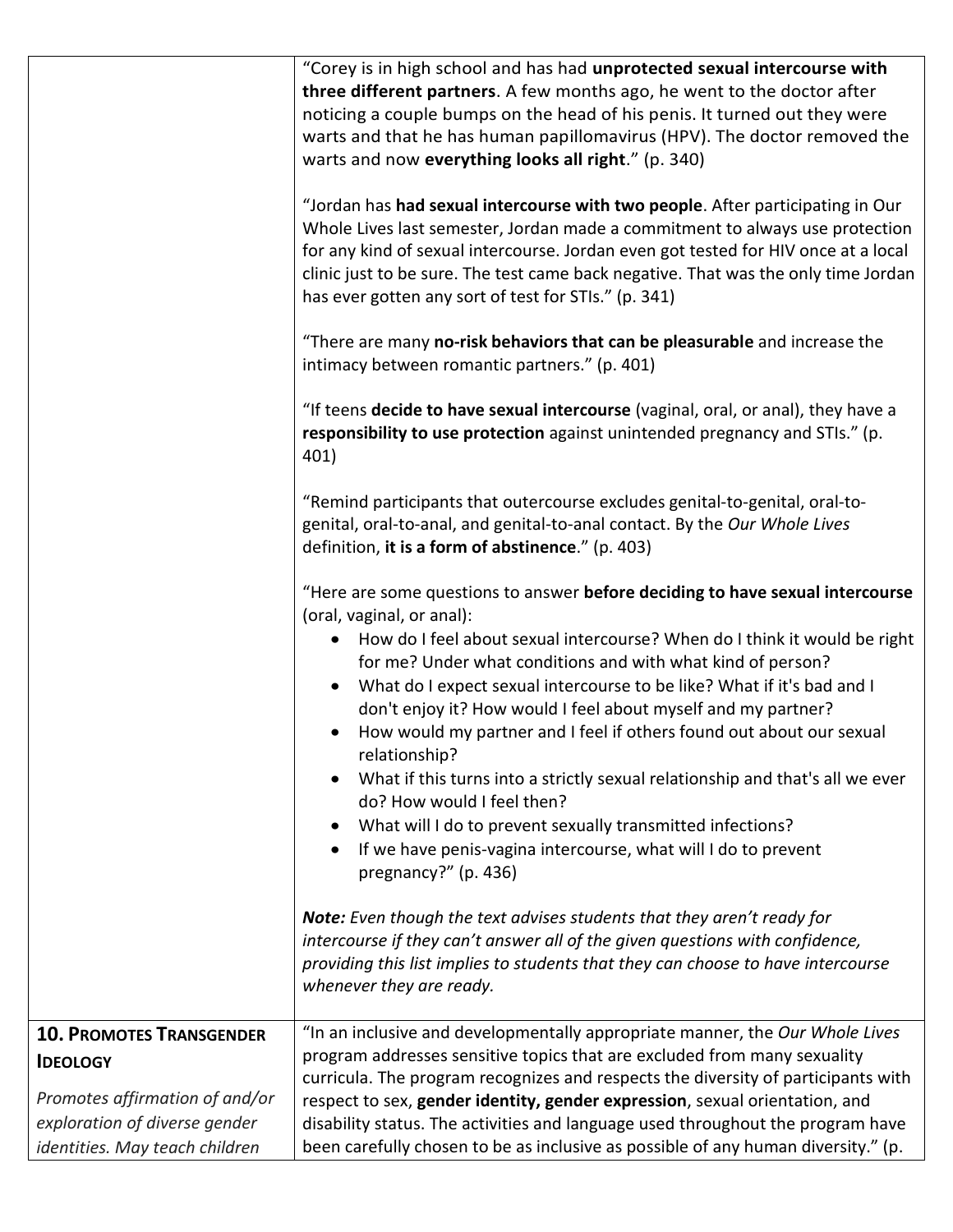*they can change their gender or identify as multiple genders, or may present other unscientific and medically inaccurate theories. Fails to teach that most gender-confused children resolve their confusion by adulthood and that extreme gender confusion is a mental health disorder (gender dysphoria) that can be helped with mental health intervention.*

xi)

"In an effort to make the program relevant and comfortable to participants who **might be intersex, transgender, or gender nonconforming**, this edition of *OurWhole Lives* hasremoved separate gender discussions and activities." (p. xxiv)

"Use participants' **preferred names and pronouns** when you address or refer to them. Ask participants to use each other's preferred names, too. This helps all members feel that they're an important part of the group." (p. xxv)

"In addition, some transgender youth whose **gender identity is not aligned with their anatomy** in expected ways may not be able to relate if sexual anatomy is presented without any explanation of gender diversity." (p. 39)

"What's important here is to understand that babies can be born male, female, or intersex. **Not everyone fits neatly into a male or female box**." (p. 43)

"The workshop will focus specifically on gender identity, **which is a person's internal sense of their gender**. Gender identity can be boy/man, girl/woman, something in between, **transgender**, or something different (such as **genderqueer**)." (pp. 85-86)

"The term transgender is often used as a broad term for individuals whose biological sex and gender identity are not in alignment. For example, **some biological males identify as women**; some biological females identify as men; and some biological males, biological females, and intersex people identify as a gender other than woman or man, or as a mix of the two. Although other identity labels, such as genderqueer, are also used by people who may not identify entirely as women or men, we will use the terms transgender and trans in this curriculum." (p. 91)

"The term **gender nonconforming** is often used to refer to individuals whose gender expression is perceived as **not 'matching' society's expectations** for them. For example, some men have a feminine gender expression and some women have a masculine gender expression; some peoples' gender expression reflects their fluid transgender identity." (p. 91)

"Note: Always assume that there are participants in your group who are transgender, gender nonconforming, or gender questioning. Once you've created a safe environment, **it's quite possible that one or more participants will come out to you** before, during, or after this workshop." (p. 92)

"**Biological sex**: a person's physical body, including genitals, reproductive organs, chromosomes, and hormones. People are born biologically male,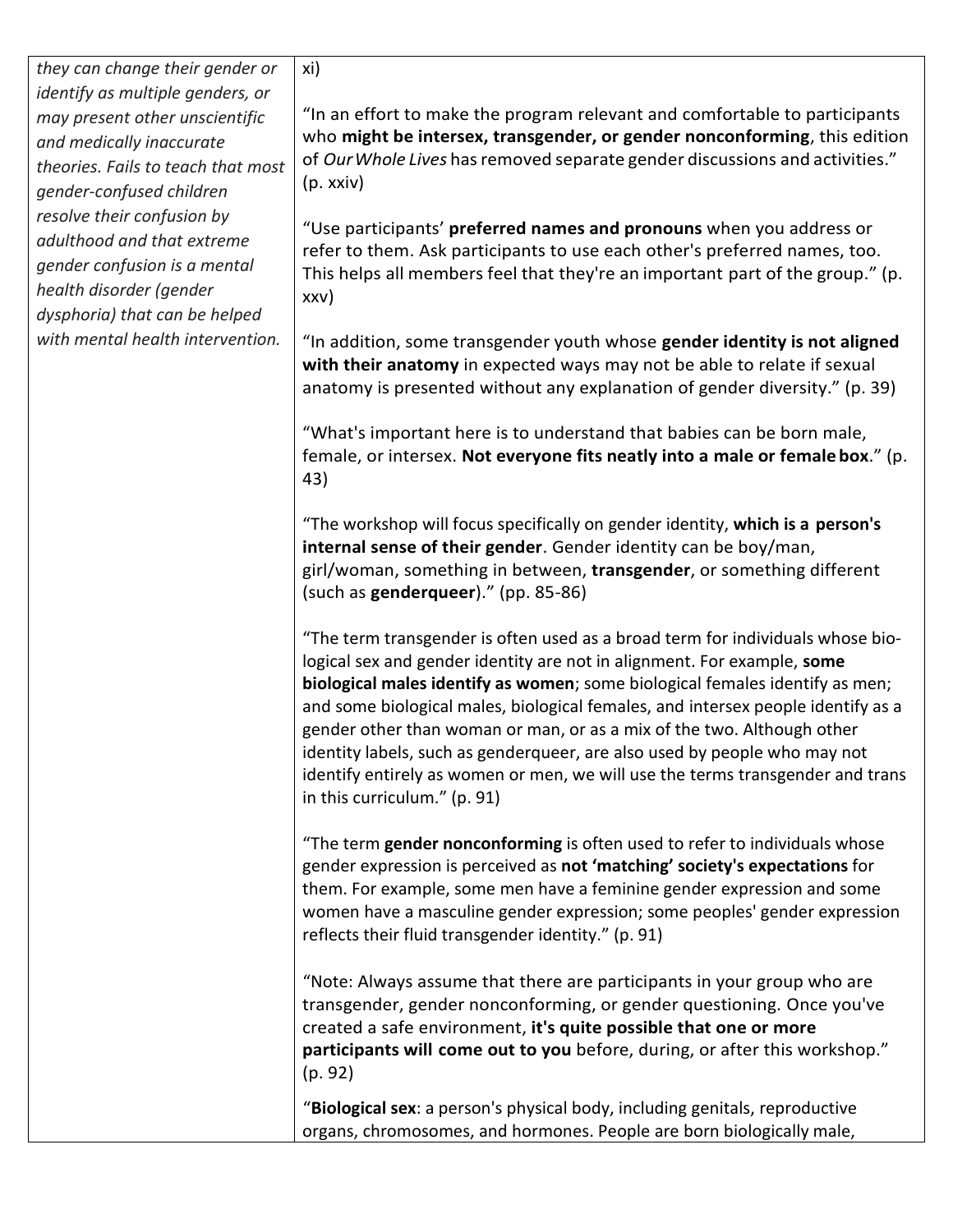| female, or intersex." (p. 93)                                                                                                                                                                                                                                                                                                                                                                                                                                                                                                                                                                                                                                                                                                     |
|-----------------------------------------------------------------------------------------------------------------------------------------------------------------------------------------------------------------------------------------------------------------------------------------------------------------------------------------------------------------------------------------------------------------------------------------------------------------------------------------------------------------------------------------------------------------------------------------------------------------------------------------------------------------------------------------------------------------------------------|
| "Gender identity: a person's internal sense of their own gender. People may<br>identify as a girl/woman, a boy/man, some of each, transgender, or something<br>else entirely. People may or may not see themselves as (or feel like) the<br>biological sex they were assigned at birth." (p. 94)                                                                                                                                                                                                                                                                                                                                                                                                                                  |
| "Gender expression: the way a person chooses to express their gender identity<br>through clothing, voice, mannerisms, behaviors, likes and dislikes, etc. Gender<br>expression may be perceived as masculine, feminine, neither, or a mix of the<br>two." (p. 94)                                                                                                                                                                                                                                                                                                                                                                                                                                                                 |
| "For some people, biological sex, gender identity; and gender expression do not<br>line up as expected. These people are often referred to as transgender or as<br>gender nonconforming. There are many other words and labels that different<br>people use to define and describe themselves, like genderqueer." (p. 97)                                                                                                                                                                                                                                                                                                                                                                                                         |
| "Sam is fifteen, was born biologically male, and was raised as a boy but has<br>always felt like a girl. After seeing a little of a news show about transgender<br>children, Sam told her parents she might be transgender. They just assumed<br>Sam was going through a phase. Sam is often moody because of having to sit<br>through the school day being called he and him, when Sam would feel more<br>comfortable with she and her. Now Sam's body is changing in ways that make<br>her feel very uncomfortable. Sam has let her hair grow, paints her toenails, and<br>wears feminine clothing at home when her parents are out. But she's becoming<br>increasingly depressed and has considered taking her life." (p. 107) |
| "Workshop Goals: to demonstrate the range of non-heterosexual<br>orientations and gender-nonconforming identities." (p. 142)                                                                                                                                                                                                                                                                                                                                                                                                                                                                                                                                                                                                      |
| "If you're doing a combined panel, with some speakers who are LGBQ and some<br>who are transgender or gender nonconforming, include more than one speaker<br>who is a transgender or gender nonconforming person. A lone individual may<br>feel vulnerable, tokenized, or as if they are being asked to speak for all people<br>holding the same identity. Be careful to clarify the differences between gender<br>identity and sexual orientation while conducting the panel." (p. 147)                                                                                                                                                                                                                                          |
| "Androgyny: the mixing of masculine and feminine gender expression, or the<br>lack of gender identification." (p. 101)                                                                                                                                                                                                                                                                                                                                                                                                                                                                                                                                                                                                            |
| "Cisgender: identifying as the gender and sex one was assigned at birth." (p.<br>101)                                                                                                                                                                                                                                                                                                                                                                                                                                                                                                                                                                                                                                             |
| "Gender binary: a system of classifying sex and gender into two distinct and<br>disconnected forms, so that bodies, identities, roles, and attributes are seen as<br>all entirely male/masculine or female/feminine." (p. 101)                                                                                                                                                                                                                                                                                                                                                                                                                                                                                                    |
| "Genderqueer, gender fluid, gender variant: identifying as being between or<br>other than man and woman. People who identify as one of these may feel they<br>are neither or that they are a little bit of both, or they may simply feel restricted                                                                                                                                                                                                                                                                                                                                                                                                                                                                               |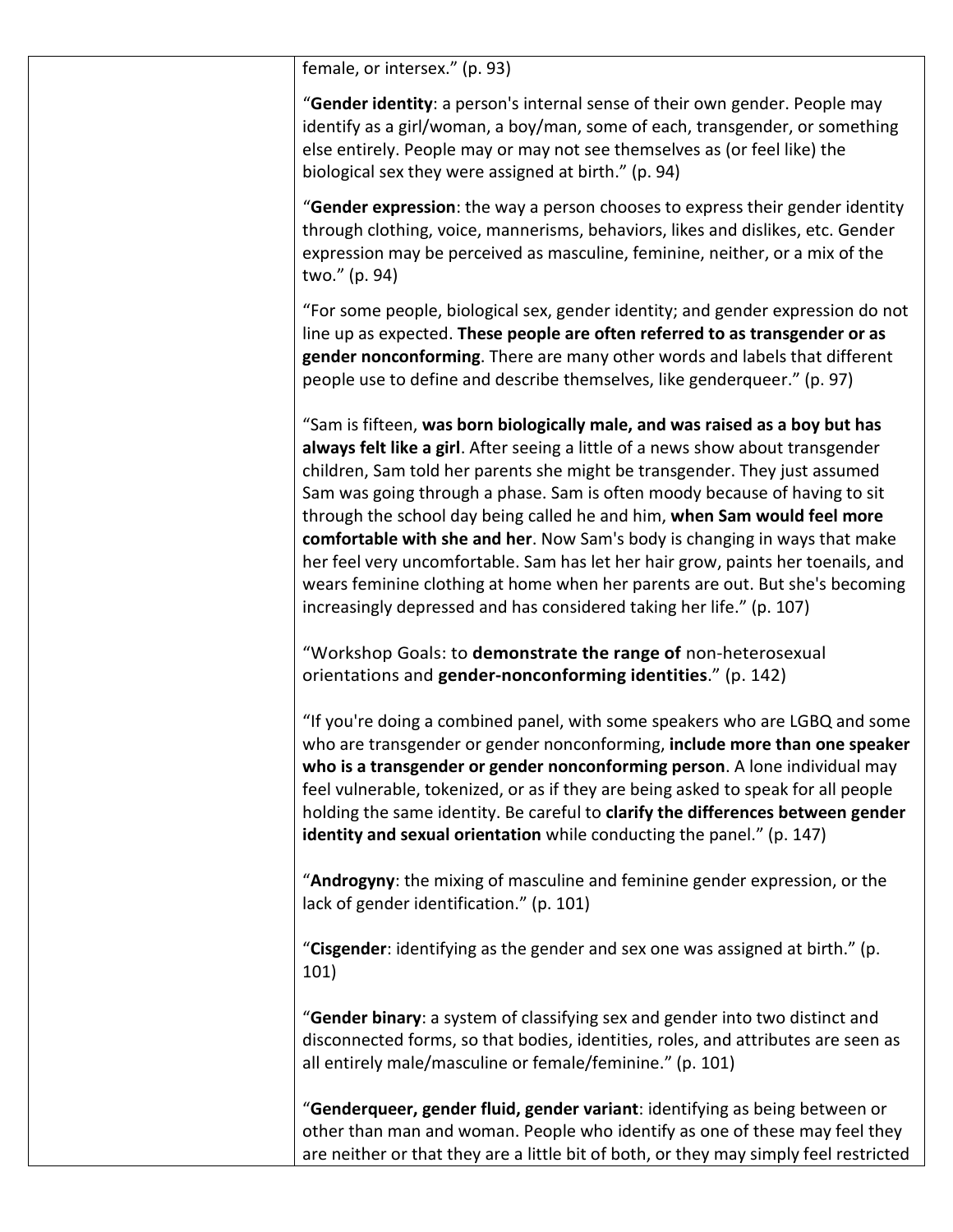| by gender labels." (p. 101)                                                                                                                                                                                                                                                                                                                                                                                                                                                                             |
|---------------------------------------------------------------------------------------------------------------------------------------------------------------------------------------------------------------------------------------------------------------------------------------------------------------------------------------------------------------------------------------------------------------------------------------------------------------------------------------------------------|
| "Queer: a self-identity label for people who feel they do not fit cultural norms<br>for sexual orientation and/or gender identity." (p. 102)                                                                                                                                                                                                                                                                                                                                                            |
| "Transgender: in popular usage, all people who transgress dominant<br>conceptions of gender, or at least all who identify themselves as doing so. The<br>definition continues to evolve." (p. 102)                                                                                                                                                                                                                                                                                                      |
| "Transition: the complex process of authentically living into one's gender<br>identity. It may include changing the physical appearance to be more congruent<br>with the gender or sex a person feels themself to be, or to be in harmony with<br>their preferred gender expression. Some people who have transitioned no<br>longer consider themselves to be transsexual or transgender and rather identify<br>only as a man or a woman. Others identify as a trans man or a trans woman." (p.<br>102) |
| "Transsexual: in historical usage, having medically and legally changed one's sex,<br>or wishing to do so. Most transsexual people feel a conflict between their<br>gender identity and the sex they were assigned at birth." (p. 102)                                                                                                                                                                                                                                                                  |
| "Gender-role stereotypes related to sexual behavior are harmful to people<br>of all genders." (p. 270)                                                                                                                                                                                                                                                                                                                                                                                                  |
| Recommended resource for a pregnancy workshop: "Journey of a Pregnant<br>Man: Thomas Beatie,' a Barbara Walters special available in five parts on<br>YouTube; part 4 (7:27 minutes) offers a broad perspective on trans men who<br>carry and deliver their babies." (p. 345)                                                                                                                                                                                                                           |
| "Note: Participants may have heard about men who have become pregnant<br>and delivered children. Explain that while biological males cannot produce<br>eggs or carry a pregnancy, a transgender man who retained his female<br>sexual and reproductive anatomy could become pregnant with another<br>male's sperm and deliver a child. Remind the group that sex is biological and<br>gender is psychological. Pregnancy does not turn a trans man into a<br>woman." (p. 351)                           |
| "Freeze-Frame Scenario: Max is a trans girl who has a big crush on Zee. Both<br>are free thinkers who don't like labels. Max and Zee have been hanging out<br>together for a few weeks and enjoy a lot of the same things. It's clear that<br>they're attracted to each other, but they've never kissed or touched. Plan a role-<br>play in which Max talks to Zee about having sex and they make a decision." (p.<br>431)                                                                              |
| "Max: You were born biologically male but have never identified as a boy or<br>man. You see yourself as a girl, but not a "girly" girl. You really like the fact that<br>Zee is kind of androgynous; it's a turn-on for you. You want to kiss Zee and do<br>more, but aren't sure how to get things started. You decide that the two of you<br>should talk about your feelings." (p. 431)                                                                                                               |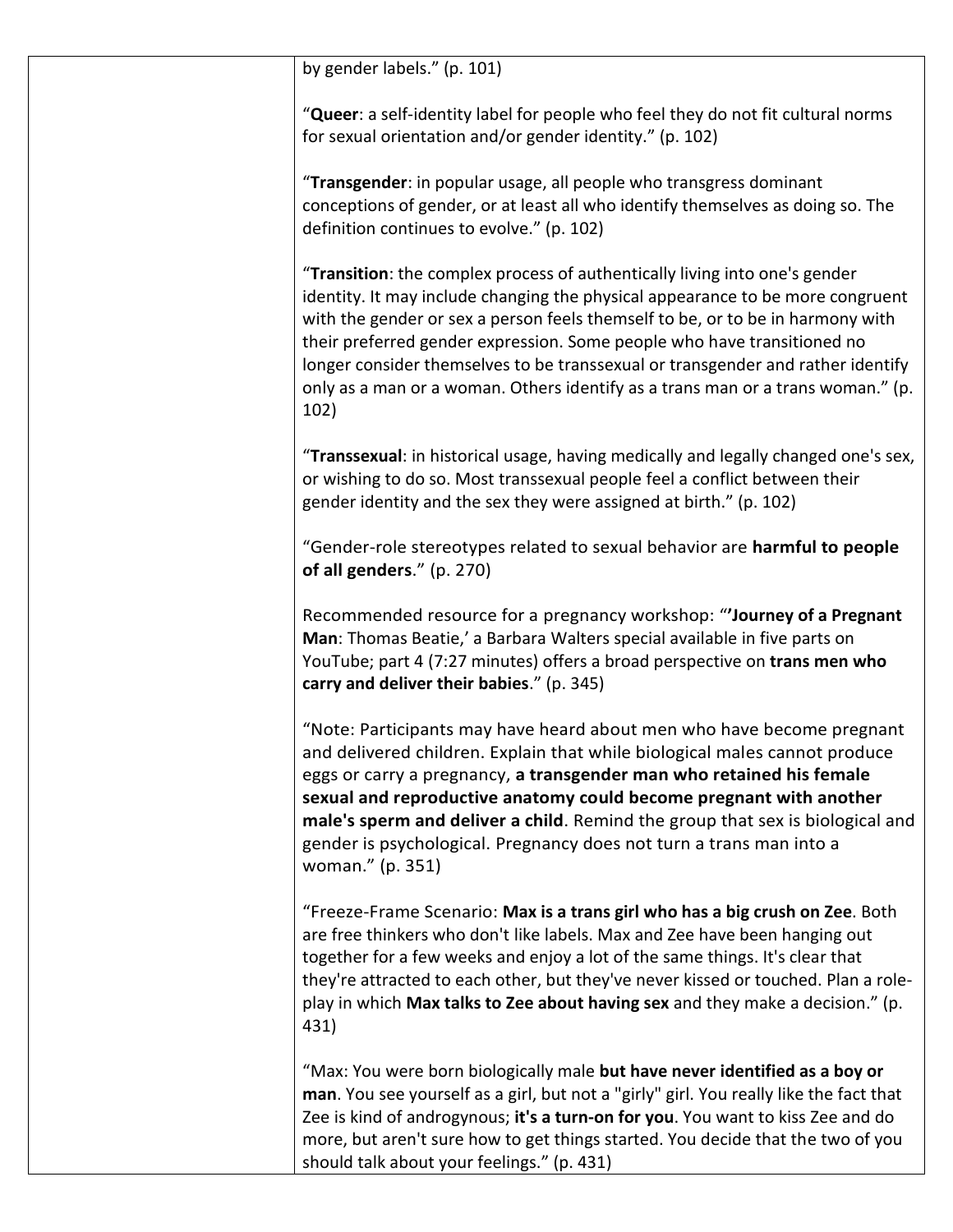|                                                                                                                                                                                                                                 | "Zee: Biologically, you were born female. You hate all of the boxes that society<br>puts people in and work hard to have a gender-nonconforming appearance and<br>style. You buy most of your clothes in the young men's department and enjoy<br>bending gender rules. You feel like Max is a true soulmate who really 'gets you."<br>(p. 432)<br>"I am a trans guy and I plan to have a gender confirmation surgery when I'm<br>older. For now, I have to deal with female genitals. I've read online about people<br>who take drugs to keep puberty from happening. I don't know how I would deal<br>with having breasts and periods. My parents are pretty supportive. Who can<br>help us?" (p. 469) |
|---------------------------------------------------------------------------------------------------------------------------------------------------------------------------------------------------------------------------------|---------------------------------------------------------------------------------------------------------------------------------------------------------------------------------------------------------------------------------------------------------------------------------------------------------------------------------------------------------------------------------------------------------------------------------------------------------------------------------------------------------------------------------------------------------------------------------------------------------------------------------------------------------------------------------------------------------|
| <b>11. PROMOTES</b><br><b>CONTRACEPTION/ABORTION TO</b><br><b>CHILDREN</b>                                                                                                                                                      | "Healthy sexual relationships are: safe (sexual activity brings no or low risk<br>of unintended pregnancy, sexually transmitted infections, or emotional<br>pain)" (p. xiii)                                                                                                                                                                                                                                                                                                                                                                                                                                                                                                                            |
| Presents abortion as a safe or<br>positive option while omitting<br>data on the many potential<br>negative physical and mental<br>health consequences. May teach<br>children they have a right to<br>abortion and refer them to | "Sexually Transmitted Infections, Pregnancy, and Parenting: This unit<br>contains four workshops. The first presents facts about the transmission and<br>prevention of sexually transmitted infections (STIs). The second provides<br>information about conception, pregnancy, and birth, as well as the realities of<br>teen parenting. The third explores options for resolving an unintended<br>pregnancy, and the fourth covers contraception and safer sex practices."<br>(p. xvii)                                                                                                                                                                                                                |
| abortion providers.<br>May encourage the use of                                                                                                                                                                                 | "Antoine and I started planning how we could be together. We decided, first<br>things first: What are the different kinds of contraception, and which ones are<br>best for us?" (p. 164)                                                                                                                                                                                                                                                                                                                                                                                                                                                                                                                |
| contraceptives, while failing to<br>present failure rates or side                                                                                                                                                               | "There are three options for coping with an unintended pregnancy:                                                                                                                                                                                                                                                                                                                                                                                                                                                                                                                                                                                                                                       |
| effects.                                                                                                                                                                                                                        | having the baby and raising it with a partner and/or with the help of one<br>$\bullet$<br>or more other adults                                                                                                                                                                                                                                                                                                                                                                                                                                                                                                                                                                                          |
|                                                                                                                                                                                                                                 | having the baby and placing it for adoption                                                                                                                                                                                                                                                                                                                                                                                                                                                                                                                                                                                                                                                             |
|                                                                                                                                                                                                                                 | terminating the pregnancy with an abortion." (p. 370)                                                                                                                                                                                                                                                                                                                                                                                                                                                                                                                                                                                                                                                   |
|                                                                                                                                                                                                                                 | "Abortion is a medically safe procedure for young females, with fewer health<br>risks than pregnancy. While abortion is legal in the United States, political<br>pressure in many states has reduced access to safe, affordable abortion services,<br>especially for low-income, uninsured females, and, in some states, particularly<br>for minors. Restrictions may include the requirement that a parent or guardian<br>be notified and mandatory counseling and waiting periods." (p. 370)                                                                                                                                                                                                          |
|                                                                                                                                                                                                                                 | Before reading case studies of pregnant teens, students are reminded of the<br>following: "When a young woman becomes pregnant, she has three options.<br>She can have the baby and raise it $-$ alone, with her partner, or with the help of<br>other adults; she can have the baby and place it for adoption; or she can<br>terminate the pregnancy with an abortion." (p. 373)                                                                                                                                                                                                                                                                                                                       |
|                                                                                                                                                                                                                                 | "Erin says the abortion hurt physically a little, like huge cramps. Emotionally,                                                                                                                                                                                                                                                                                                                                                                                                                                                                                                                                                                                                                        |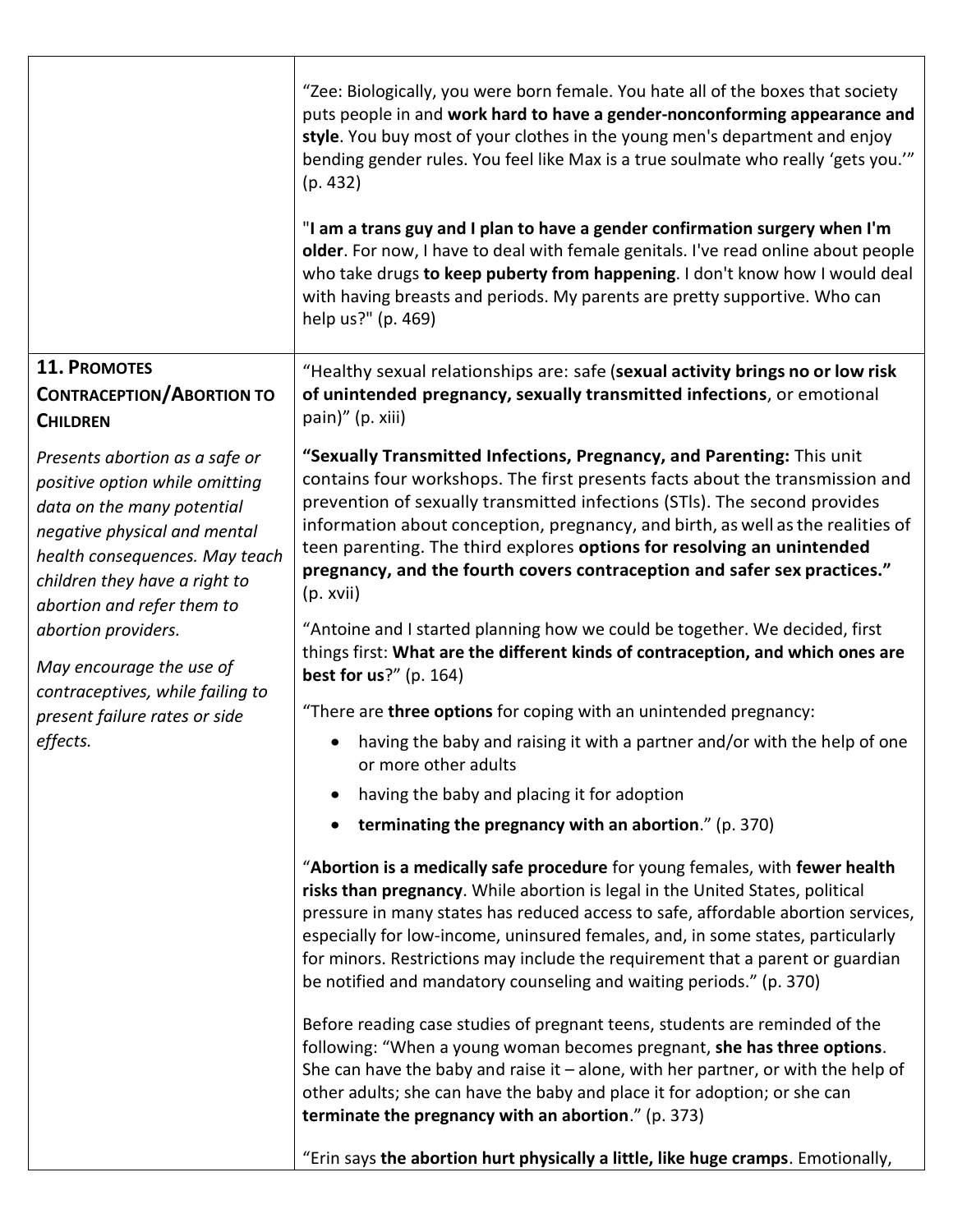| she felt knocked out. Afterward, her friends just held her as she cried for her<br>baby. Erin still feels she made the best choice for the situation she was in at the<br>time. She still hasn't told her mom. But she has learned to be careful. She has<br>had sex with one guy since the abortion. And she always uses birth control." (p.<br>374) |
|-------------------------------------------------------------------------------------------------------------------------------------------------------------------------------------------------------------------------------------------------------------------------------------------------------------------------------------------------------|
| "Beware of organizations that call themselves 'crisis pregnancy centers.' Some<br>are actually antiabortion organizations that don't provide accurate or objective<br>information." (p. 376)                                                                                                                                                          |
| "Abortion is a very safe procedure, for adults and youth. The chance of<br>significant complications after a first-trimester abortion (during the first three<br>months of pregnancy) is less than one-twentieth of 1 percent." (p. 377)                                                                                                              |
| "Medical abortions are performed up to the seventh week of pregnancy. The<br>woman takes a prescription medication that causes the uterus to empty itself<br>(much like a very heavy menstrual period)." (p. 377)                                                                                                                                     |
| "To explore participants' existing ideas about abortion, have them post on<br>newsprint the facts they believe to be true and any questions they have about<br>abortion." (p. 379)                                                                                                                                                                    |
| "Safety of Abortion                                                                                                                                                                                                                                                                                                                                   |
| A first-trimester abortion is one of the safest medical procedures, with<br>$\bullet$<br>minimal risk $-$ less than 0.05 percent $-$ of major complications that might<br>need hospital care.                                                                                                                                                         |
| Abortions performed in the first trimester pose virtually no long-term<br>$\bullet$<br>risk of such problems as infertility, ectopic pregnancy, spontaneous<br>abortion (miscarriage), or birth defect, and little or no risk of preterm or<br>low-birth-weight deliveries.                                                                           |
| Exhaustive reviews by panels convened by the U.S. and British<br>governments have concluded that there is no association between<br>abortion and breast cancer. There is also no indication that abortion is a<br>risk factor for other cancers.                                                                                                      |
| Leading experts have concluded that, among women who have an<br>$\bullet$<br>unplanned pregnancy, the risk of mental health problems is no greater<br>if they have a single first-trimester abortion than if they carry the<br>pregnancy to term." (p. 388)                                                                                           |
| "Workshop Goals: to reinforce the attitude that using protection correctly and<br>consistently is a responsibility that comes with the decision to engage in sexual<br>intercourse (vaginal, oral, or anal); to increase knowledge of contraceptive<br>options, with an emphasis on very effective and long-acting methods." (p. 392)                 |
| "After completing this workshop, participants will be able to: rank birth control<br>methods by their effectiveness; identify birth control methods that also protect<br>against STIs." (p. 393)                                                                                                                                                      |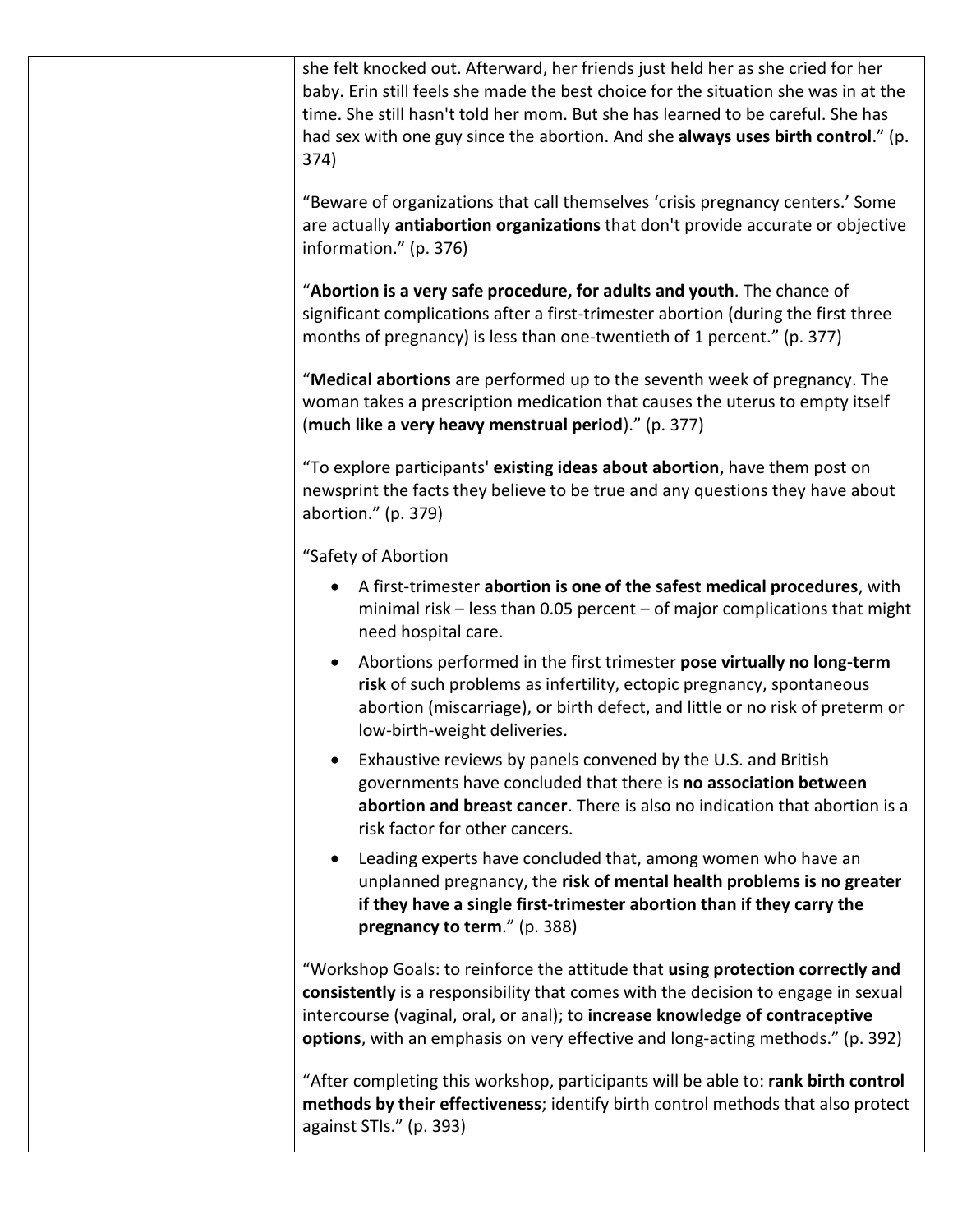| "Materials Checklist: a chart of methods of contraception; samples of IUDs,<br>condoms, and contraceptive implants, patches, and pills." (p. 393)                                                                                                                                                                                                                                                         |
|-----------------------------------------------------------------------------------------------------------------------------------------------------------------------------------------------------------------------------------------------------------------------------------------------------------------------------------------------------------------------------------------------------------|
| "Bedsider, an online birth control support network operated by the National<br>Campaign to Prevent Teen and Unplanned Pregnancy, offers a chart comparing<br>not just the effectiveness of different birth control methods but nearly a dozen<br>other features, including their cost, whether they help prevent STIs, and how<br>'party ready' they are at http://bedsider.org/methods/matrix." (p. 394) |
| "Gather materials to help teach this activity effectively: contraceptive charts,<br>charts of the female reproductive organs, female pelvic models, and a birth<br>control kit. Many local health departments and Planned Parenthood affiliates<br>will loan or sell demonstration kits." (p. 395)                                                                                                        |
| "Pregnancy and STIs are both possible consequences of penis-vagina<br>intercourse. There are a range of methods to prevent pregnancy. They each<br>have different advantages and disadvantages. Today we'll be reading a series of<br>comments about what it's like to use different methods of birth control." (p.<br>396                                                                                |
| "When you've completed your presentation, pass around samples of the<br>methods for participants to see and touch. Don't pass around methods during<br>your presentation because the group will get distracted." (p. 400)                                                                                                                                                                                 |
| "Using protection during sexual intercourse is low-risk behavior. We call<br>protected intercourse safer sex." (p. 401)                                                                                                                                                                                                                                                                                   |
| Facts and instructions are given for the following contraceptive methods:<br>implant, IUD, birth control pill, hormonal injection, the patch, the ring,<br>emergency contraception, female condom, male condom, birth control sponge,<br>abstinence, sterilization, natural family planning, withdrawal. (pp. 405-409)                                                                                    |
| Regarding the implant and IUD: "Both methods are extremely effective at<br>preventing pregnancy but offer no protection against STI/HIV infection.<br>Therefore, when using these birth control methods, it is very important to also<br>use condoms to prevent STIs." (p. 405)                                                                                                                           |
| Regarding the implant and IUD: "These methods have some minor side effects,<br>which are generally outweighed by their effectiveness and convenience." (p.<br>405)                                                                                                                                                                                                                                        |
| "You have to put on the condom just before having sex. If you are using<br>spermicides, you must apply them just before having sex. So using these<br>methods can interrupt the flow of sex. However, there are ways of making<br>condom and spermicide use sexy, and they can become a part of lovemaking."<br>(p. 408)                                                                                  |
| "Myth/Fact: Birth control pills reduce the chances of getting certain types of<br>cancer. FACT. Birth control pills help prevent two types of cancer, cancer of the<br>ovaries and cancer of the lining of the uterus (endometrial cancer)." (p. 414)                                                                                                                                                     |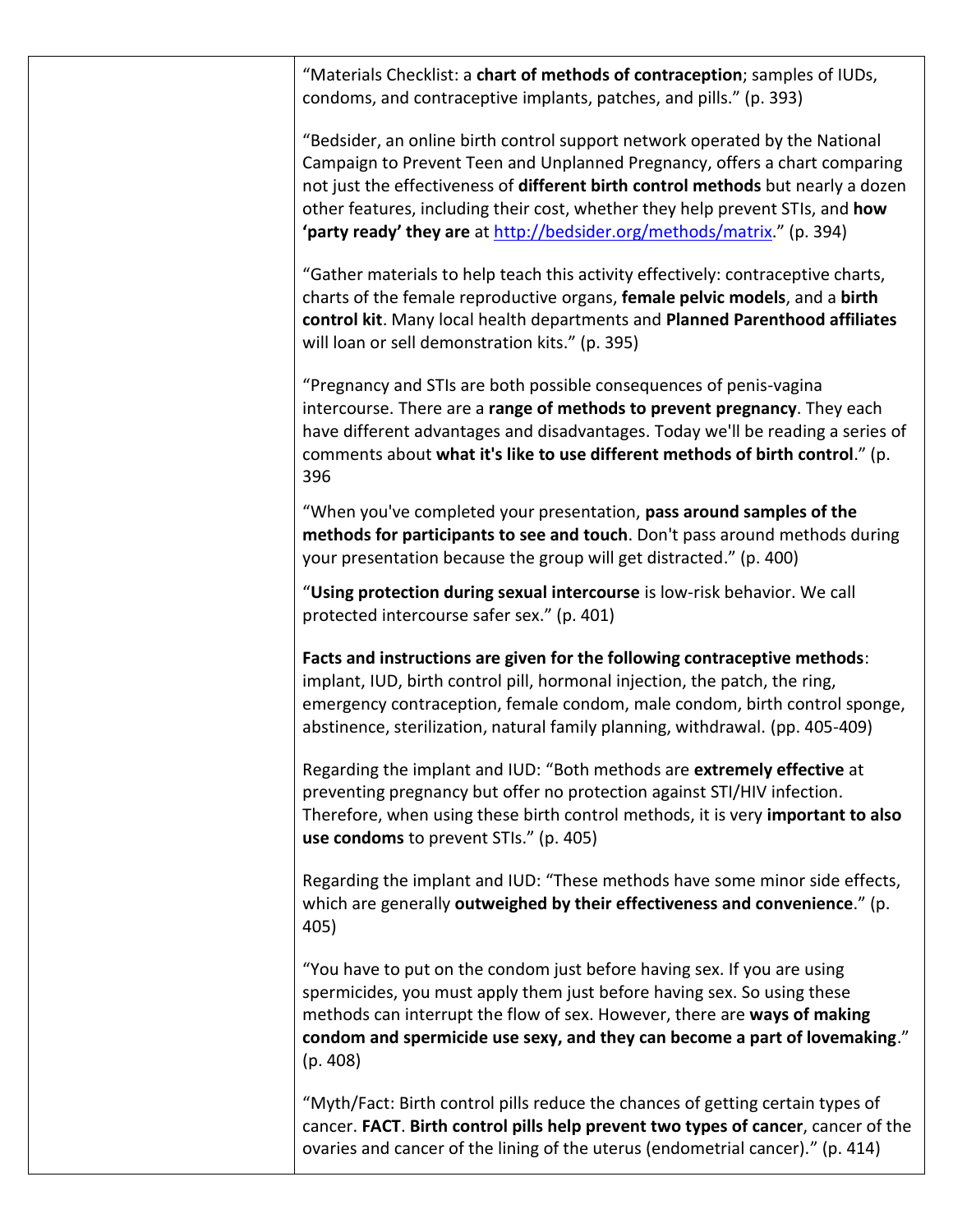|                                                                                                                                                                                                                                                                                                                                                                                | "Myth/Fact: If a condom breaks, it's too late to worry about preventing<br>pregnancy. MYTH. You can use emergency contraception (EC) in this kind of<br>situation." (p. 415)<br>The following statements are given as advice from high school seniors:<br>"Be aware of all the different sexualities and be understanding. Wrap it<br>up!"<br>"Safer sex is great sex. Better wear a latex because you don't want a late<br>$\bullet$<br>text, saying, 'I think I'm late."" (p. 439)                                                                                                                                                                                                                                                                                                                                                                                                                                                                                                                                                                                                                                                                                 |
|--------------------------------------------------------------------------------------------------------------------------------------------------------------------------------------------------------------------------------------------------------------------------------------------------------------------------------------------------------------------------------|----------------------------------------------------------------------------------------------------------------------------------------------------------------------------------------------------------------------------------------------------------------------------------------------------------------------------------------------------------------------------------------------------------------------------------------------------------------------------------------------------------------------------------------------------------------------------------------------------------------------------------------------------------------------------------------------------------------------------------------------------------------------------------------------------------------------------------------------------------------------------------------------------------------------------------------------------------------------------------------------------------------------------------------------------------------------------------------------------------------------------------------------------------------------|
| <b>12. PROMOTES PEER-TO-PEER</b><br><b>SEX ED OR SEXUAL RIGHTS</b><br><b>ADVOCACY</b><br>May train children to teach<br>other children about sex or<br>sexual pleasure, through peer-<br>to-peer initiatives. May recruit<br>children as spokespeople to<br>advocate for highly controversial<br>sexual rights (including a right to<br>CSE itself) or to promote<br>abortion. | "Bill of Rights. OWL is based on the belief that youth have the right to:<br>ask any questions they have about sexuality<br>receive complete (and medically accurate) information about<br>$\bullet$<br>sexuality<br>explore any issues of sexuality that interest them<br>have support in making their own decisions about sexual matters<br>$\bullet$<br>express their sexuality in ways that are healthy and life affirming." (p. xii)<br>"Workshop Goals: to introduce the sexual nature and rights of people with<br>disabilities as a social justice issue." (p. 150)<br>"We all have feelings, a need for education, a need for relationships, and the<br>right to feel desire and pleasure." (p. 156)<br>"This workshop reinforces the following values: All persons have the right<br>and obligation to make responsible sexual choices." (p. 307)                                                                                                                                                                                                                                                                                                          |
| <b>13. UNDERMINES TRADITIONAL</b><br><b>VALUES AND BELIEFS</b><br>May encourage children to<br>question their parents' beliefs or<br>their cultural or religious values<br>regarding sex, sexual orientation<br>or gender identity.                                                                                                                                            | "Bill of Rights. OWL is based on the belief that youth have the right to:<br>ask any questions they have about sexuality<br>receive complete (and medically accurate) information about<br>sexuality<br>explore any issues of sexuality that interest them<br>$\bullet$<br>have support in making their own decisions about sexual matters<br>express their sexuality in ways that are healthy and life affirming." (p. xii)<br>٠<br>"Gender identity: a person's internal sense of their own gender. People may<br>identify as a girl/woman, a boy/man, some of each, transgender, or something<br>else entirely. People may or may not see themselves as (or feel like) the<br>biological sex they were assigned at birth." (p. 94)<br>"Gender expression: the way a person chooses to express their gender identity<br>through clothing, voice, mannerisms, behaviors, likes and dislikes, etc. Gender<br>expression may be perceived as masculine, feminine, neither, or a mix of the<br>two." (p. 94)<br>"Sexual orientation: a person's feelings of emotional, romantic, and/or sexual<br>attraction toward other people. A person's sexual orientation may be |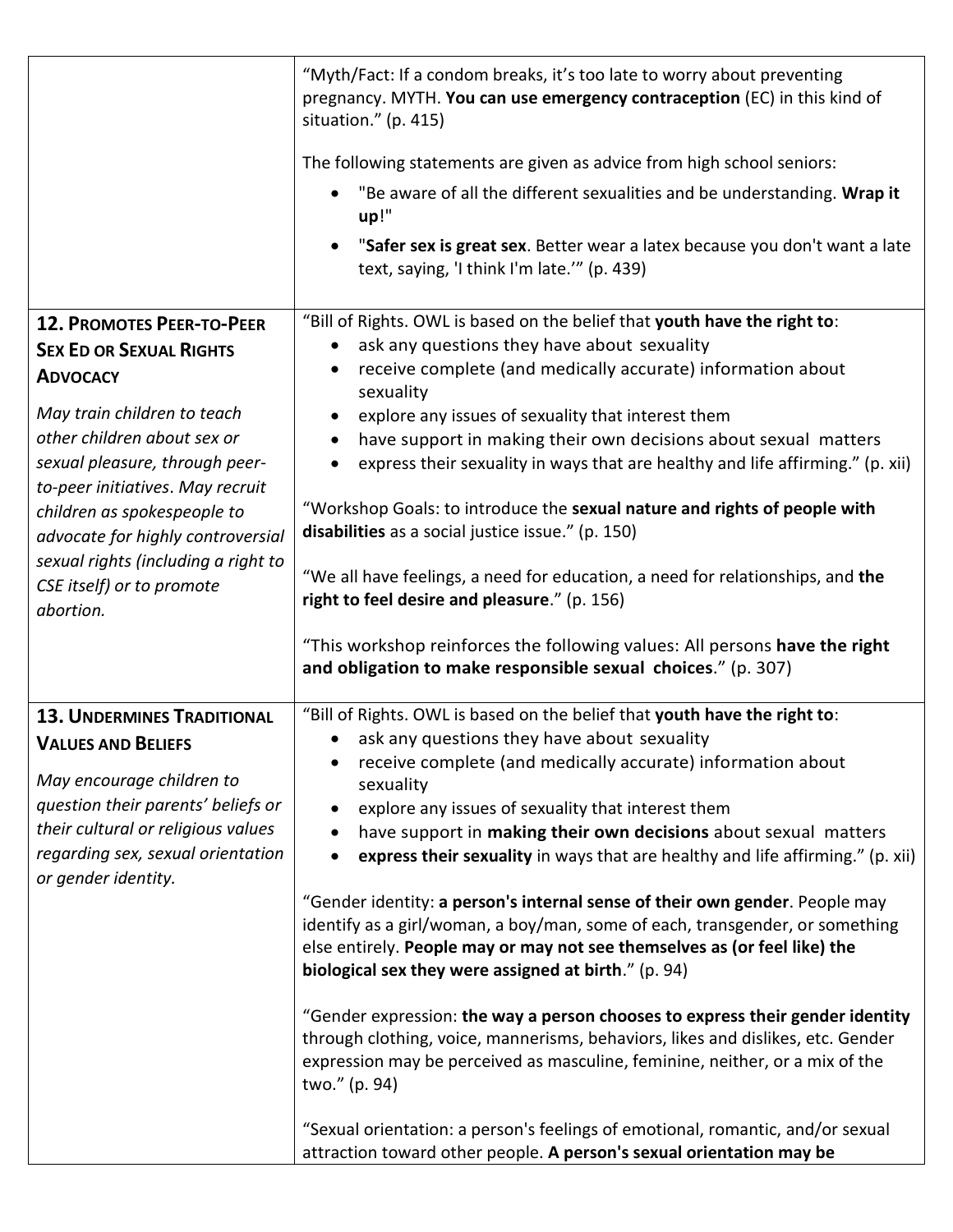|                                                                                                                                                                                                                                              | heterosexual, bisexual, homosexual, asexual, pansexual, or something else."<br>(p. 94)                                                                                                                                                                                                                                                                                                                                                                                                                                                    |
|----------------------------------------------------------------------------------------------------------------------------------------------------------------------------------------------------------------------------------------------|-------------------------------------------------------------------------------------------------------------------------------------------------------------------------------------------------------------------------------------------------------------------------------------------------------------------------------------------------------------------------------------------------------------------------------------------------------------------------------------------------------------------------------------------|
|                                                                                                                                                                                                                                              | "Keep in mind that values and beliefs are different from facts. It's important for<br>everyone to be fully informed and have factual information about sexuality and<br>sexual orientation. People often have negative views that are based on<br>misinformation. Individuals who don't accept LGBQ persons because of<br>personal or religious values do not have the right to oppress or discriminate<br>against them because of their sexual orientation." (p. 128)                                                                    |
|                                                                                                                                                                                                                                              | "Workshop Goals: to identify all options for resolving an unintended pregnancy;<br>to explore personal attitudes regarding unintended pregnancy options." (p.<br>371)                                                                                                                                                                                                                                                                                                                                                                     |
| <b>14. UNDERMINES PARENTS OR</b><br><b>PARENTAL RIGHTS</b><br>May instruct children they have                                                                                                                                                | "My parents wanted to check my computer, so I stopped using that computer.<br>I use the computers at school. There are things that they don't need to know<br>-Morgan, age 17" (p. 220)                                                                                                                                                                                                                                                                                                                                                   |
| rights to confidentiality and<br>privacy from their parents. May<br>teach children about accessing<br>sexual commodities or services,<br>including abortion, without<br>parental consent. May instruct<br>children not to tell their parents | "Give an index card to each participant. Ask them to write down what they<br>or their friends have seen or done online that they would not tell a parent.<br>Collect the cards, shuffle them, and read them aloud to the group." (p. 221)                                                                                                                                                                                                                                                                                                 |
|                                                                                                                                                                                                                                              | OK or Not OK Discussion Points: "Your parents or caregivers ask for your<br>password to monitor what you're doing online. Most youth would feel that<br>this was a violation of their privacy." (p. 229)                                                                                                                                                                                                                                                                                                                                  |
| what they are being taught<br>about sex in school.                                                                                                                                                                                           | "Which side do teens hear more about from parents and schools? How<br>much do parents and teachers talk about the positives? Why do you think<br>adults are so reluctant to talk with teens about sexual pleasure? What are<br>some things you want to know about sexual behavior and sexual pleasure?"<br>(p. 271)                                                                                                                                                                                                                       |
|                                                                                                                                                                                                                                              | "Next, Erin found out that Richard had been sentenced to prison. So she decided<br>to have an abortion. 'I just couldn't tell my mom,' says Erin. 'She's Catholic and<br>doesn't believe in abortion. I was afraid she wouldn't accept me anymore as her<br>daughter and that she'd say I told you so."" (p. 374)                                                                                                                                                                                                                         |
|                                                                                                                                                                                                                                              | "Take the group on a field trip to a local reproductive health clinic that provides<br>specialized services for teens. Make arrangements in advance with an educator<br>or practitioner who can explain the clinic's services and speak about topics such<br>as pelvic, breast, and testicular exams; STI testing and treatment; and local<br>parental notification policies. This kind of field trip can make the reproductive<br>health clinic a less threatening place in case any participant ever needs these<br>services." (p. 404) |
|                                                                                                                                                                                                                                              | "In most states, teens can get contraception without their parents' permission<br>or consent." (p. 407)                                                                                                                                                                                                                                                                                                                                                                                                                                   |
|                                                                                                                                                                                                                                              | "Myth/Fact: Teenagers can get birth control information and services without                                                                                                                                                                                                                                                                                                                                                                                                                                                              |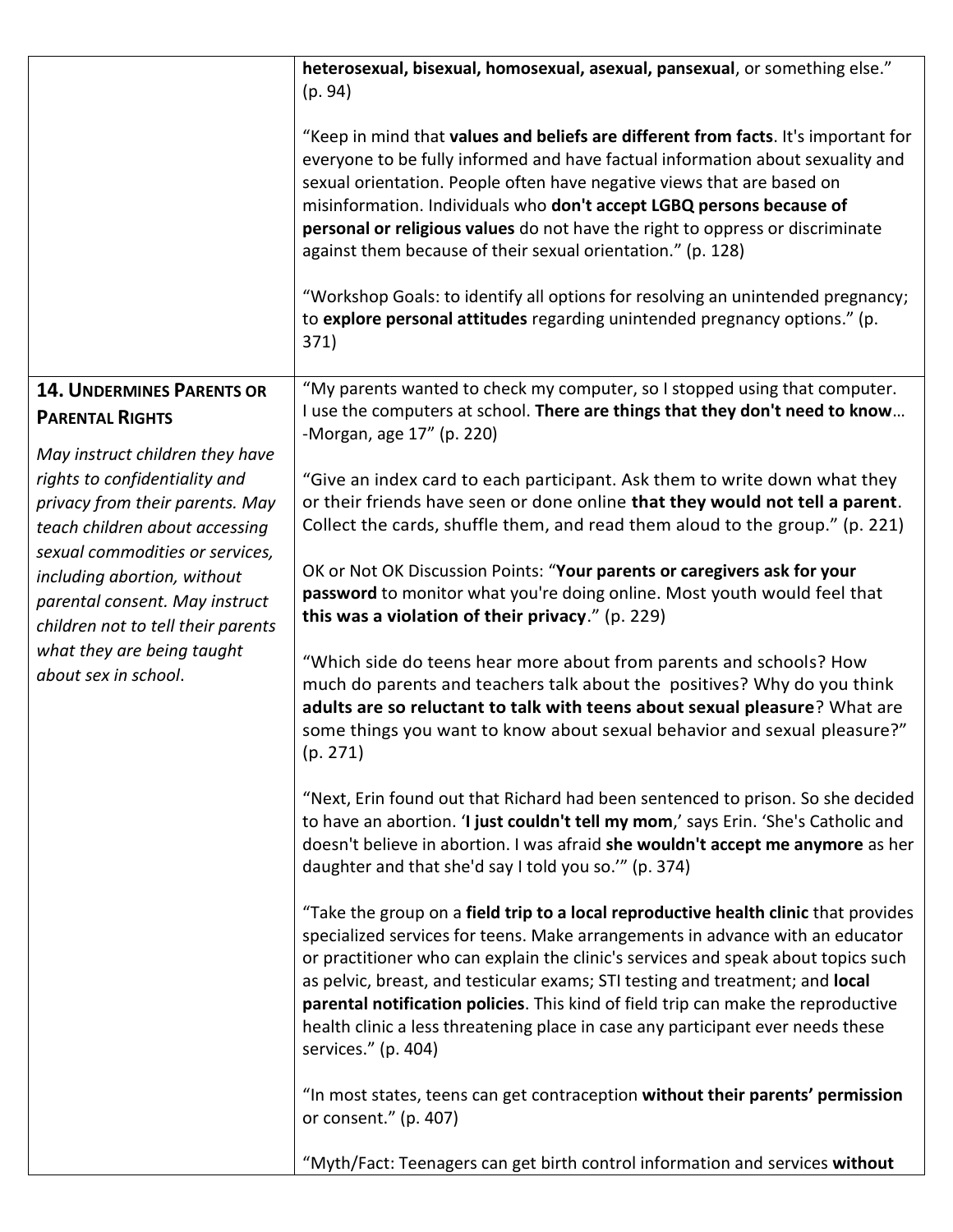|                                                                                                                              | their parents' permission in most states. FACT This means youth can go to<br>such a provider and get contraception, or get tested and treated for STIs,<br>without their parents' or guardians' knowledge or permission." (p. 415)<br>"Freeze-Frame Scenario: Marina and Graham have been going out for four<br>months. Marina's family immigrated from Russia five years ago. Marina speaks<br>English well, thinks of herself as American, and argues constantly with her<br>parents about many of their beliefs, which she finds old-fashioned. Graham<br>and Marina are crazy about each other. Plan a role-play in which Graham talks to<br>Marina about having sex and they make a decision." (p. 431)<br>"Note: If you or your participants have any concerns about writing things down<br>(for example, fears that other participants or parents/guardians might see their<br>goals), ask them to simply think of a goal. They can identify a goal in their heads<br>without writing anything down." (p. 466)<br>"I had oral sex with someone at a party. I knew Pat from school and figured it<br>would be okay. But then I heard a rumor that Pat gave someone chlamydia and<br>I'm like, seriously? So that means I might have it. I need to get tested, but if I go<br>to my family doctor, my parents will find out from the insurance statements. I<br>need to go someplace that won't tell my parents and isn't expensive." (p. 469)<br>"Reproductive health center (such as Planned Parenthood) usually keeps its<br>services confidential; parents don't need to be informed or to give consent."<br>$(pp. 470-471)$ |
|------------------------------------------------------------------------------------------------------------------------------|---------------------------------------------------------------------------------------------------------------------------------------------------------------------------------------------------------------------------------------------------------------------------------------------------------------------------------------------------------------------------------------------------------------------------------------------------------------------------------------------------------------------------------------------------------------------------------------------------------------------------------------------------------------------------------------------------------------------------------------------------------------------------------------------------------------------------------------------------------------------------------------------------------------------------------------------------------------------------------------------------------------------------------------------------------------------------------------------------------------------------------------------------------------------------------------------------------------------------------------------------------------------------------------------------------------------------------------------------------------------------------------------------------------------------------------------------------------------------------------------------------------------------------------------------------------------------------------------------------------------------------------|
| <b>15. REFERS CHILDREN TO</b>                                                                                                | "Refer to the diagram of the male genitals from Workshop 4 or to a diagram in a                                                                                                                                                                                                                                                                                                                                                                                                                                                                                                                                                                                                                                                                                                                                                                                                                                                                                                                                                                                                                                                                                                                                                                                                                                                                                                                                                                                                                                                                                                                                                       |
| <b>HARMFUL RESOURCES</b>                                                                                                     | book, such as It's Perfectly Normal." (p. 70)                                                                                                                                                                                                                                                                                                                                                                                                                                                                                                                                                                                                                                                                                                                                                                                                                                                                                                                                                                                                                                                                                                                                                                                                                                                                                                                                                                                                                                                                                                                                                                                         |
| Refers children to harmful<br>websites, materials or outside<br>entities. May also specifically<br>refer children to Planned | Advice for young men relating to preventive care: "See a health care provider<br>who works with adolescents or visit a reproductive health clinic like Planned<br>Parenthood that provides health care for young men." (p. 74)                                                                                                                                                                                                                                                                                                                                                                                                                                                                                                                                                                                                                                                                                                                                                                                                                                                                                                                                                                                                                                                                                                                                                                                                                                                                                                                                                                                                        |
| Parenthood or their affiliates or                                                                                            | "Because young teens typically have a clear understanding of the experiences of                                                                                                                                                                                                                                                                                                                                                                                                                                                                                                                                                                                                                                                                                                                                                                                                                                                                                                                                                                                                                                                                                                                                                                                                                                                                                                                                                                                                                                                                                                                                                       |
| partners for their lucrative                                                                                                 | boys and girls whose biological sex and gender identity are in alignment, the                                                                                                                                                                                                                                                                                                                                                                                                                                                                                                                                                                                                                                                                                                                                                                                                                                                                                                                                                                                                                                                                                                                                                                                                                                                                                                                                                                                                                                                                                                                                                         |
| services or commodities (i.e.,                                                                                               | video options have been chosen to educate viewers about transgender or                                                                                                                                                                                                                                                                                                                                                                                                                                                                                                                                                                                                                                                                                                                                                                                                                                                                                                                                                                                                                                                                                                                                                                                                                                                                                                                                                                                                                                                                                                                                                                |
| sexual counseling, condoms,                                                                                                  | gender-nonconforming individuals. Preview the following videos and select                                                                                                                                                                                                                                                                                                                                                                                                                                                                                                                                                                                                                                                                                                                                                                                                                                                                                                                                                                                                                                                                                                                                                                                                                                                                                                                                                                                                                                                                                                                                                             |
| contraceptives, gender                                                                                                       | one." A number of recommended videos are provided. (p. 94)                                                                                                                                                                                                                                                                                                                                                                                                                                                                                                                                                                                                                                                                                                                                                                                                                                                                                                                                                                                                                                                                                                                                                                                                                                                                                                                                                                                                                                                                                                                                                                            |
| hormones, STI testing and                                                                                                    | "Rated R - Most films involving LGBTQ issues are rated R, often simply because                                                                                                                                                                                                                                                                                                                                                                                                                                                                                                                                                                                                                                                                                                                                                                                                                                                                                                                                                                                                                                                                                                                                                                                                                                                                                                                                                                                                                                                                                                                                                        |
| treatment, abortions, etc.)                                                                                                  | they portray non-heterosexual relationships, not necessarily because of an                                                                                                                                                                                                                                                                                                                                                                                                                                                                                                                                                                                                                                                                                                                                                                                                                                                                                                                                                                                                                                                                                                                                                                                                                                                                                                                                                                                                                                                                                                                                                            |
| Please Note: A conflict of                                                                                                   | inappropriate level of sexuality, language, or violence. Preview these movies for                                                                                                                                                                                                                                                                                                                                                                                                                                                                                                                                                                                                                                                                                                                                                                                                                                                                                                                                                                                                                                                                                                                                                                                                                                                                                                                                                                                                                                                                                                                                                     |
| interest exists whenever an                                                                                                  | appropriateness before deciding to show them and get permission from                                                                                                                                                                                                                                                                                                                                                                                                                                                                                                                                                                                                                                                                                                                                                                                                                                                                                                                                                                                                                                                                                                                                                                                                                                                                                                                                                                                                                                                                                                                                                                  |
| entity that profits from<br>sexualizing children is involved in<br>creating or implementing sex<br>education programs.       | parents/guardians.<br>Love, Actually<br>$\bullet$<br>Mississippi Masala<br>$\bullet$<br>Get Real (gay teens)<br>٠<br>The Incredibly True Adventure of Two Girls in Love (lesbian teens)                                                                                                                                                                                                                                                                                                                                                                                                                                                                                                                                                                                                                                                                                                                                                                                                                                                                                                                                                                                                                                                                                                                                                                                                                                                                                                                                                                                                                                               |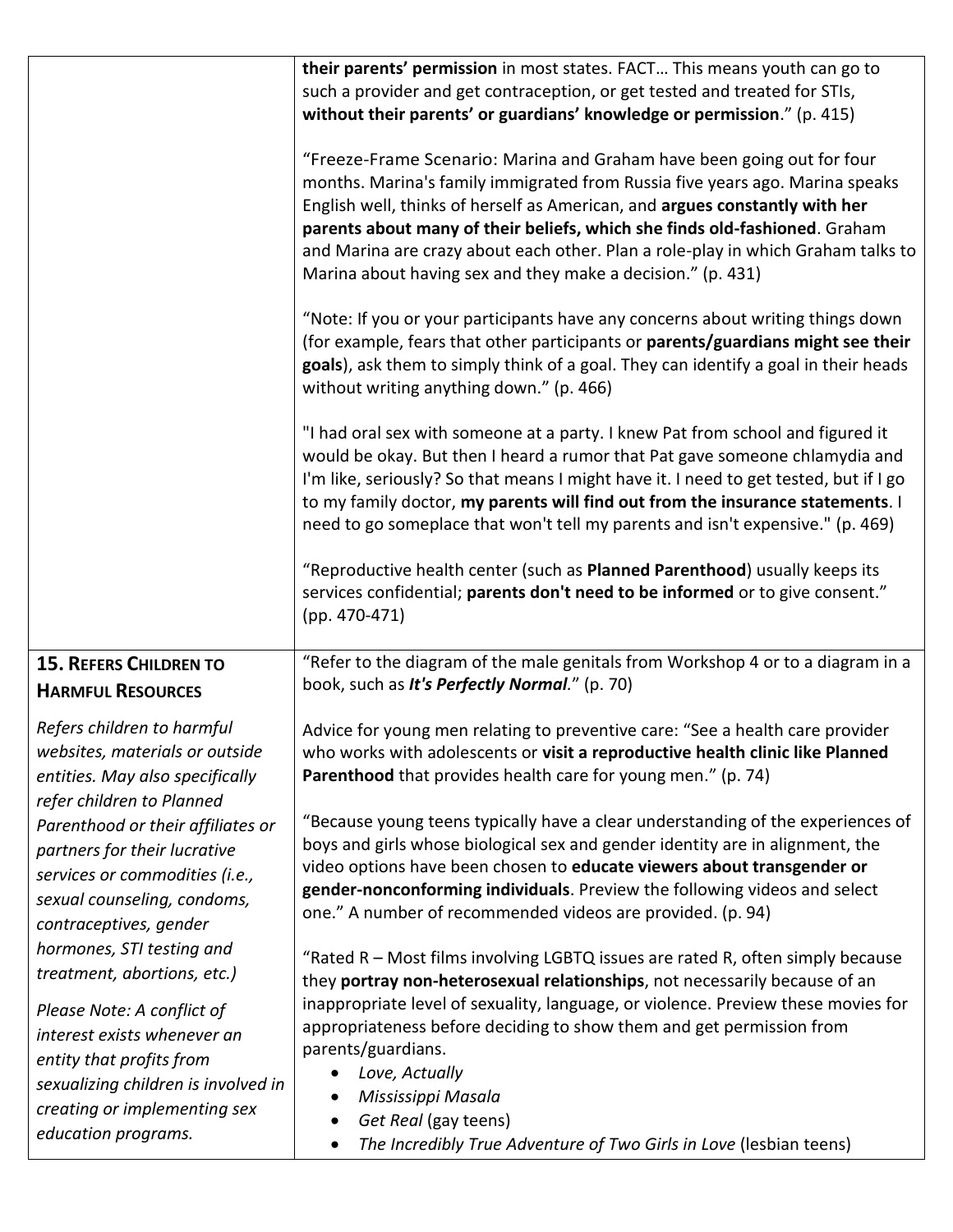*(For more information on how Planned Parenthood sexualizes children for profit see [www.WaronChildren.org](http://www.waronchildren.org/) and [www.InvestigateIPPF.org\)](http://www.investigateippf.org/)*

• *Beautiful Thing* (gay coming of age)." (p. 187)

### The following **LGBTQ websites are recommended** (pp. 106, 140-141):

- Lesbian, Gay, Bisexual, Transgender, and Queer Welcome & Equality, [www.uua.org/lgbtq](http://www.uua.org/lgbtq)
- UCC Coalition for LGBT Concerns, [www.ucc.org/lgbt/resources.html](http://www.ucc.org/lgbt/resources.html)
- The Intersex Society of North America, [www.isna.org](http://www.isna.org/)
- YouthResource, [www.youthresource.org](http://www.youthresource.org/)
- Gender Spectrum, [www.genderspectrum.org](http://www.genderspectrum.org/)
- Trans Youth Family Allies, [www.imatyfa.org](http://www.imatyfa.org/)
- The Trevor Project, [www.thetrevorproject.org](http://www.thetrevorproject.org/)
- Trans Lifeline, [www.translifeline.org](http://www.translifeline.org/)
- Human Rights Campaign, [www.hrc.org/youth](http://www.hrc.org/youth)
- Gay, Lesbian, and Straight Education Network (GLSEN), [www.glsen.org](http://www.glsen.org/)
- Parents, Families, and Friends of Lesbians and Gays (PFLAG), [www.pflag.org](http://www.pflag.org/)
- The Gay-Straight Alliance Network, [www.gsanetwork.org](http://www.gsanetwork.org/)
- Safe Schools Coalition, [www.safeschoolscoalition.org](http://www.safeschoolscoalition.org/)
- Teaching Tolerance[, www.tolerance.org](http://www.tolerance.org/)
- The Family Acceptance Project, [www.familyproject.sfsu.edu](http://www.familyproject.sfsu.edu/)

#### "**Safe and reliable sex education websites**:

- [www.sexetc.org](http://www.sexetc.org/)
- [www.scarleteen.com](http://www.scarleteen.com/)" (p. 232)

"Preview sexuality educator **Al Vernacchio's TED Talk** video a[t www.ted.com/.](http://www.ted.com/) Decide if you feel it would be appropriate for your group of teens." (p. 252)

*Note: It's not clear which Al Vernacchio Ted Talk is being recommended, but his topics include sexual justice and heterosexual and cisgender privilege.*

Online **resources about consent** (p. 301):

- That's Not Cool, [www.thatsnotcool.com](http://www.thatsnotcool.com/)
- A Thin Line, [www.athinline.org](http://www.athinline.org/)
- Loveisrespect[, www.loveisrespect.org](http://www.loveisrespect.org/)
- Sex, Etc., [www.sexetc.org](http://www.sexetc.org/)
- Scarleteen[, www.scarleteen.com](http://www.scarleteen.com/)

"Obtain STI informational brochures or fact sheets. You may gather materials from a local health department, **Planned Parenthood office**, or STI clinic, or order low-cost brochures and pamphlets from ETR Associates [\(www.etr.org](http://www.etr.org/) or 1-800-321-4407). Fact sheets can be downloaded and printed from various websites, for example, [www.advocatesforyouth.org/storage/advfy/](http://www.advocatesforyouth.org/storage/advfy/documents/std-brochure.pdf) [documents/std-brochure.pdf](http://www.advocatesforyouth.org/storage/advfy/documents/std-brochure.pdf) and [www.cdc.gov/std/healthcomm/](http://www.cdc.gov/std/healthcomm/fact_sheets.htm) fact sheets.htm." (p. 310)

"**STI Resources** for Facilitators:

• Advocates for Youth, [www.advocatesforyouth.org](http://www.advocatesforyouth.org/)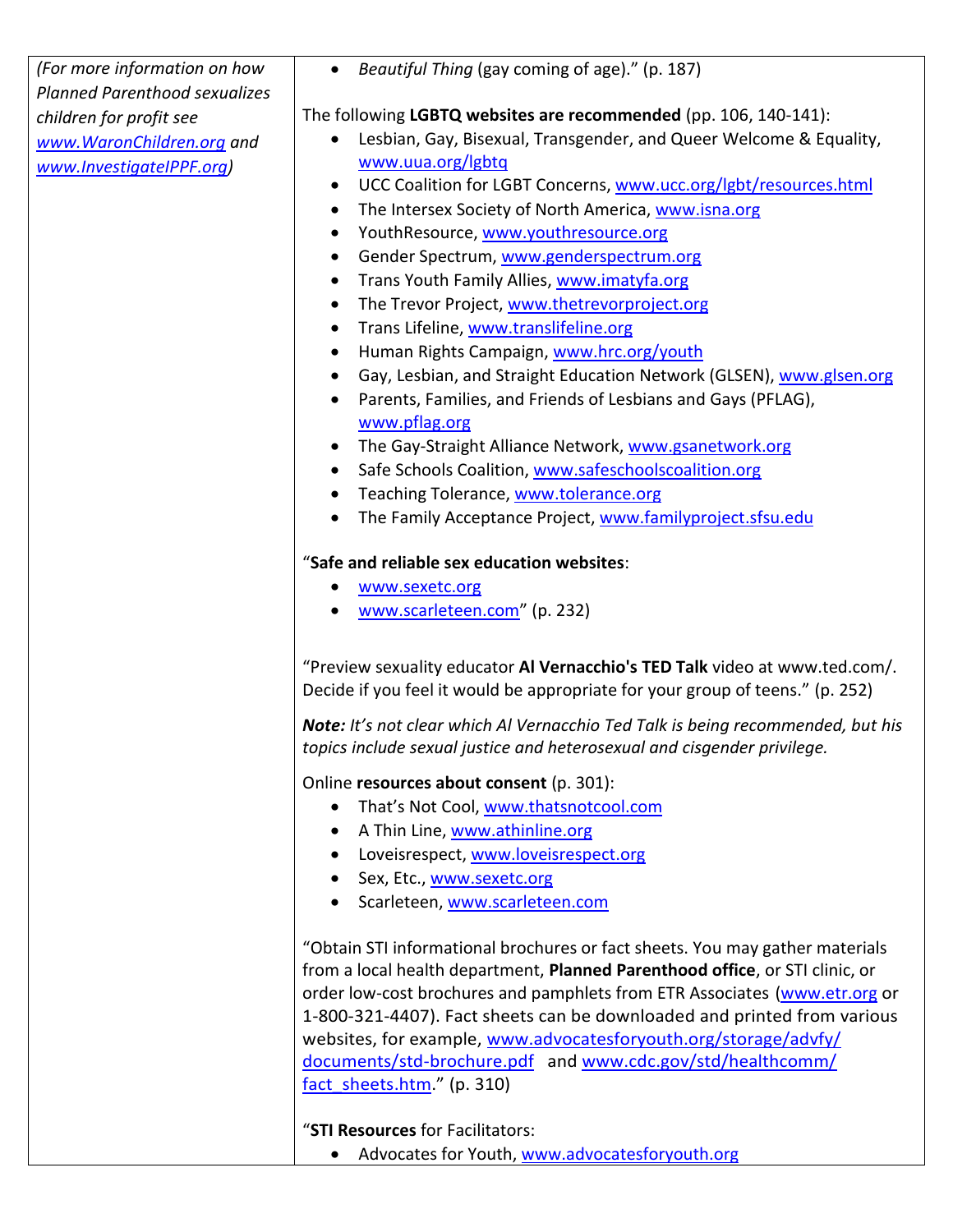| American Sexual Health Association, www.ashastd.org<br>٠                          |
|-----------------------------------------------------------------------------------|
| Centers for Disease Control and Prevention, www.cdc.gov/std;                      |
| www.cdc.gov/hiv                                                                   |
| Planned Parenthood, www.plannedparenthood.org                                     |
| American Sexual Health Association, Teen Website,                                 |
| www.iwannaknow.org                                                                |
| SIECUS Sex Ed Library, www.sexedlibrary.org                                       |
| Sex, Etc., www.sexetc.org<br>$\bullet$                                            |
| Scarleteen, www.scarleteen.com<br>$\bullet$                                       |
| Herpes Resource Center, www.ashasexualhealth.org/std-sti/Herpes.html<br>$\bullet$ |
| HPV Resource Center, www.ashasexualhealth.org/std-sti/hpv.html<br>$\bullet$       |
| Planned Parenthood Facts of Life Hotline, 1-800-967-PLAN" (p. 323)                |
| "These resources about the options of parenting, adoption, and abortion can       |
| help youth facing an unintended pregnancy to make an informed decision about      |
| their situation.                                                                  |
| Pregnancy Options, www.pregnancyoptions.info, provides accurate,                  |
| unbiased information on pregnancy options, including medical and                  |
| surgical abortion, adoption, childbirth, parenting, and more.                     |
| Abortion: Which Method Is Right for Me?<br>$\bullet$                              |
| www.pregnancyoptions.info/whichmethod.htm                                         |
| A Guide to Emotional and Spiritual Resolution after an Abortion,<br>$\bullet$     |
| www.pregnancyoptions.info/emotional&spiritual.htm                                 |
| Advocates for Youth, www.advocatesforyouth.org, champions efforts                 |
| that help young people make informed and responsible decisions about              |
| their reproductive and sexual health. The organization focuses its work           |
| on youth ages 14 to 25 in the United States and around the globe.                 |
| The Religious Coalition for Reproductive Choice, www.rcrc.org, is a<br>$\bullet$  |
| national community of religious organizations and faithful individuals            |
| dedicated to achieving reproductive justice." (p. 381)                            |
|                                                                                   |
| "Faith Aloud, www.faithaloud.org, is a national spiritual counseling agency for   |
| women considering or choosing abortion. It also provides religious resources to   |
| abortion clinics." (p. 382)                                                       |
| "The Abortion Care Network, www.abortioncarenetwork.org, is a network of          |
| independent abortion providers, allies, and individuals who provide quality care  |
| for women. It also offers 'Mom, Dad, I'm Pregnant,' with resources to help        |
| young people and their parents communicate effectively." (p. 382)                 |
|                                                                                   |
| "The National Abortion Federation, www.prochoice.org, provides information        |
| on abortion procedures and laws, as well as a toll-free hotline that offers       |
| funding assistance and referrals to abortion providers that are NAP members."     |
| (p. 382)                                                                          |
| "Exhale, www.exhaleprovoice.org, creates a social climate where each person's     |
| unique experience with abortion is supported, respected, and free from stigma.    |
| Exhale provides services, training, and education to empower individuals,         |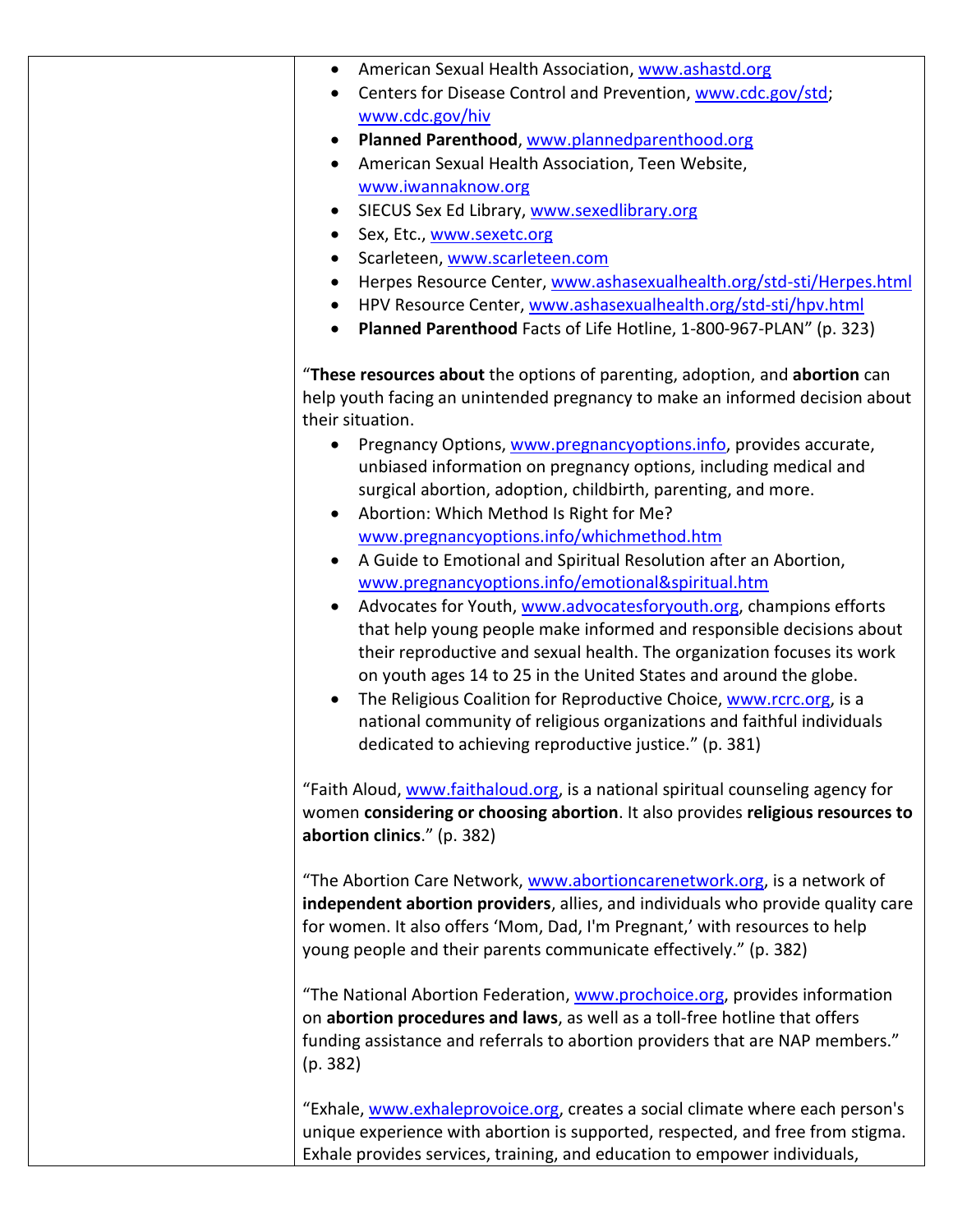| families, and communities to achieve post-abortion health and well-being." (p.<br>382)                                                                                                                                                                                                                                                                                                                                                                                                                                                                                                                                                                    |
|-----------------------------------------------------------------------------------------------------------------------------------------------------------------------------------------------------------------------------------------------------------------------------------------------------------------------------------------------------------------------------------------------------------------------------------------------------------------------------------------------------------------------------------------------------------------------------------------------------------------------------------------------------------|
| "This workshop creates an atmosphere of affirmation and acceptance while<br>promoting personal responsibility and planning for the consequences of sexual<br>behavior. Facilitating it does not require in-depth knowledge of contraceptives<br>or reproduction. However, if you feel more comfortable bringing in a guest<br>speaker, invite an educator from a Planned Parenthood affiliate or a local<br>reproductive health clinic, or a private health care provider such as a<br>gynecologist or an adolescent medicine specialist. This topic also affords an<br>excellent opportunity for a field trip to a reproductive health center." (p. 392) |
| "Much of the information about over-the-counter methods will be a review.<br>Consider showing one or two of the following videos to reinforce knowledge<br>about male condoms:<br>'Condoms: Birth Control and Protection Against STDs - Planned<br>Parenthood' (1:25 minutes), www.youtube.com<br>'How to Put on a Condom-Planned Parenthood' (2:29 minutes),<br>www.youtube.com<br>'Female Condom as a Form of Birth Control-Planned Parenthood' (1:23<br>minutes), www.youtube.com" (p. 400)                                                                                                                                                            |
| "You don't need to present information on sterilization, withdrawal, or natural<br>family planning unless you get questions about them. You can find information<br>on Planned Parenthood's website at www.plannedparenthood.org." (p. 400)                                                                                                                                                                                                                                                                                                                                                                                                               |
| "Add information as it occurs to you. For example, when discussing the role of a<br>physician, you might say, 'General physicians address general health care needs.<br>When someone needs specialized reproductive or sexual health care, females<br>can visit a gynecologist, while males can visit a urologist. Youth and adults of all<br>genders can get affordable sexual health care without insurance at clinics like<br>Planned Parenthood." (p. 465)                                                                                                                                                                                            |
| "Reproductive health center (such as Planned Parenthood)<br>provides reproductive health care to all sexes<br>provides contraceptive information and services<br>offers STI testing and treatment<br>offers counseling regarding unintended pregnancy<br>$\bullet$<br>usually offers free or low-cost services for teens<br>usually keeps its services confidential; parents don't need to be informed<br>or to give consent." (pp. 470-471)                                                                                                                                                                                                              |
| "Teen reproductive health websites/forums (like http://sexetc.org/forum)<br>offer answers from adult and teen educators to questions about sex,<br>$\bullet$<br>reproduction, pregnancy, contraception, and more<br>provide lists of frequently asked questions and their answers<br>provide anonymous and confidential answers to questions submitted by<br>users                                                                                                                                                                                                                                                                                        |